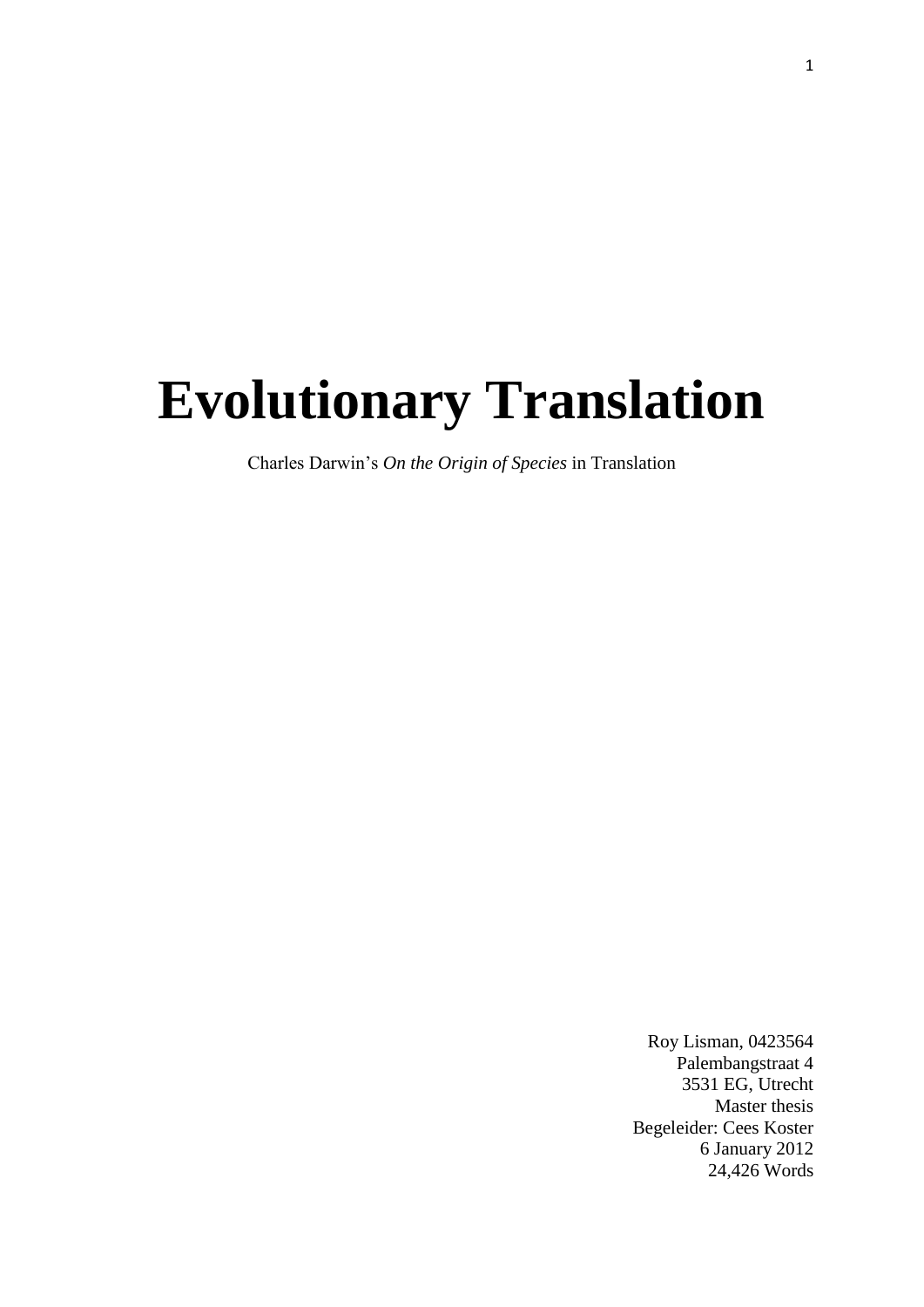## **Table of Contents**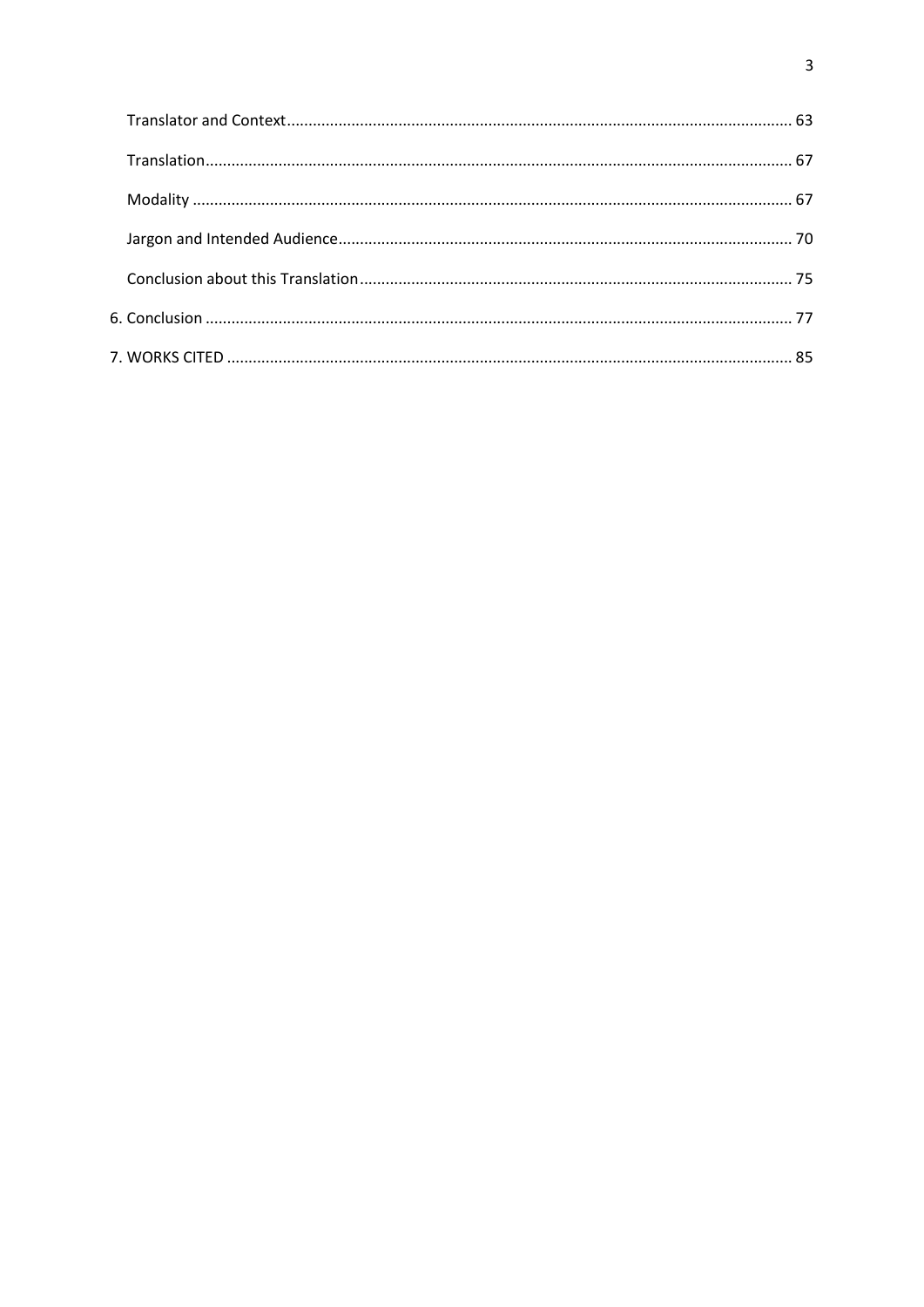## **1. Introduction**

When Charles Darwin first wrote *Origin of Species* (lesser known by its full title *On the Origin of Species by Means of Natural Selection, or the Preservation of Favoured Races in the Struggle for Life* – for the duration of the thesis the first-mentioned shortened title will be used for reference), he could never have fully anticipated just how influential this work would become. It can be said that since its publication, it has entered the general consciousness of humanity. However, this carries some interesting consequences of its own; when people mention 'Darwin', the immediate connection the populace tends to make is a collection of four words: 'Survival of the fittest'. It is interesting to note that this sentence had actually *not* been coined by Darwin himself and in fact was not present at all in the first edition of *Origin of Species.*

In fact, 'survival of the fittest' was a term originally coined by the economist Robert Spencer in regards to something else entirely (Stanford, 1), while Darwin had only used the term 'natural selection' in regards to the principle initially. The term 'survival of the fittest' would not appear in *Origin of Species* until the 5<sup>th</sup> edition that appeared no less than 13 years after the publication of the original. Is has become so well-known that it has been ingrained into the general consciousness, but few people are actually aware of the true source of the term.

'Survival of the fittest' has also undergone another form of 'evolution', and this evolution is what inspired this thesis. With the years, the term 'survival of the fittest' as Darwin used it, went from meaning '*fits* well (e.g. is well-adapted to its surroundings)' to 'the strong survive'. So the term went from a more general meaning to referring to physical fitness alone, and has become arguably the most well-known fragment of Darwin's work. This evolution of meaning can even be seen in Dutch, where it is nowadays frequently translated using the term 'de sterksten overleven' instead of 'de best aangepasten overleven' – a search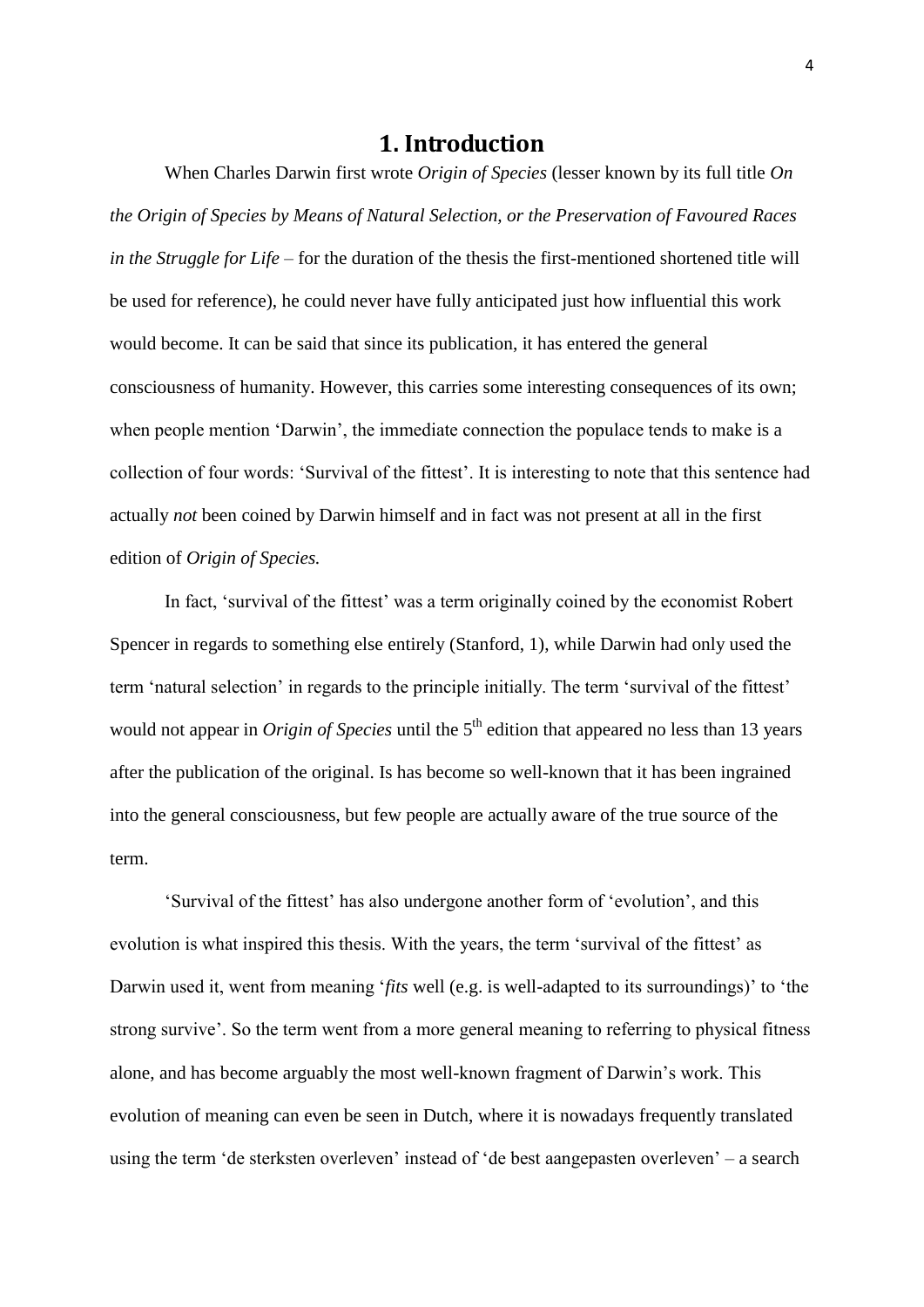of the former on Google will result in literally thousands of hits. Sometimes even articles written by people who know better use the famous sentence (or a variation on it) in the title only to correctly describe the principle correctly in the article itself (Evolutietheorie.be, 1). If one of the most pivotal sentences in the work changes by that much even without a change in language, what does that mean for translations of the whole work? Has the way *Origin of Species* been translated evolved over the more than one hundred years since the original publication, and how? This certainly appears to be a thesis-worthy subject to examine.

Naturally, it is important to keep in mind that the translations were not the only things that have likely undergone change over the years; and in this case *Origin of Species* itself underwent quite a few changes of its own under Darwin's own hands. According to his contemporaries, Darwin was known as being almost obsessively perfectionist, and would revise his book numerous times (Leeuwenburgh, 47). In these revisions, Darwin would respond to critics (both positive and negative), include recent developments, and even change the importance he attributed to natural selection in evolution (Foursenses.net, 4 - 9). Because of this, it is subject to much debate which version should be regarded as the 'definitive' one. Should the first be given that honour, since that was written without outside influence, or the second, which was a 'corrected' version of the first? Perhaps the third edition, where Darwin expounds more extensively on historical antecedents to his theory and position, and gives his first extensive response to critics? The fourth then, once again with relatively minor changes, including the historical sketch? Even the fifth can lay claim to this position; it is changed extensively, downplays the importance of natural selection, and where natural selection gains its more famous synonymous term 'survival of the fittest' Or should it be the  $6<sup>th</sup>$  and final edition; the one with all the corrections, emendations and responses Darwin himself had apparently deemed necessary? This element of *Origin of Species* (one of many, in fact) is expansive enough that it could warrant a thesis by itself and it is thus impossible to fully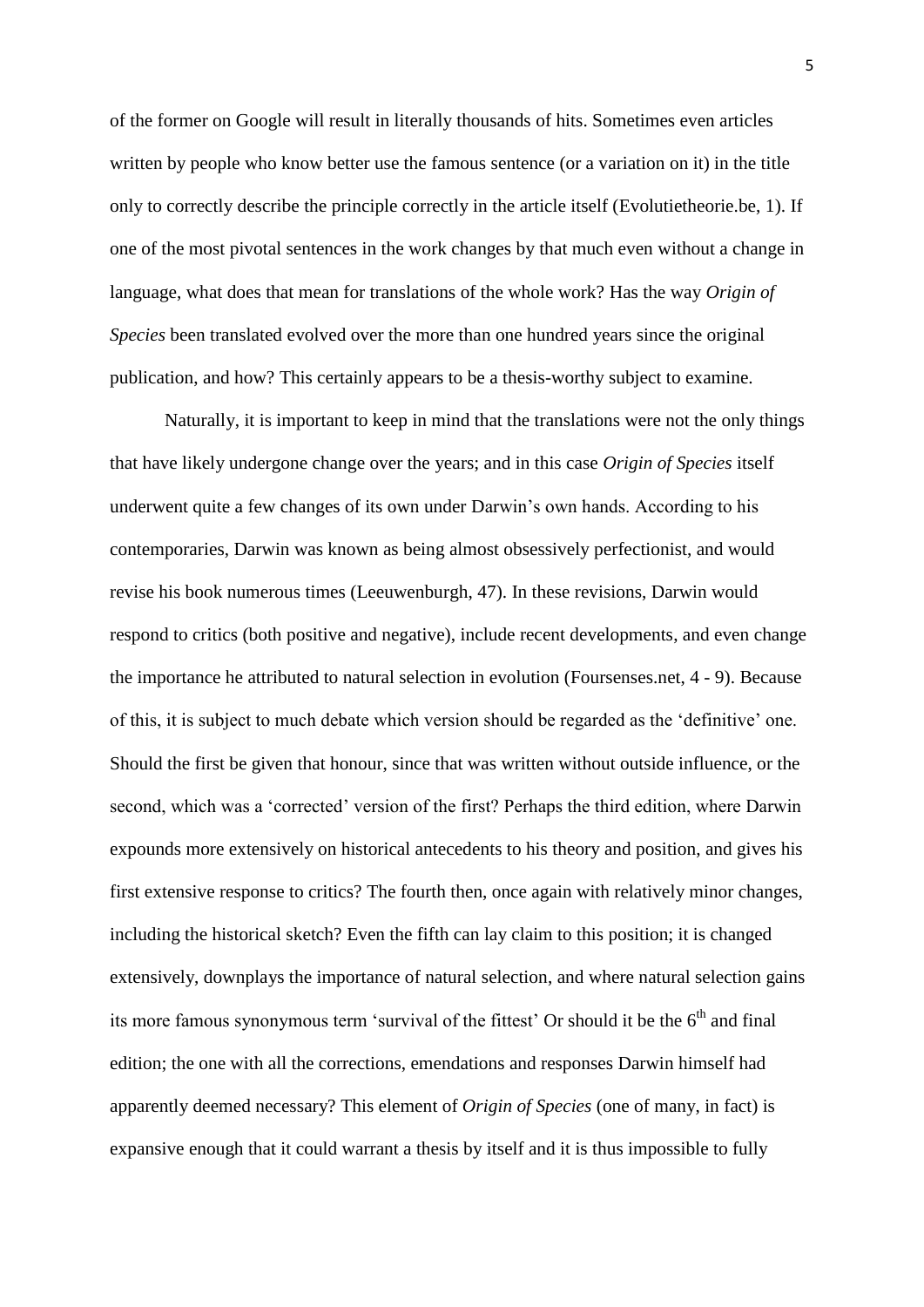explore this within the scope of this thesis. It must be considered, however, that these later editions may have inspired the translators of later years in some way, perhaps taking Darwin's changes into consideration if they are familiar with them. In order to ensure both a proper reading, and that a change is not incorrectly attributed to a peculiar choice by the translator, it will be verified which translation was based on what edition and subsequently the edition used for the translation will be compared to its predecessor.

Another element that needs to be considered about *Origin of Species* is its reception. When first published, Darwin's report was highly controversial for its message that animals can evolve over time from one form to another, as well as the suggestion that mankind evolved from primates. In the still highly religious society of the late 1800's (including the Netherlands), this was a heretical idea to many. No so much today, but now there is another element that might influence the translation: Darwin's theory has a much different standing today and is regarded as a revolutionary work that was largely correct despite having some errors and somewhat incorrect conclusions. Could this influence a translation when the translator knows some elements are wrong? Conversely – can the translator add too much 'certainty' to certain passages where Darwin only theorises, because nowadays his evolutionary theory is much more widely regarded to be partially true, at least?

These are the questions that this thesis will be based on, and they lead to the following research question:

How have the Dutch translations of *Origin of Species* changed throughout the years, and does this relate to their reception in their respective times?

However, this question has the significant problem of simply still being much too broad. Therefore, it becomes important to narrow it down to the elements that made *Origin of Species* what it is. What elements are especially notable about it, yet are subject to change? In order to discover this, this thesis will first go to the source: Charles Darwin himself, his life,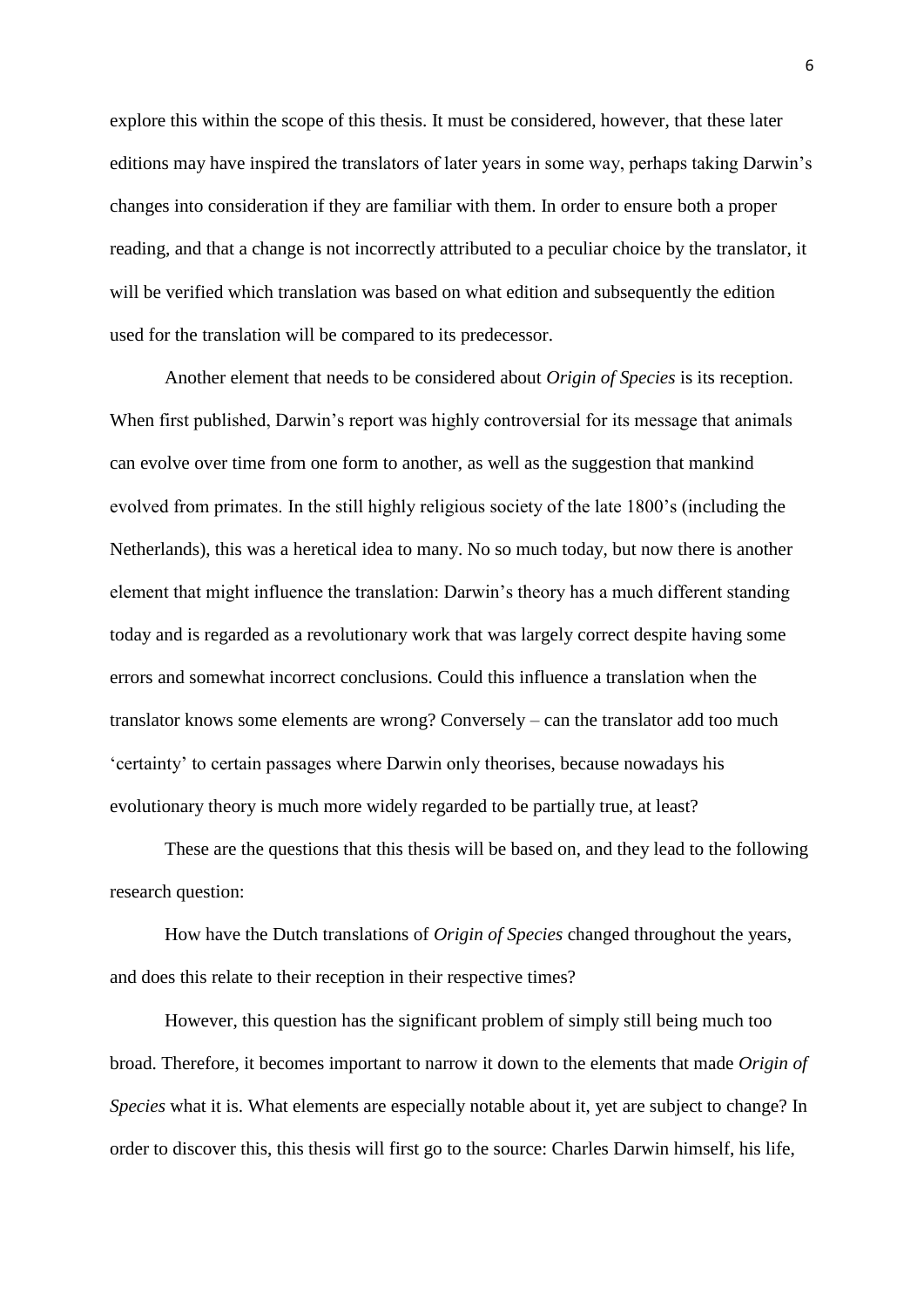and his experiences that eventually led up to him writing *Origin of Species*. Following that, the controversy surrounding his work will be explored to gain a better understanding of the context. Finally, an analysis of his writing style will be made so as to have a foundation to base the refined research question on, and to aid the comparison between the translations. The reception of and reaction to his work in the Netherlands will also be included in this section of the thesis.

Taking all of these elements into consideration, the following refined research question emerged:

How have the Dutch translations of *Origin of Species* changed throughout the years in the areas of modality, jargon and intended audience, and does this relate to their reception in their respective times?

With the research question properly narrowed down (the method of how this refined research question was reached will be elaborated upon in chapters 2 and 3) the question will be researched by comparing three translations of *Origin of Species:* the translation *Het ontstaan der soorten van dieren en planten door middel van de natuurkeus, of het bewaard blijven van bevoorregte rassen in de strijd des levens* written by T.C. Winkler in 1860 – the very first Dutch translation, which was based on the second edition. The next translation was published in 1883, also by T.C. Winkler, and carried the same title. Based on the  $6<sup>th</sup>$  and final edition, it was published after the peak and subsiding controversy and debate concerning Darwin and his theories. The last translation that will be discussed, titled *Over het ontstaan van soorten door middel van natuurlijke selectie, of het behoud van bevoordeelde rassen in de strijd om het leven*, was published during the 'Darwinjaar' in 2000 by Ludo Hellemans. It is noticeable that there is a significant gap between the second and third translations. There had been other publications in those years, but these were actually revisions of Winkler's original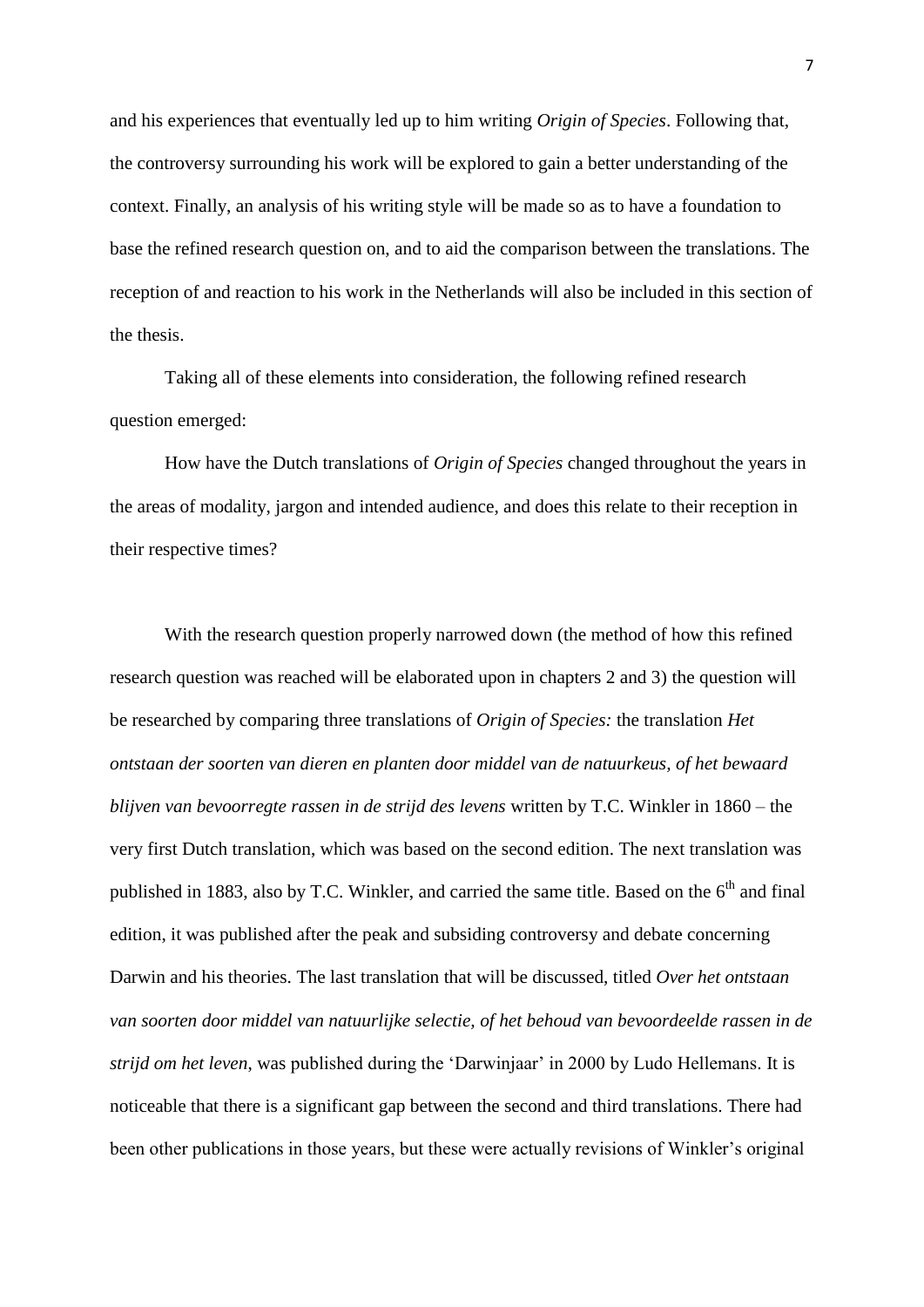edition instead of proper, new translations (Falger, 7). The lack of an actual updated translation until the year 2000 quite possibly stems from the flow of the controversy surrounding the work. 1860 marked the initial book release but also showed a lack of interest by the public (in fact, the first printing was planned to be a thousand copies but was scaled back to only 600 due to lack of success (Leeuwenburgh 138 – 139)), the 1883 publication being released after the controversies had mostly ended but with their influence and Darwin's defence against them still tangible, and finally after a relative lull of more than 100 years, the translation from the year 2000 that was released in commemoration of the 'Darwinjaar'. After the peak in the late 1800's, the discussion on the subject had died down significantly, with no new arguments being brought to the table (Leeuwenburgh, 8), and the release of new translations slowed similarly. There have been other translations and versions, of course, for example the 'abridged edition' by Leakey, but as this thesis focuses on translations of the original *Origin of Species* by Darwin himself this version is of little use.

Third, problems related to translating *Origin of Species* specifically will be discussed; how are the sentences structured, what is the target audience (and how does that differ with today's readership)? The reason for this within the research question is to gain further insight into what elements are likely to be subject to change over the years.

Finally, fragments from the chapter on 'natural selection' will be used for an in-depth analysis of the problems appearing in this section. The reason for choosing to focus on this particular segment of the translation is because natural selection is considered the crucial point of *Origin of Species*; the element of theory that the rest of the theory either springs forth from or leads up to. Also, consider what comes to mind when someone mentions Darwin; one of the first things people think about in such cases (if not evolutionary theory as a whole), is natural selection. The other sections on variety, domestication and hybrids are much less wellknown. The translation of these fragments from the three translations mentioned above will be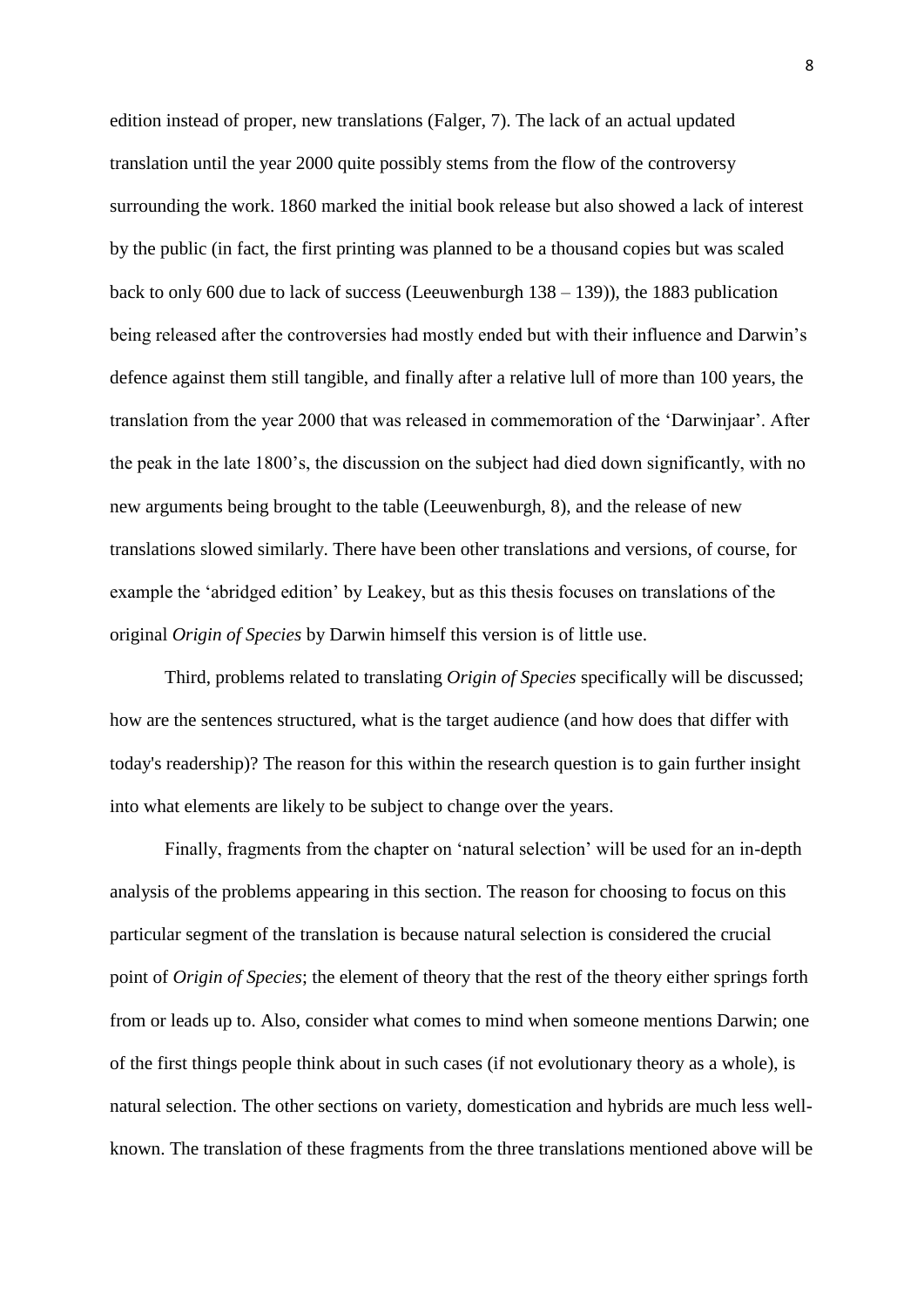compared. This comparison will be done per translation, and each case will be given context by including notes on their reception as well as notes or forewords by their respective translators, the choices the translators made to translate certain elements, what the target audience seems to be, and naturally compare them to the original. It is also in this segment that the chosen fragments will be compared to how they appeared in the appropriate editions (for example, Winkler's translation was based on the second edition released in 1860), and taking into account other elements that may have influenced the translation (for example, the translation was also released in 1860 – barely six months after the original; quite a feat for a book of 503 pages).

Based on the findings in these segments, it will then be concluded what manner of change the translations have undergone, and if there is correlation with the circumstances in which the translations were written.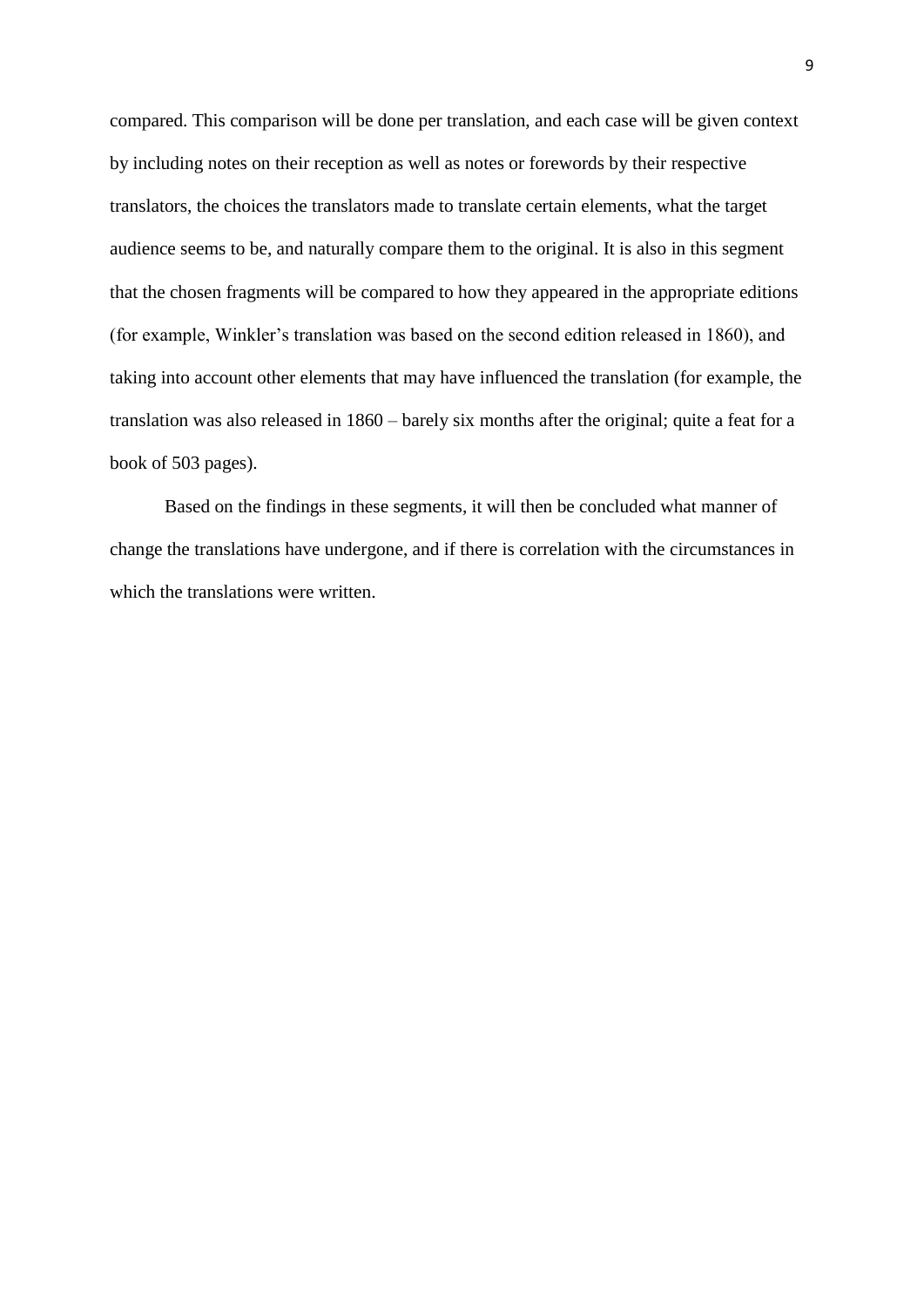## **2. The Writer and His Work**

#### *Charles Darwin*

While this thesis is meant to be focussed on translation of *Origin of Species* (or rather, how they have changed over the years), it is still important to describe the historical context of the book and its writer. This seems especially true here, with Darwin being as famous and controversial as his writings. Awareness of Darwin's world view and how this may have developed helps to put his words into perspective and aid in the analysis of his work before moving on to the translation. That said, this segment will not be an exhaustive discourse on Darwin's life, and will instead focus mostly on events and segments of his life that could be seen as formative, events that could quite possible have planted the seeds for *Origin of Species* and subsequently allow these to bloom.

## *Youth and Education*

Charles Robert Darwin was born on February  $12<sup>th</sup>$  of 1809, in the town of Shrewsbury, England. Science had been part of his life from the start, having been born as the son of a wealthy society doctor, and having Erasmus Darwin as a grandfather, who was one of the key thinkers of Midlands Enlightenment, as well as a member of the Lunar Society of Birmingham. His relationship with his mother was distant, due to her being often ill, and her time otherwise being taken up by social duties. As such, when Charles lost his mother at the age of 8 in 1817, in his own words he remembered "hardly anything about her except her death-bed, her black velvet gown, and her curiously constructed work-table" (Darwin 1958, 22).

His fascination with natural history also started at a young age, being present even as he went to day school. An avid collector of everything from plants to shells to minerals, he described it thusly: "[t]he passion for collecting which leads a man to be a systematic naturalist, a virtuoso, or a miser, was very strong in me" (Darwin 1958, 14) – so it is evident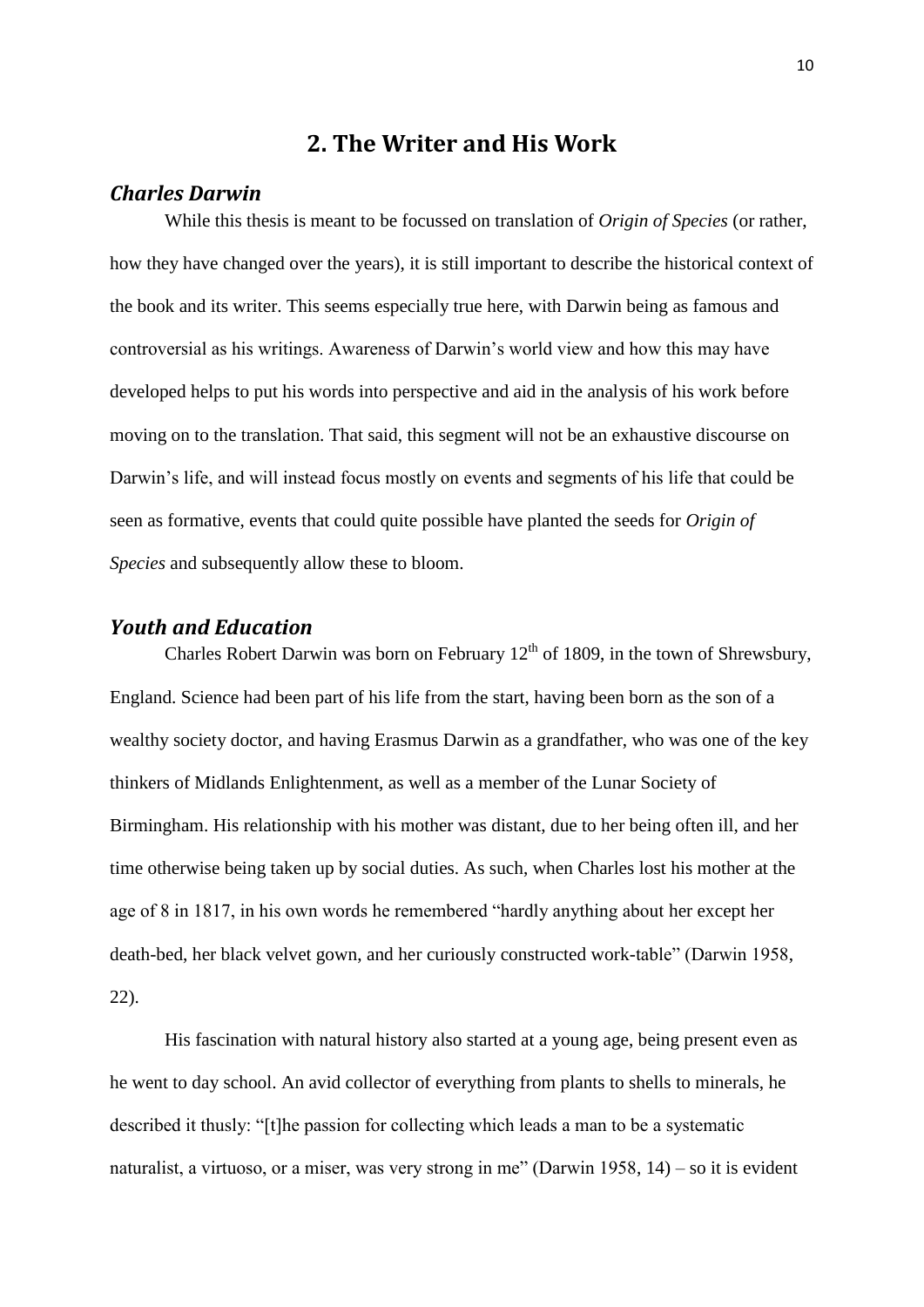that even at this young age, he was already developing in the direction in which he would years later write his revolutionary paper.

Later in his life, he would attend the University of Edinburgh to obtain medical qualifications, but he would never finish it. As he states in his own biography:

The instruction at Edinburgh was altogether by Lectures, and these were intolerably dull […] to my mind there are no advantages and many disadvantages in lectures compared with reading. Dr. Munro made his lectures on human anatomy as dull, as he was himself, and the subject disgusted me. (Darwin 1958, 46-47)

Darwin's dislike of anatomy would also spread to having to attend surgeries (which, in the early 1800's, were still being performed without anaesthetic) for his education, something he described as "having distressed [him] a great deal, and I still have vivid pictures before me of some of them" (Darwin 1958, 47). Despite his dislike for crucial elements in his education, Charles would regret not persevering and learning dissection. This is not very surprising considering where his research would take him. His words in his autobiography leave little to the imagination about his dissatisfaction on his perceived lack of drive: "It has proved one of the greatest evils in my life that I was not urged to practice dissection, for I should soon have got over my disgust; and the practice would have been invaluable for all my future work. This has been an irremediable evil, as well as my incapacity to draw." (Darwin 1958, 47)

Charles would, however, learn taxidermy from former slave John Edmonstone, who also told him stories about the rainforest in the South American Guiana - likely another element of his life planting the seeds that would later sprout into *Origin of Species*. In his autobiography, the passage where Darwin describes Edmonstone also shows something to be wary of when analysing the text later; Darwin describes Edmonstone as a "negro", but despite the term being very racially charged nowadays, Darwin does not use it maliciously here and further tells us that Edmonstone was "a very pleasant and intelligent man" (Darwin 1958, 51).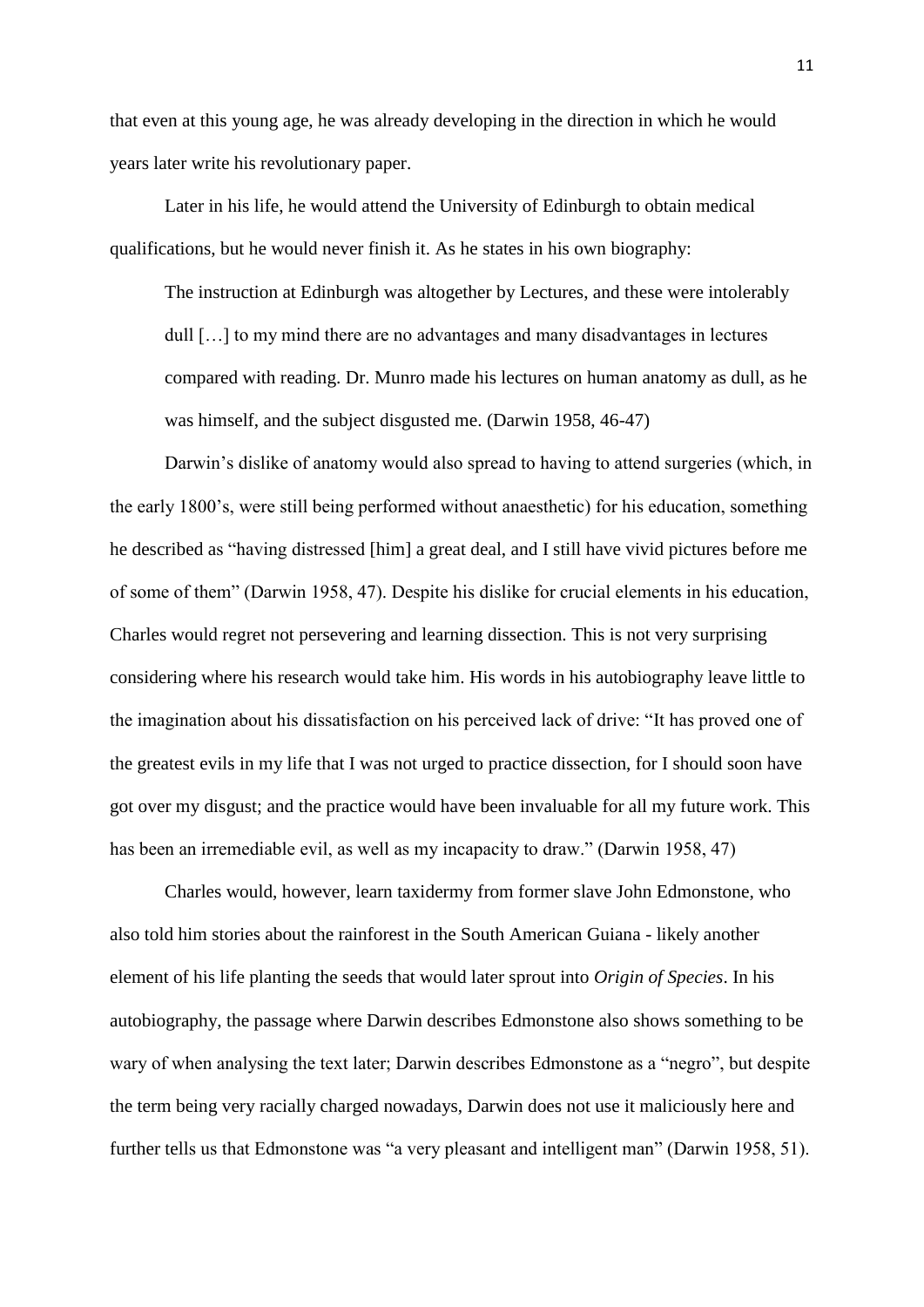Darwin's actual idea for evolution most likely came from the book *Zoönomia*, written by his grandfather Erasmus, which proposed basic ideas of evolution through acquired traits like hereditary illness (Leeuwenburgh, 28). These ideas would only be strengthened in the following years, when Darwin became a student of Robert Edmond Grant, a Lamarckian anatomist. As Lamarckism follows the school of thought that organisms are able to pass on traits to their offspring, it is not surprising that Darwin was drawn into it considering his previous experiences<sup>1</sup>. It is also in this period that Darwin first experienced the controversy radical thought could stir up. On  $27<sup>th</sup>$  of March in 1827, the radically inclined psychiatrist William Browne suggested that consciousness and mind were simply a result of brain activity as opposed to being related to souls or spiritual entities during a meeting where Darwin himself had held his first presentation. This proclamation naturally sparked a massive debate, and led to the mention of this 'heretical' idea being erased from the minutes (Walmsley, 750). The fact that Darwin knew what he might stir up can be seen within the pages of *Origin of Species* as well – Darwin often comes across as noticeably careful and non-committal, and the incident mentioned here, taking place during Darwin's first presentation no less, makes it extremely likely that this is quite intentional to avoid a similar incident happening to him. As such, this is quite important to keep in mind when reading and analysing *Origin of Species* for translation.

Eventually, Darwin's dislike for medicine led him to leave the university later in 1827 without a degree. Shortly after, Darwin would follow his father's advice and enrol at the Christ's College at the University of Cambridge in 1828 to study to become a parson in the Anglican Church (Leeuwenburgh, 33). This choice is not as odd as it may seem at first

1

<sup>1</sup> Since Darwin and Lamarck's theories sound very similar, it seemed apt to describe the difference here; in Lamarckism this 'evolution' is a linear process where the most advanced species are simply the oldest around and as such have changed through adaptation to their environment. In Darwin's theory, species can actually undergo changes over time significant enough to actually change the species instead of just minor adaptations and changes to a basic form. As such, the ape-human connection wasn't an issue in Lamarck's theory as they were different 'struts' on the evolutionary ladder – close, but utterly unrelated (Leeuwenburgh, 30-32).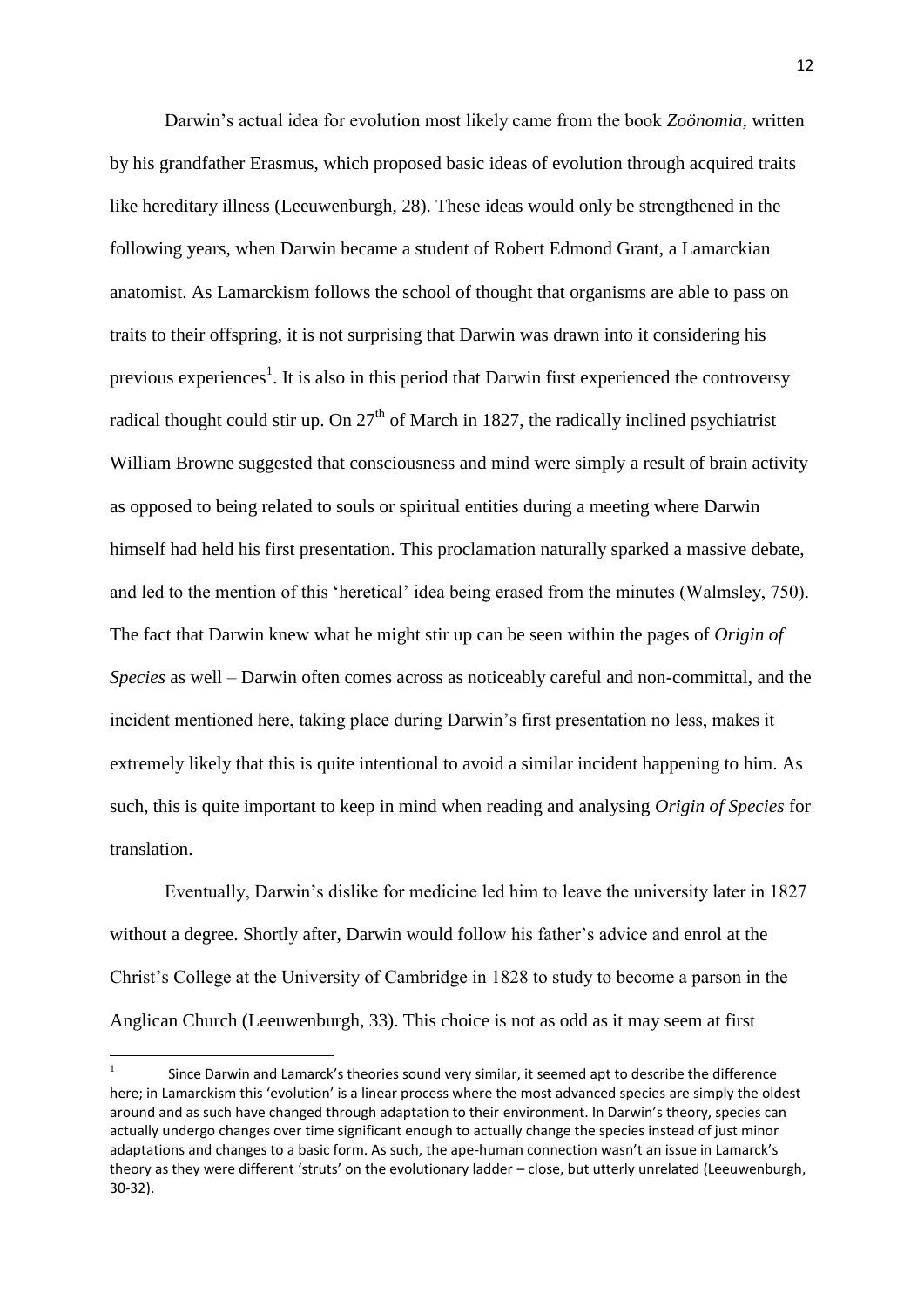glance; many clergymen of the time were in fact naturalists, enjoying and in fact regarding the 'exploration of the wonders of God's creation' as a duty. Darwin was however still very uncertain about this course of his life – being especially unsure if he could declare genuine belief of the dogmas, something that would continue throughout his life; though a letter written in 1879 notes that Darwin at that time considered himself agnostic – believing in God but not in dogma as such ("Darwin to John Fordyce"). Once his studies started, he found his old hobby of collection to come in handy when he started to (competitively) collect beetles as part of extramural activities.

Once he finally managed to take his finals four years later, Darwin managed to pass after many ups and downs, but this failed to lift his spirits – his words about it being "I do not know why the degree should make one so miserable." ("Life and Letters of Charles Darwin", 2)

Stuck in Cambridge due to housing issues, Darwin resumed his old hobby of beetle collecting (having been forced to give it up for his studies prior), and eventually read *Natural Theology* by William Paley; a treatise on how God's existence can be proven in the complexity and adaptability of living beings. Darwin would later write that he had never admired another book as much as Paley' *Natural Theology*. However – this was also for a different reason then immediately apparent. In his notes, Darwin frequently referred to the ideas of David Hume – a natural philosopher who was known for being a major sceptic and decidedly anti-metaphysical. Paley based his theories on the principle of causality, where Hume put question marks on whether 'causality' was not simply human nature and thinking that created connections between instances that were not related. It is possible to detect patterns in nature, but impossible to say certain causes have the same effects at all times. In short; causality is not a trait of nature (Leeuwenburgh, 17). Since natural theology was almost entirely based on 'finding God in the perfection of creation' – something also called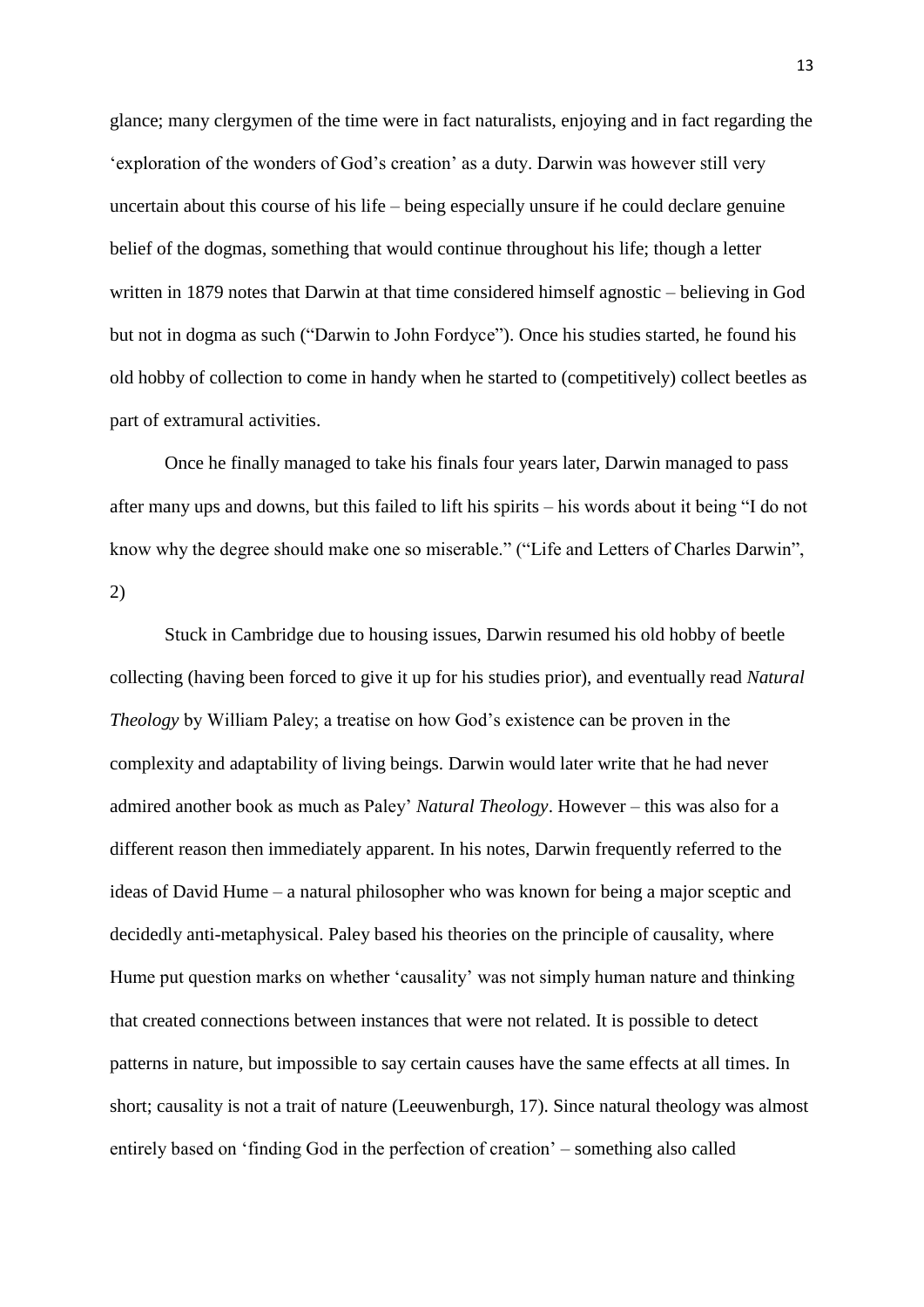'argument from design' – a theory such as Hume's is devastating for it. Later in *Origin of Species*, Darwin rejects this 'argument from design' despite his admiration for Paley. All of this fuelled a desire to make a contribution to the field, and Darwin started to plan accordingly, focussing on planning journeys into the tropics.

This eventually led to an invitation to join in the voyage of a ship called 'HMS Beagle' and after initial resistance from his father, Darwin would join the voyage (Leeuwenburgh, 33).

## *Voyage of the Beagle*

The voyage that started on  $27<sup>th</sup>$  of December in 1831 was actually the ship's second voyage around the globe. This voyage was planned to take three years, but wound up lasting almost five. During the voyage, Darwin spent most of his time (over half of it) on land, theorising, seeing sights and collecting samples (as mentioned before, due to quitting his initial education in Medicine at the University of Edinburgh, Darwin was only a novice in dissection and preferred to leave it to experts) and writing. During the journey, Darwin would send back journals to his family and friends, among them letters concerning the interesting geology he encountered on the journey. These proved to be the true start of Darwin's career as a celebrity in scientific circles, when John Stevens Henslow – a friend and former mentor – also sent the letters and pamphlets Darwin had written to other naturalists and had in fact read them at a meeting of the Philosophical Society in Cambridge (Darwin 1958, 81-82).

Darwin would not start writing *Origin of Species* proper before returning to England, but many of his theories were fed by what he found during the journey. One of the clearest examples would be his discoveries in and around the Galapagos Archipelago, where he found species of mockingbirds and tortoises that, while different from island to island, had enough in common for Darwin to suspect a common ancestor (Leeuwenburgh, 39). Another instance that may have inspired his ideas concerning the idea of 'domestication' was the presence of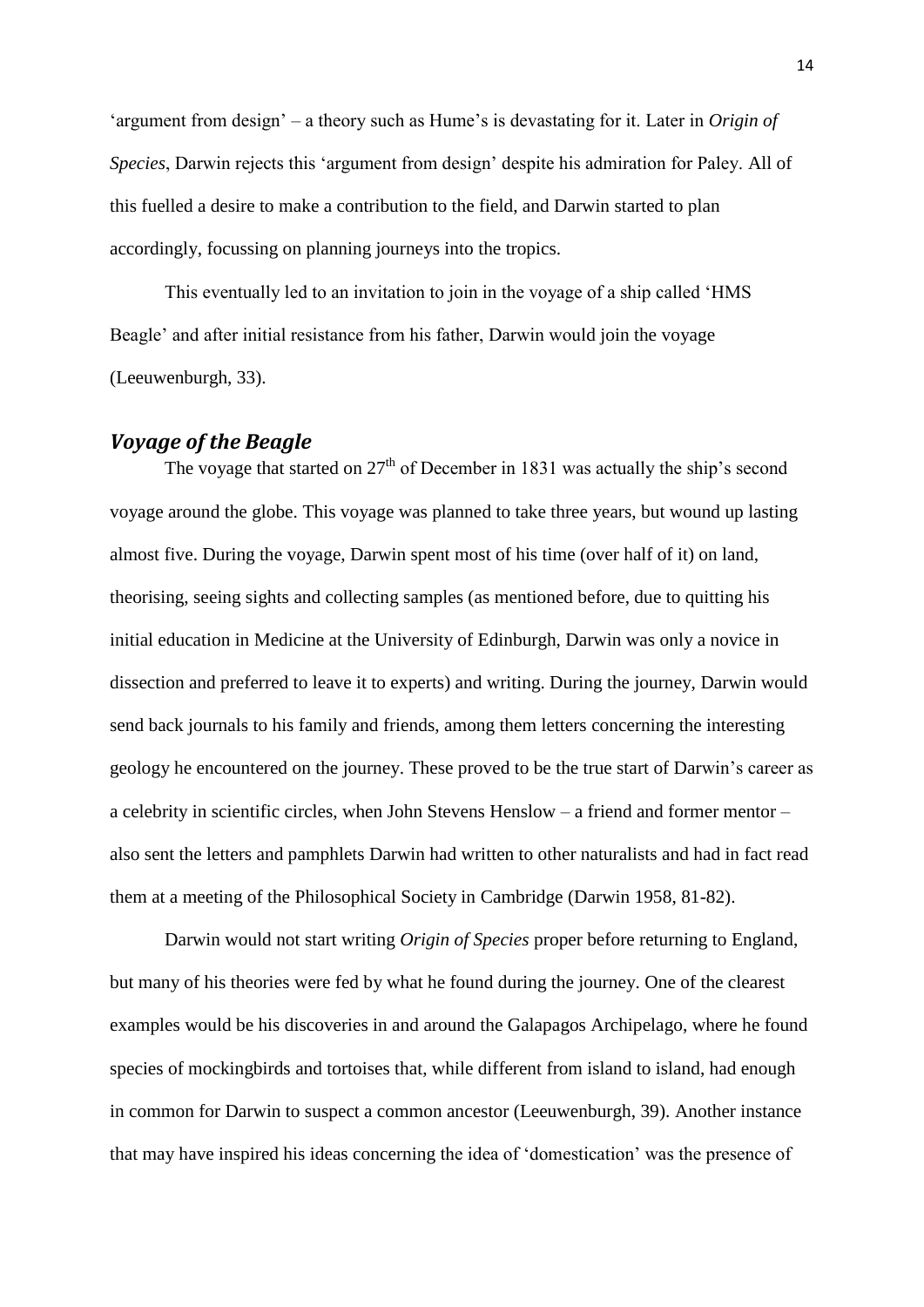thee 'Fuegians' on the Beagle. The Fuegians were natives from the Yaghan people, living on the islands around Tierra del Fuego (in an area that is now part of modern Chile and Argentina). The Fuegians had been captured as hostages during the first voyage of the Beagle, and would now be returned to their native land to serve as missionaries. This idea was abandoned later when a quick course in 'civilisation' proved to not be permanent when reintroduced to their original habitat. The difference between the missionaries' 'savage' kin and their own (temporary) civility, in combination with the difference between the Fuegians, and between themselves and people like Isaac Newton, can be regarded as partially responsible for Darwin's ideas on domestication, the effects of the natural habitat and availability of food on natural selection, and that the gap between animals and humans was not as insurmountable as it was often thought that it was (Leeuwenburgh, 50). In his own words, Darwin stated the following in *Voyage of the Beagle*: "It was without exception the most curious and interesting spectacle I ever beheld: I could not have believed how wide was the difference between savage and civilised man: it is greater than between a wild and domesticated animal, inasmuch as in man there is a greater power of improvement." (Darwin 2003, 217)

Similar to his comments on Edmonstone, Darwin seems rather harsh here, even racist, but seen from the perspective of his time, he is merely making an observation that considering the general world-view at the time was no more than reasonable.

Although much of the groundwork in on *Origin of Species* (as well as his later work, *Descent of Man*) was done during his travels, Darwin was largely side-tracked by geological writing and other works, such as *Zoology of the Voyage of H.M.S. Beagle*, *The Structure and Distribution of Coral Reefs* and other works. This was combined with him suffering an illness that seemed to come and go, with such a strange combination of symptoms that it is still unknown what the disease was.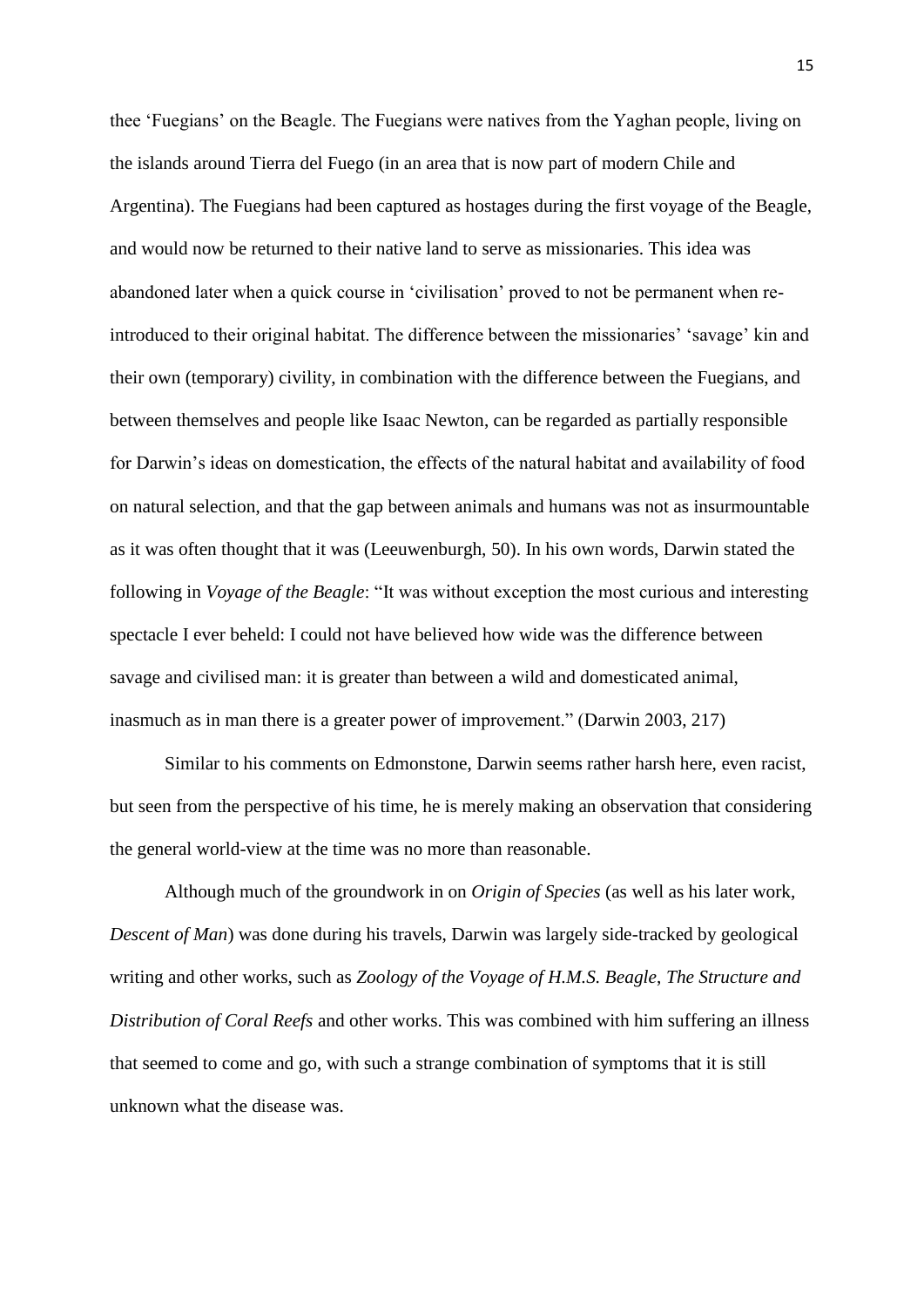Darwin still worked on his theories whenever time and his health allowed it, using his notebooks *M* and *N* to expand on his ideas on transmutation, hereditary instinct and gradual change in species (Leeuwenburgh, 51). Regardless, from the start of him developing his theory to the actual publication of *Origin of Species*, it would take Darwin from 1836 until 1859 before he felt that *Origin of Species* could be released.

With that, it is the end of the exploration of Darwin's life in detail for this thesis; with the release of *Origin of Species.* Although true that he would write multiple editions, those are strongly influenced to the reactions to his original work, a subject that will be discussed in the next section.

#### *Origin of Species, Initial Reactions*

Having seen what controversy could cause after the incident with Browne, Darwin must have decided to take it slow. Upon reading *Origin of Species*, it quickly becomes clear that Darwin did *not* discuss the possibility of human evolution at length at all. In fact, it is not directly touched upon save for a small mention in his conclusions stating that "(l)ight will be thrown on the origin of man and his history" (Darwin 2003, 912). Regardless, the theory not only garnered massive interest, but also massive amounts of controversy over the sheer concept that humans were simply evolved animals instead of some creation above all the beasts of the Earth. However, Darwin himself preferred to not take a stand on truly controversial issues at all; instead choosing to simply state his findings and letting these speak for themselves. Perhaps paradoxically, this would actually cause more controversy and discussion then actually taking a stand would have, but this will be discussed later. On the subject of evolution where humans are concerned, Darwin would write *Descent of Man* in 1871 – and while this re-fuelled the controversy surrounding his earlier *Origin of Species*, this thesis will be limited to that specific work.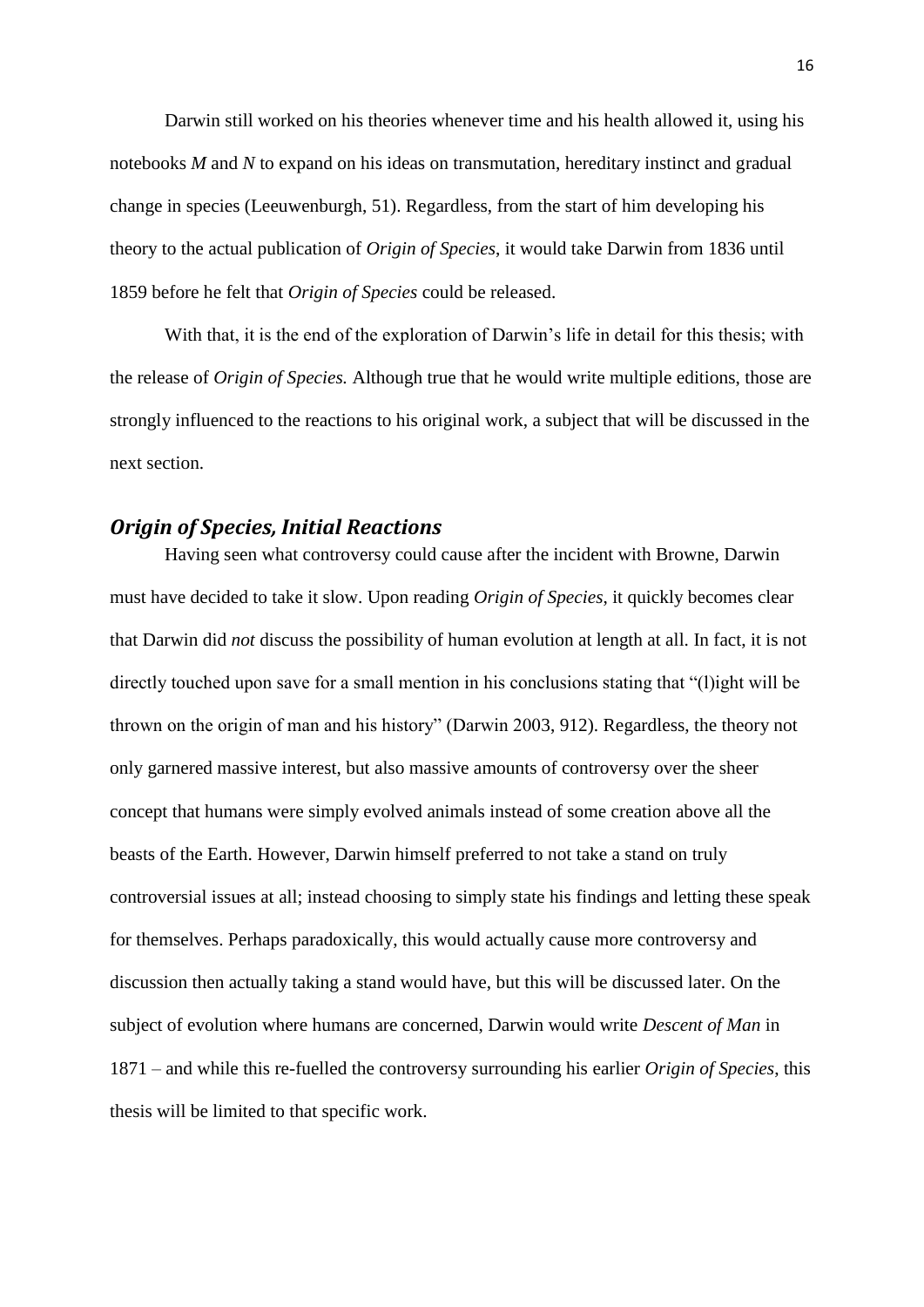In England, the controversy started much sooner than it did in the Netherlands, despite Darwin's care to not dwell on the subject of human evolution. Opinions were quickly formed in the debate, where people supporting Darwin's theories were being named 'the monkeys' (Leeuwenburgh, 55-56). It would, however, take a while before the controversy would stir up in the Netherlands.

According to Leeuwenburgh in *Darwin in Domineesland*, most of the controversy surrounding Darwin appeared during first years after initial publication, spanning between the years 1859 until 1877 (8). It may seem odd to arrive at such a conclusion, as discussion of *Origin of Species* is, in a way, still quite currently debated or refuted on religious bases. However, Leeuwenburgh states that the controversy past 1877 consisted of arguing the same points over and over again, with nothing new being said (8). The choices for translations that will be analysed are also based on this perception: the first being the translation from 1860 when the controversy was in its starting phases, the second being the 1883 translation, which was the first new translated edition since the controversy, and finally the 2000 version being the most recent translation, published well after the original controversy. Essentially, three 'slices' of time where Darwin was viewed in various ways will each get their own analysis.

Most of the controversies and discussion came from distinct fronts that also changed over time, best described by the general philosophy that the particular front adhered to. In his book, Leeuwenburgh mentions the 'materialistic atheists' moving away from deism as a whole, the 'naturalistic theologists' who try to merge belief in God and natural science, and the 'social Darwinists' who consider Darwin's theories as a basis on how society should work- and those are just a few pieces of the full picture (9). However; while discussing these would give a more complete image of context; it is simply too much to discuss at length here. As Leeuwenburgh proves, you can write a book on this subject alone, and therefore the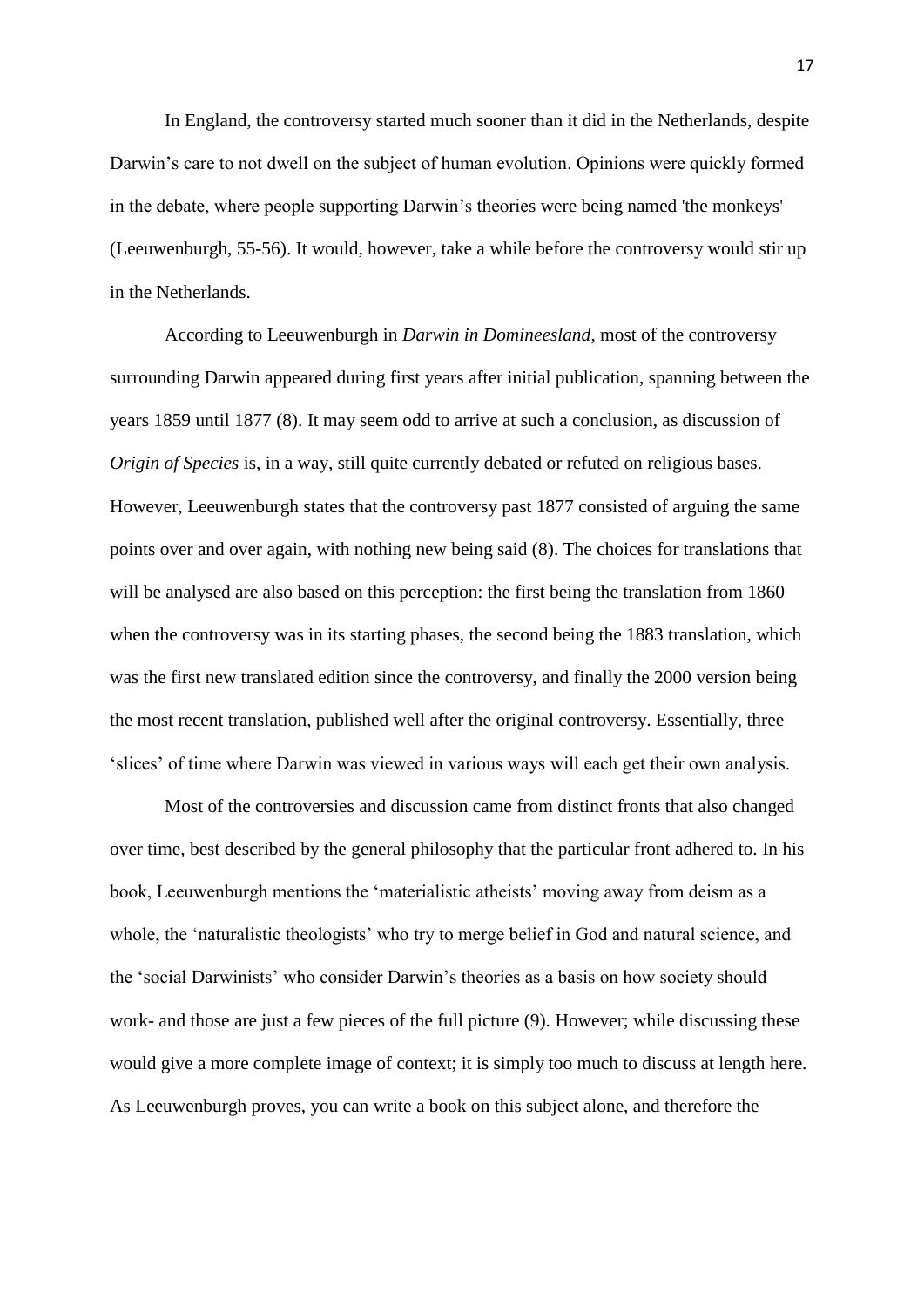plumbing of the depths of this history will be limited to those that relate to the context in which the translations should be seen.

On that note, this section of the thesis comes to an end as the general context of *Origin of Species* at the time of release has been sufficiently discussed. From here on, the thesis will move on to applying this context, in combination with general theory on translation, to gain an understanding of the original text and how it could be translated.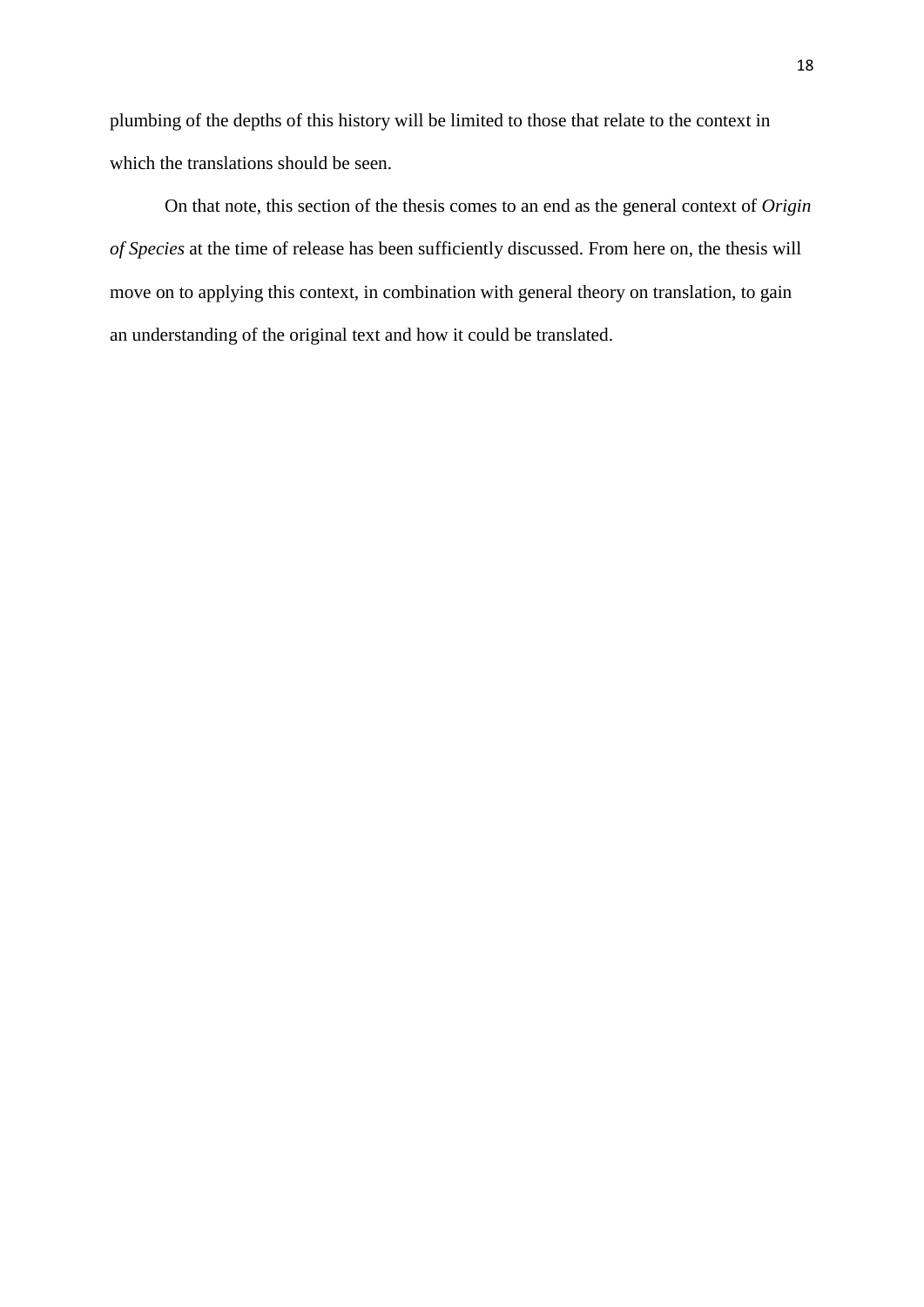## **3. Textual analysis**

## *Analysis of Origin of Species*

To ensure a proper analysis is made of the translations, it is of course necessary to first fully understand Darwin and his writing style. Although chronologically the first translation of Darwin's work into the Dutch language uses the second edition, the first edition also comes into play for the most recent translation of the work. Further, the editions are also something of expansions on Darwin's works, originating at the first, making it the 'solid base' on which the others are based upon. As such, with an analysis of the first edition in-hand, the analyses of the other editions can be kept rather short and focussed on the actual changes that have occurred compared to their predecessor.

The analysis of the text, however, will not be exhaustively in-depth and will not delve into extensive translation theory; this is on purpose as this thesis will for the most part be about already-written translations, initially viewing these on their own merits without already having made a theory in advance on how the translation should be. Furthermore, translation had not yet been as developed in the past, lacking the regulation and theories of today. Therefore analysis of the original text with the knowledge on the subject that has since been accumulated, and using this to compare the first translations against would be an uneven comparison. Of course, a thesis concerning translation cannot be completely without translation theory, and it will still be used to create a framework to work within, helping to identify elements that can be considered sensitive to change in translation and noting these, so special attention can be paid to these when moving on to the actual translations. The refined research question has already revealed the element that this thesis will take into consideration, and this chapter will explain why the research question took its current form.

Before moving on to the particulars, it is important to build up a framework for this thesis that is based on existing translation-theory, and in this case the work of Christiane Nord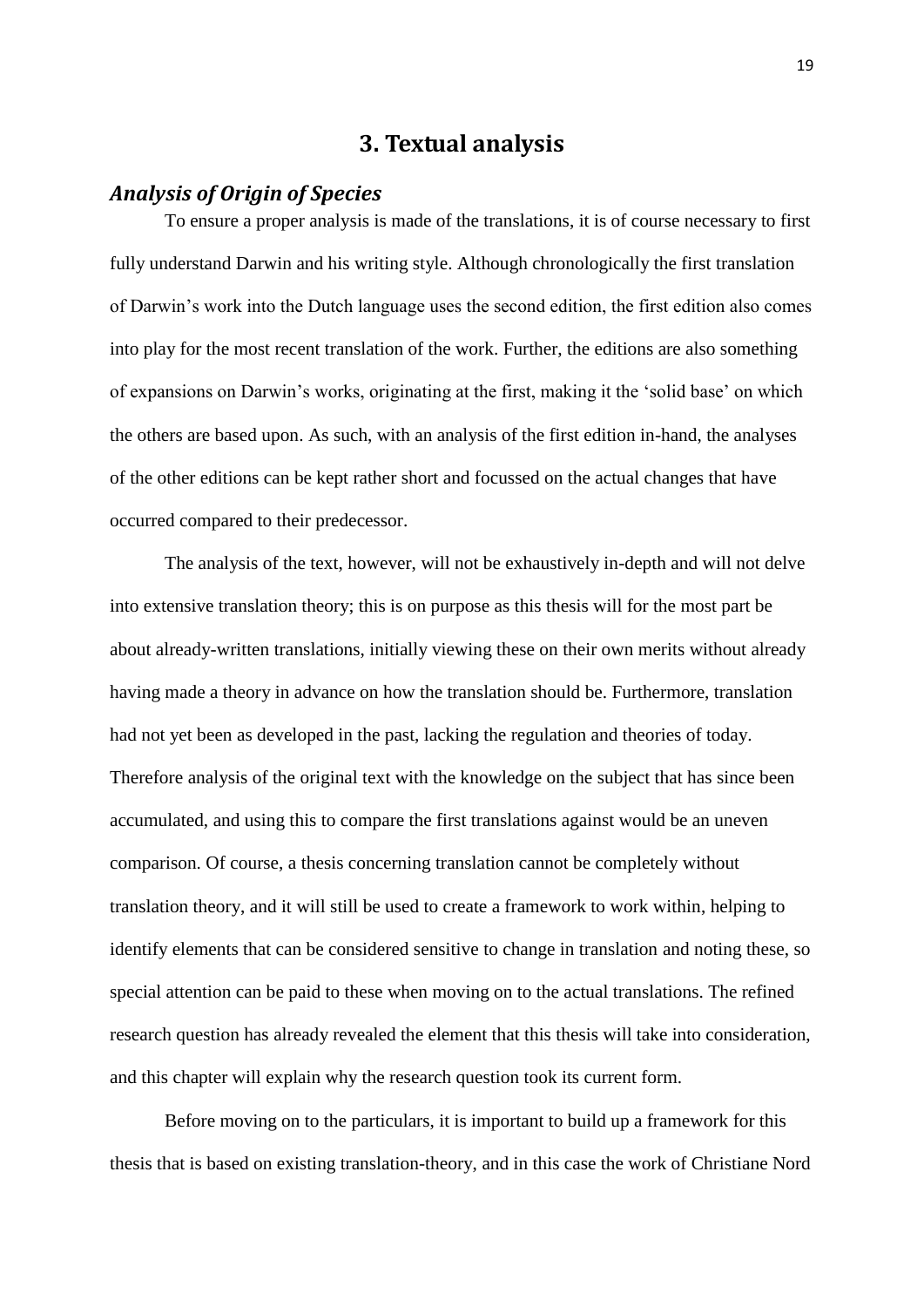is relevant, particularly Nord's work on textual analysis and elements both inside and outside of the text itself.

In her theories, Nord discusses both source- and target text analysis, and refers to Hönig's scheme with three central questions; 'Who's speaking where - and why him?', 'what is he talking about – and why in this manner?' and 'what needs to be translated here?' (Nord, 236). The first question in this scheme can be easily answered; all throughout the text, it is Darwin speaking, with the 'why' here being answered by the fact that it is his theory, research and conclusions. As the following chapter will show, however, the rest of these questions are not quite as easily answered. The difficulties become apparent when we look at the more extensive list of questions put forward by Nord, based on the Lasswell-formula; Who? Says what? In what channel? To whom? With what effect? Nord then also adds the external textual elements of 'Where, when and with what purpose?' to this list (235). Again the 'Who? Says what? In what channel' elements are easily answered; Darwin (who has been extensively discussed in the previous chapter), and the message he is conveying is his theory on evolution, and he does this through the medium of a written book. From here on it becomes more specific – and difficult – as the next section will show.

#### *Text Type and Modality*

First, it helps for the analysis to be aware what kind of text *Origin of Species* exactly is (or in Nord's list, the purpose of the text) and this may not be as clear-cut as one would think upon first viewing. On first glance, the text is informative or descriptive, informing the reader of facts. However, while this may seem true to readers today, the time period in which it was written and its context also need to be taken into account. When *Origin of Species* was first released, Darwin did so out of a desire to also leave an impression on naturalism, to let people think what he thought about the development and evolution of species – a quite popular subject within the field. On this count, the text could also be easily regarded as something of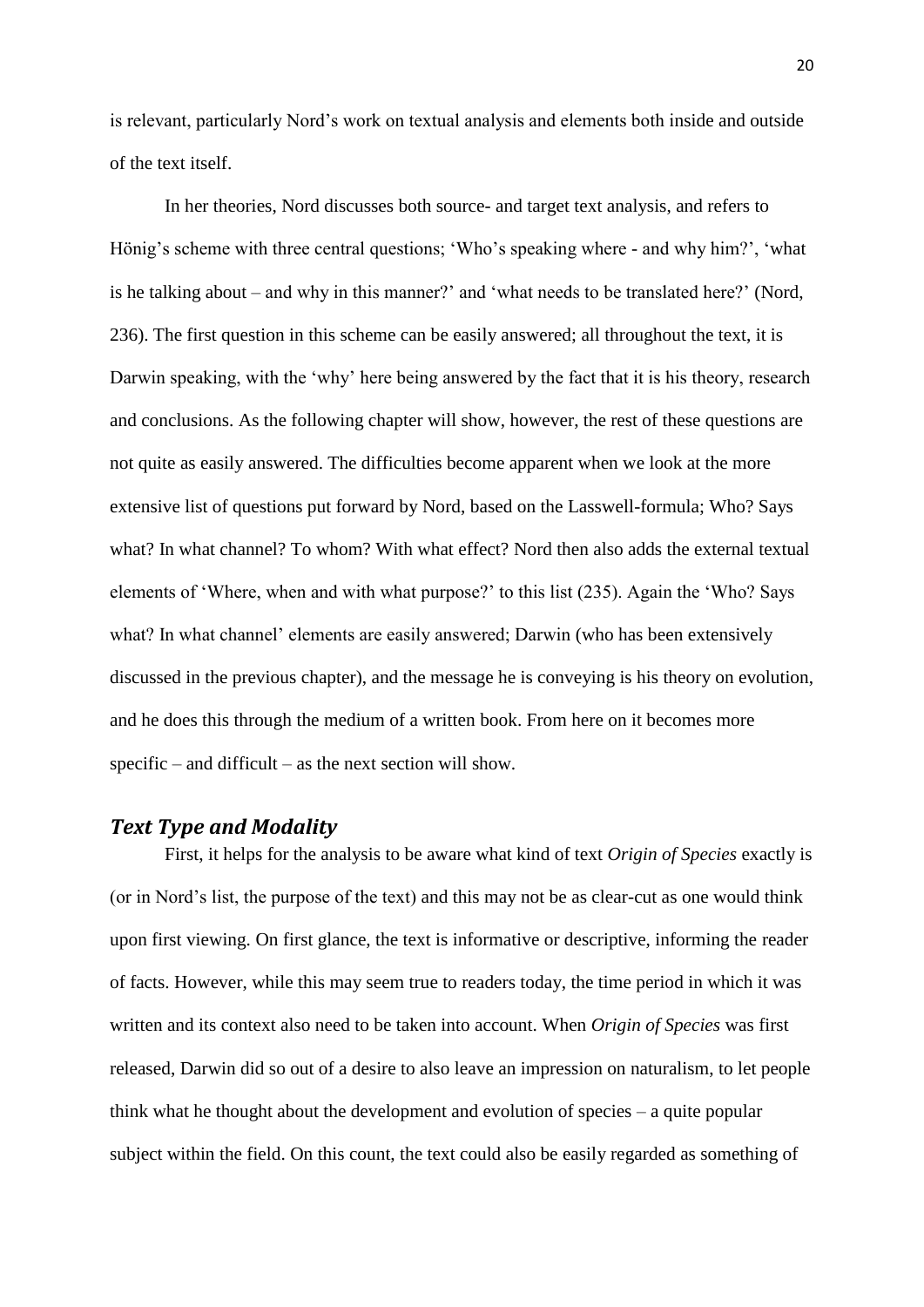an argumentative text; *Origin* shows what Darwin himself thinks of evolution, demonstrating this with facts and his own ideas as well as thoughts about why he thinks other theories may or may not be correct. Of course, that also means that the text could easily be considered a persuasive text. Many people in the past certainly seem to have thought so; if one looks at the controversy it stirred up and in fact still does on some levels to this day - and it can certainly be argued that the text has some elements to it that lean towards persuasion, which will be further discussed below. But can a text with a subject like this be regarded as purely argumentative?

So then, what can be used to gain more insight into the type of the text? When we turn to Nord once more, she notes that the tone of a text, the manner in which the writer makes his statements (what is he talking about – why in this manner?), is an important element  $(236)$ . Taking this into consideration, it is quite noticeable in *Origin* that Darwin often uses phrases like 'seems to me', 'we shall see' and other terms that seem to indicate at least some desire of wanting to persuade the reader that he is 'right' and to some degree believing that he is – but he is noticeably careful about it. That said, Darwin also often notes the possible imperfections of his work numerous times and that it is certainly possible to take the facts he found, and through theorising on them, they can lead to a different or even directly opposite conclusion. In fact, Darwin emphasises this in his introduction to the book: "For I am well aware that scarcely a single point is discussed in this volume on which facts cannot be adduced, often apparently leading to conclusions directly opposite to those at which I have arrived." (Darwin 2003, 538)

However, in combination with another comment in the same introduction, this also seems to nudge the text into the direction of persuasive: "This Abstract<sup>2</sup>, which I now publish,

**.** 

<sup>2</sup> According to both the Oxford online dictionary and the Merriam-Webster Online Dictionary, the noun 'abstract' always carries the meaning of a summary in some way, shape or form. In this case, a research article containing a summary about a broad subject. Essentially, a thesis.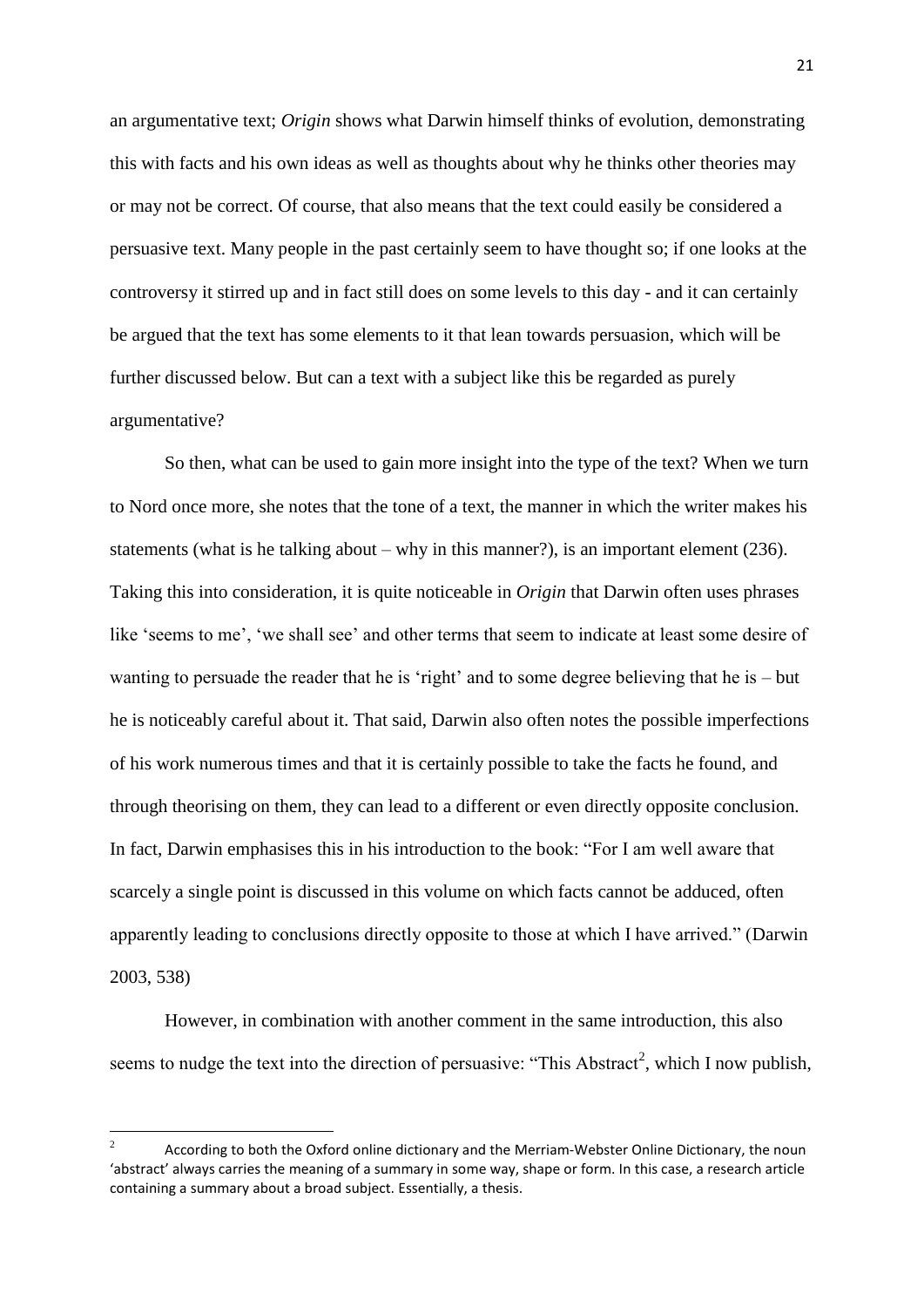must necessarily be imperfect. I cannot here give references and authorities for my several statements; and I must trust to the reader reposing some confidence in my accuracy." (537)

While it works as a simple apology for the imperfections inherent in the work not being 'finished' as such, and a question to try and see the text on its own merits, the 'bear with me' request seems to fit more into a persuasive text then a strictly opinionated one. Due to the influence they have on a text as a whole, these elements become very important in translation as well. Fortunately, these notes of uncertainty that show repeatedly in the work have a specific name in linguistics; linguistic modality. Peter Collins offers the following explanation of the subject: "Modality embraces a range of semantic notions, including possibility, necessity, ability, obligation, permission, and hypotheticality. What they have in common is that they all involve some kind of non-factuality: a situation is represented not as a straightforward fact, as not being known." (Collins, 12).

Modality can be present in many forms, varying from deontic modality (focussing on permissions, commitment and/or obligation with constructions such as 'I must' and 'it is required'), to epistemic modality (indicating possibility or certainty by using 'it may be' or 'I believe'), but also influencing the evidentiality (whether there exists evidence of a statement, and of which type) and many other modal categories (Collins, 22). Instead of discussing all of these different forms of modality here, these will be focussed on as they appear in the text.

As noted, modality in its several forms appears throughout the text – along with words like 'seem', 'I believe' or similar terms - clearly dividing the line between fact and theory or personal idea and observation. While this seems obvious, it is important to note that it is quite possible that these elements may become lost in translation; a translator might agree so wholeheartedly to the concept Darwin has put forth that this element of modality is not included because it did not register with the translator. It might even be a conscious choice because of a personal belief that Darwin was right, so being so overly careful isn't necessary.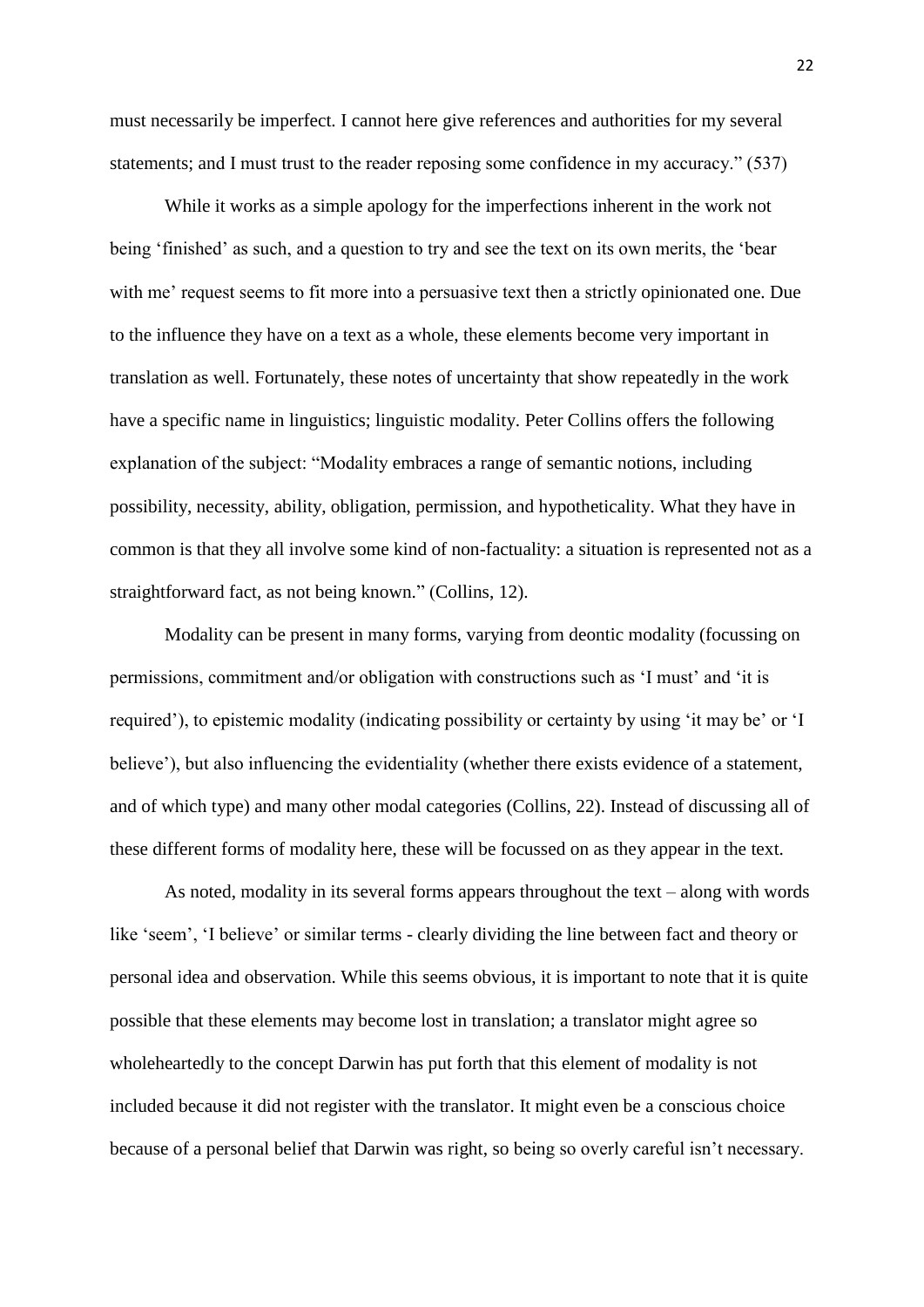In turn, this might actually shift the nature of the text that it might appear as more informative than the original actually was (as in, that it may come across in translation that Darwin is not so much presenting a theory as that he is telling the reader how it works, and makes clear that it is how he believes it works and readily admits he may well be wrong). Retaining modality is certainly possible in Dutch; its function is highly similar to the point of sharing terminology, thus untranslatability should not be an issue in this case.

#### *Intended Audience*

Here we arrive at the 'for who?' part of Nord's questions - The intended audience is a subject that will be referred to multiple times in this thesis because it seems to shift and change over time. Regarding the audience Darwin tried to reach with the original *Origin of Species*, there is little doubt: the intended audience were other naturalists and highly educated people of the time.

This becomes immediately obvious because of the use of references and jargon. This element is immediately revealed by the text being an 'Abstract' (using Darwin's own words in his introduction). It is also rather obvious that Darwin tends to name-drop as he discusses his theories and sources. He mentions people like Geoffroy St. Hilaire, Dr. Prosper Lucas and Charles Lyell – French naturalist, French medical doctor and British lawyer and geologist respectively – in such a manner that he seems to assume the audience knows which people he is talking about. In the case of Darwin's friends and contemporaries, this was likely – but to the public at large, certainly not to such a degree, or possibly not at all. Where jargon, that is to say, the use of a specific terminology that is defined within a specific activity, profession or group, is concerned, Darwin also tends to use words that will fly right over the head of the common audience of the period (or even now). For example: using the original Latin names of the species he is referring to without clarification, like mentioning the Lepidosiren when referring to the Lungfish (Darwin 2003, 640).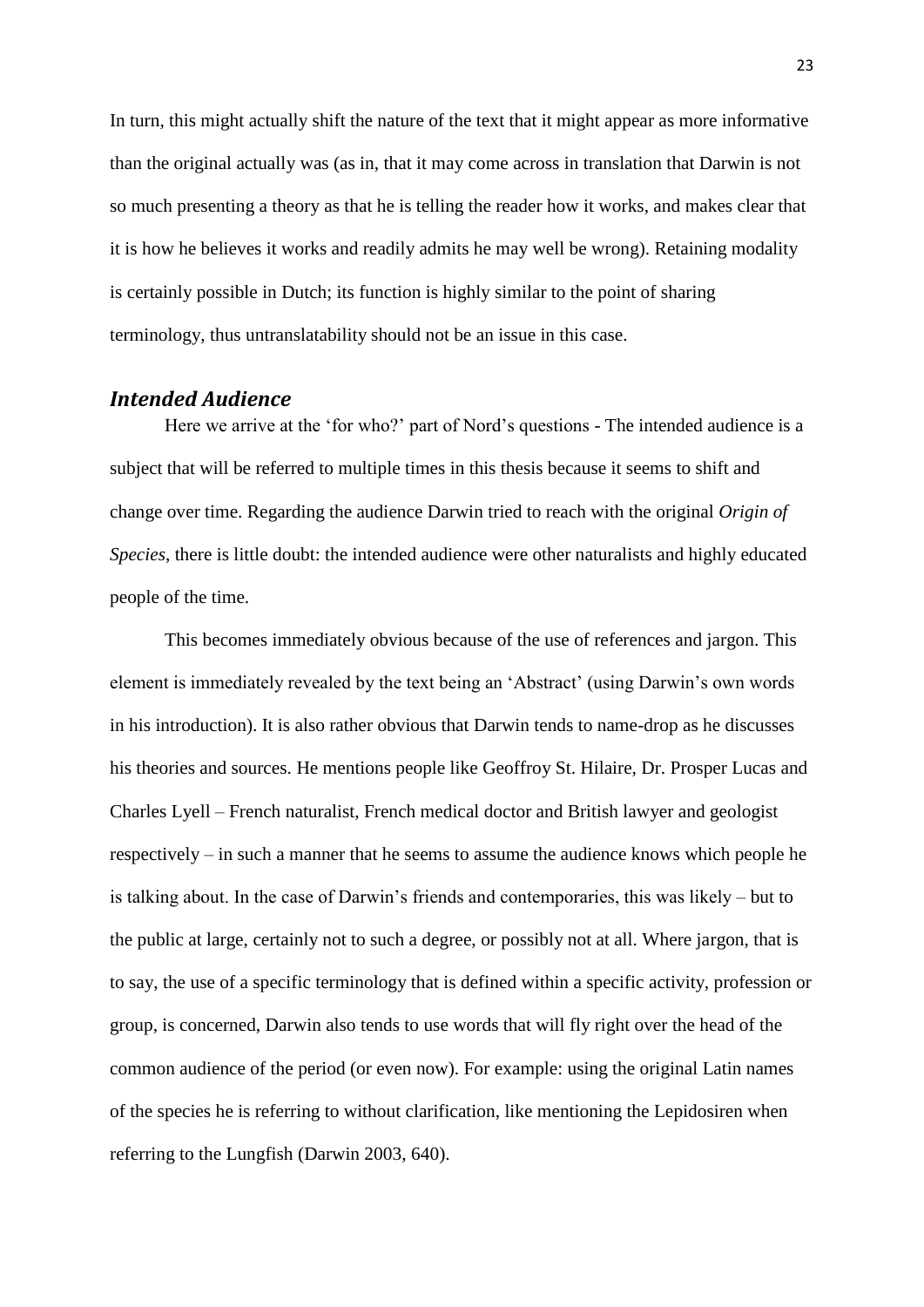This element is also important to remain aware of during the translation process; due to the changes to society as a whole over the course of a century, the very nature of audiences shifted. Education has markedly improved compared to the 19th century, and while there are exceptions, the common audience of today can generally be regarded to be better educated then the common audience of the 19th century. In other words, this is where the 'when?' in Nord's theory becomes relevant. The 'where?' also holds some relevance, concerning the difference in cultures at the time (as the excerpts from *Darwin in Domineesland* show). This element will be discussed in the 'Translator and context' sections later in this thesis.

Furthermore, because *Origin of Species* is well-known today, to the point of being ingrained in general consciousness, what we see is that a potentially much broader public might want to read the text (in part if not entirely). While it was not the audience Darwin had in mind, today even someone with common education is likely able to understand Darwin's writings to a degree. The finer details may be lost on them and full understanding will be hampered because theories or ideas important to the big picture are only touched upon by Darwin; simply by referring to the person who thought of it and assuming the reader will either know what or who he is talking about or to look it up. This can be regarded as something that cannot really be expected of a common reader who only has a passing interest in the subject, especially now that many of the works Darwin refers to are no longer readily available.

How can a translator deal with this? Remain loyal to the source-text, or expand for the benefit of the now-intended audience? If the translator wants to pander to the new and broadened audience, how can this be included? Using explanatory footnotes, in the text itself, or even re-writing it so it remains the same in spirit, but in words a general audience would understand? All of these are potentially viable options, and preference for one or the other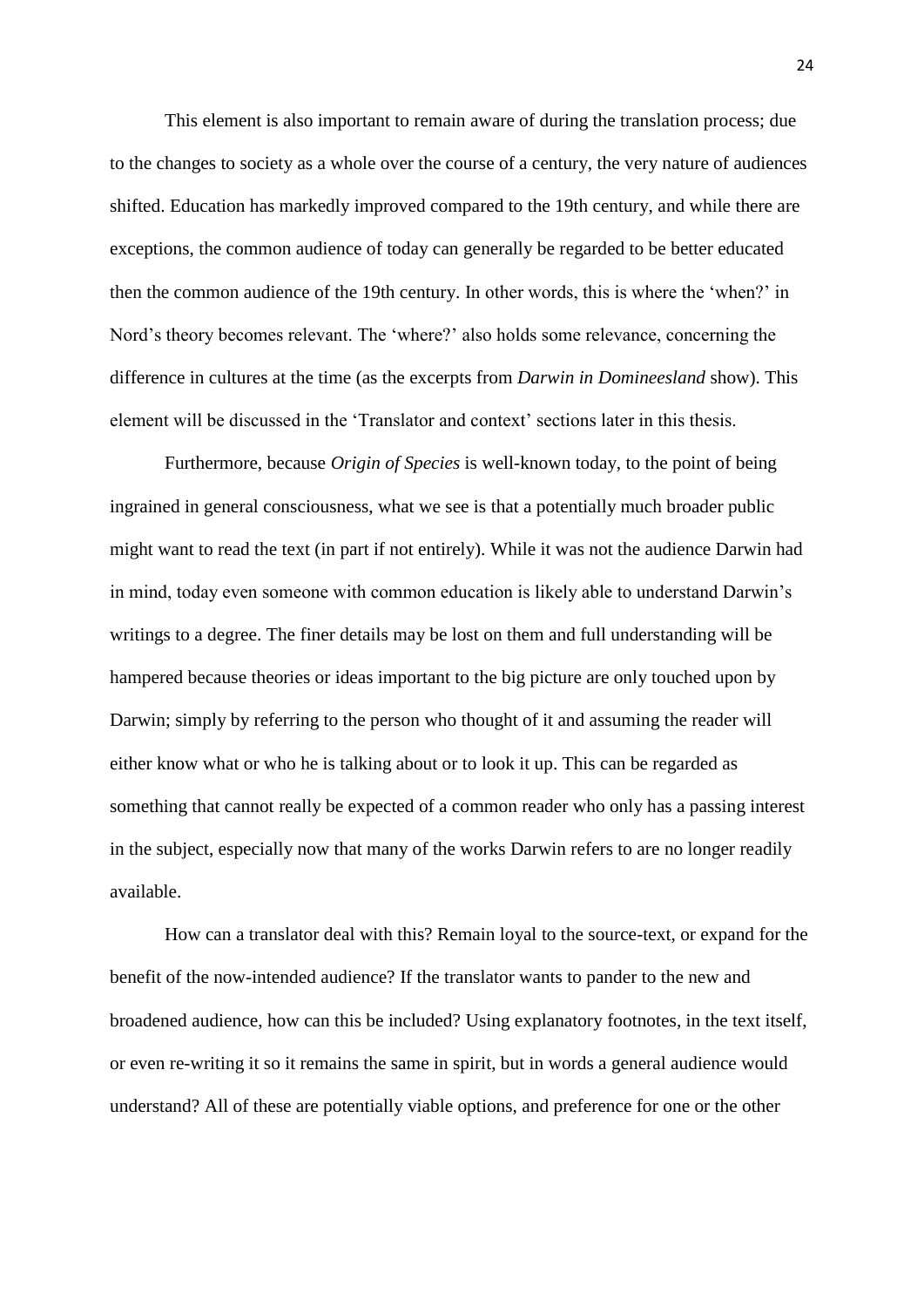may vary from translator to translator and it is quite possible we will see significant differences where this element is concerned.

#### *General Style*

Darwin's writing style is a quite interesting case. Because of the nature of *Origin of Species*, much of the text consists of explanations, theories and facts, and can come off as rather scholarly and academic (which should come as no surprise as Darwin was universityeducated). Because of this, calling the text poetic would be a significant misnomer for most of the material; it is direct in what it is saying, does not use many metaphors when these might muddle the issue instead of clarifying it, and instead focuses on describing fact, observation or theory.

Something that does become noticeable rather quickly is that Darwin occasionally writes run-on sentences that seem to consist of multiple smaller sentences that may as well have been separate. For example:

In animals it has a more marked effect; for instance, I find in the domestic duck that the bones of the wing weigh less and the bones of the leg more, in proportion to the whole skeleton, than do the same bones in the wild-duck; and I presume that this change may be safely attributed to the domestic duck flying much less, and walking more, than its wild parent. (Darwin 2003, 546)

Apart from once again seeing two verbs expressing instances of epistemic modality (I find, I presume), it seems as if Darwin wrote this almost as a train-of-thought with the semicolons indicating related independent clauses. The first semicolon is put before an introductory word that introduces what could be a whole sentence on its own. The second semicolon also starts a new sentence, connected to the previous one with the semicolon replacing where normally a comma could be placed, but as the previous sentence already contains commas of its own this would make the sentence difficult to break-up and read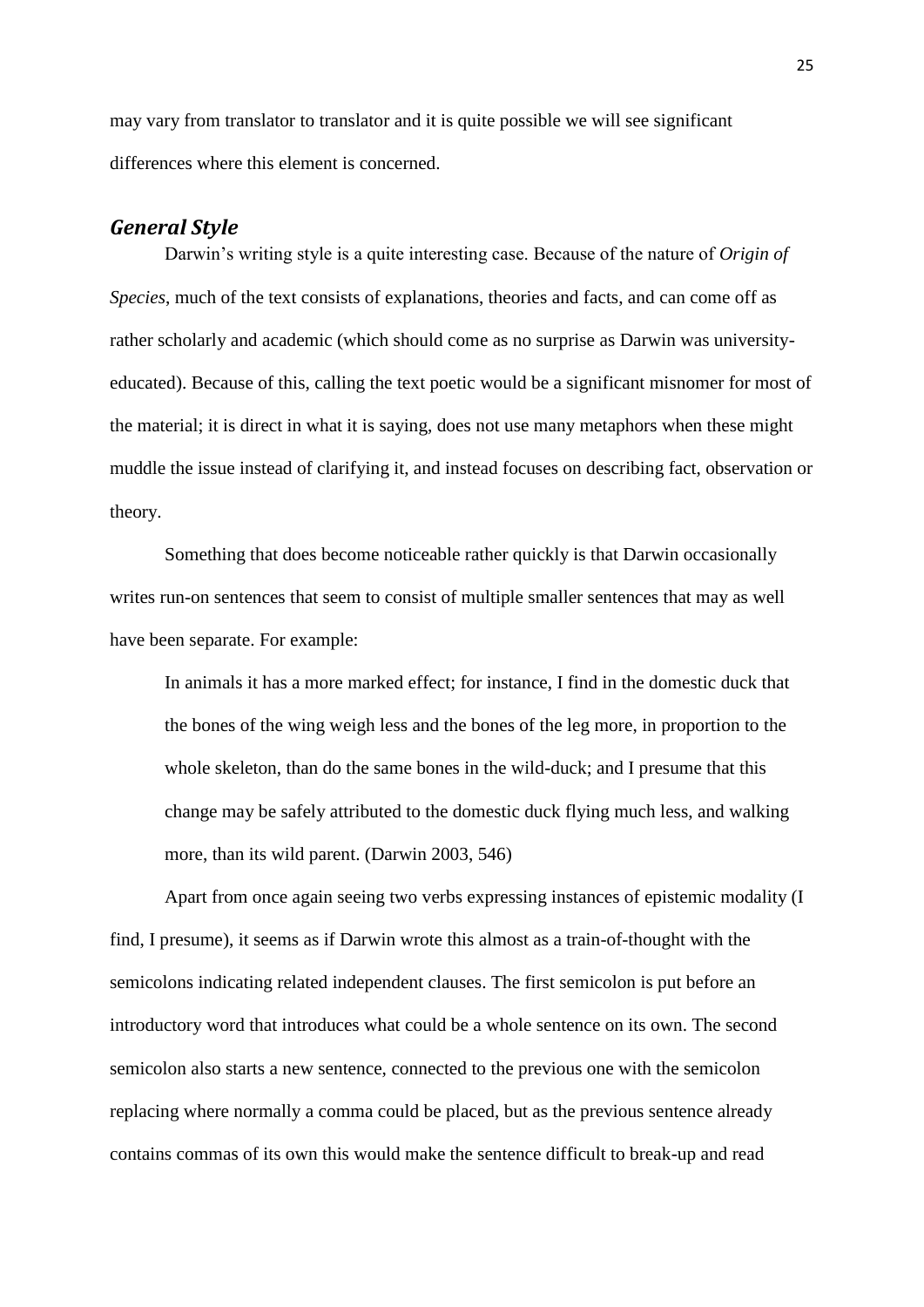(Fowler, 457-458). The content of the sentences is interesting as well. Darwin starts out with the idea that 'habit' can also influence the development of differences in species, and notes that the effect is more marked in animals. Then, he explains this thought in the same sentence (or one breath) by using the explanation of the domestic duck/wild duck difference, and then finalises the thought with his conclusion (which works as a confirmation of sorts of his initial idea). The middle part seems a kind of interjection – if removed the sentence could work with a minor adjustment, ('[i]n animals it has a more marked effect; I presume that this change may be safely attributed to the domestic duck flying less, and walking more, than its wild parent') although at a loss of clarification of just why ducks are used as an example here.

There are also other examples, but these seem to work slightly differently in relation to difficulties of getting certain species (both plant and animal) to breed in confinement:

I cannot here enter on the copious details which I have collected on this curious subject; but to show how singular the laws are which determine the reproduction of animals under confinement, I may just mention that carnivorous animals, even from the tropics, breed in this country pretty freely under confinement, with the exception of the plantigrades or bear family; whereas, carnivorous birds, with the rarest exceptions, hardly ever lay fertile eggs. (544)

It can be noted here that although it starts off similarly (idea/concept; explanation), the second semicolon seems to have a different use here – indicating a contrast, or rather clauses linked by the conjunctive adverb 'whereas' – instead of a conclusion like how it is used above. This is not as strange as it may seem, as all of these are proper uses of a semicolon in the English language as the Little, Brown Handbook indicates.

However, in the case of translation into Dutch, these sentences can cause significant difficulty; because of differences to Dutch grammar and sentence-building compared to English, longer sentences can become increasingly difficult to understand or grammar renders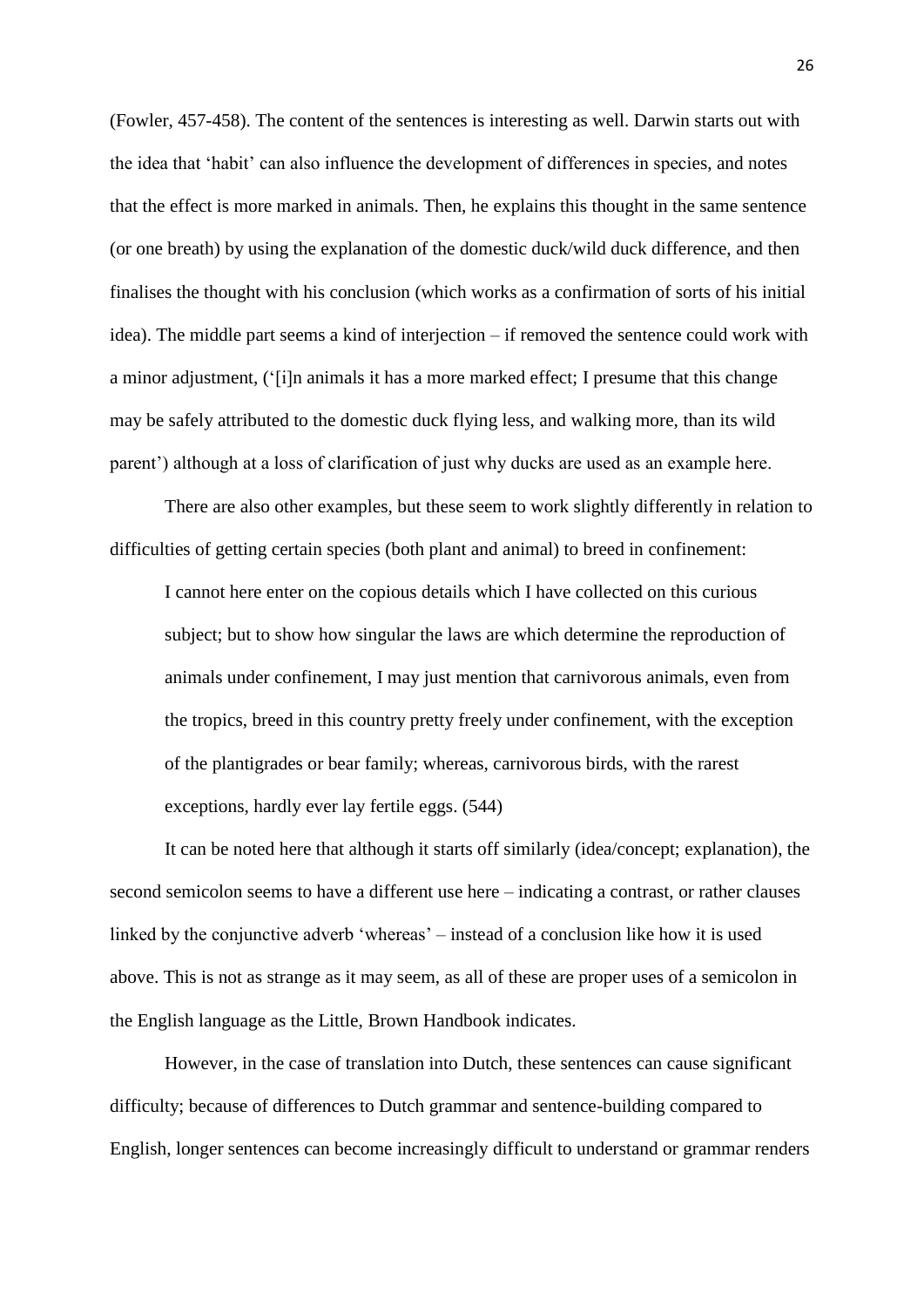it impossible to translate without splitting the sentence. For example, in Dutch verbs are often located at the back of the sentence (making the sentence too long makes it harder to understand what the verb is referring to and requires close and focussed reading, which can become tiresome if it occurs too often – especially in already quite heavy reading material such as *Origin of Species*). There are several ways of solving this (as there are with most other translation problems), and different translators might decide to walk different paths on their methods on how to solve this problem, for example by splitting the sentence, or changing the word-order so that words that are related to each other remain as close as grammar allows. A difficulty to make note of is to keep the 'importance' of the different clause the same. Changing this may make a potentially crucial point seem more like an aside or cause confusion for the reader that may be worse than the confusion of just retaining the run-on nature of the sentences.

Another element that is important to keep in mind here is the age of the text; language can (and often will) undergo significant changes in a century, causing some words to change meaning or vanish from use. The very obvious example in the form of the 'survival of the fittest' has already been mentioned, but there are other fragments where the age of the text is evident ('let it be borne in mind' for example, or words like 'indomitable', or 'fleetest' or using 'illustration' to say 'example'). Fortunately the lack of 'prose' in the text limits the problems in this area; scientific jargon, while undergoing changes like everything else, it generally changes less than prosaic language or regular speech. 'Pollen' is still called pollen, 'Organic' still has the same meaning, and so on.

Interestingly, there are parts where Darwin goes a particularly prosaic route in his writings; these stand out all the more because he maintains a 'scientific' manner of writing almost entirely throughout. For example we find this at the end of his summary on natural selection: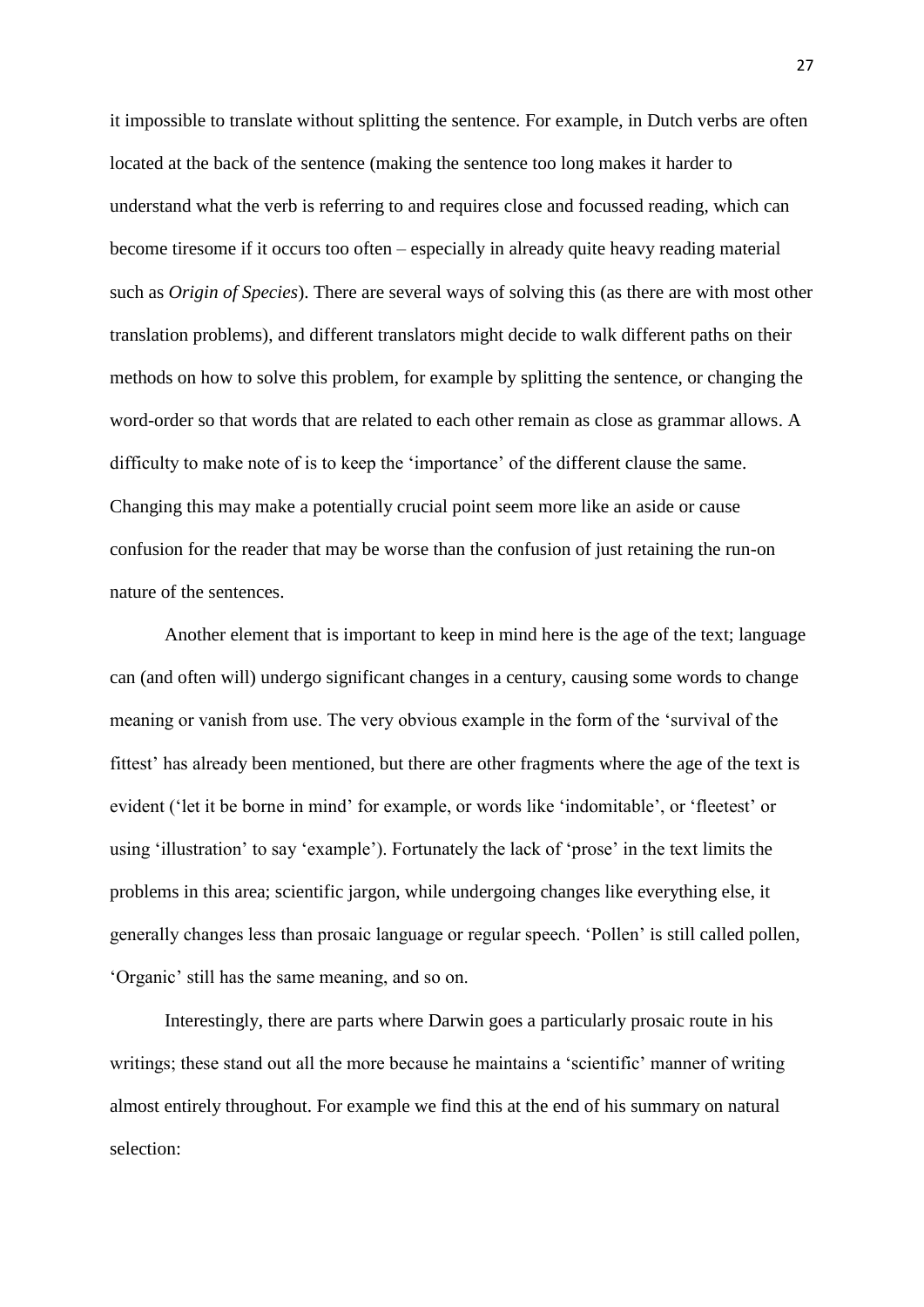As buds give rise by growth to fresh buds, and these, if vigorous, branch out and overtop on all sides any a feebler branch, so by generation I believe it has been with the great Tree of Life, which fills with its dead and broken branches the crust of the earth, and covers the surface with its ever branching and beautiful ramifications. (640, Darwin, 2003)

It becomes a question why Darwin would suddenly 'liven up' his writings with such prose. In this case, it seems to be a reason for emphasizing; as if he wants to give the subject a proper sending-off. It is also noticeable that Darwin, despite generally not using them, slips into an expansive metaphor here. Indeed, he ends *Origin of Species* in a similar manner, even re-using the tree imagery in the quote above once again. The chapter on 'the struggle for existence' ends on a similar prosaic note. Perhaps these parts do denote 'closure' of parts or subjects that Darwin held in higher regard than most of the others. Using a metaphor in these cases might be because these take place at the conclusion when he has already discussed the subject in detail and with examples and science. If this is true, it becomes important that this shift is retained in the translation, stepping away from the 'cold and distant' theory and facts to a more 'flowery and descriptive' prose, perhaps to make the reader turn the preceding theory around in his head with vivid imagery added to the mix.

Before moving on to the conclusion of this chapter, it is worth noting that although the general style is naturally an important element, it also becomes difficult to include as a separate parameter when discussing translation without it becoming seemingly superfluous; as the translations are discussed not only in regards to their main parameter but also to the text as a whole, spending a separate paragraph reiterating what has already been said is unnecessary.

## *Conclusion*

Now that Darwin's history, work and writing have been expanded upon, and with this text seen through the lens of Nord's theory, it becomes clearer what inspired the refined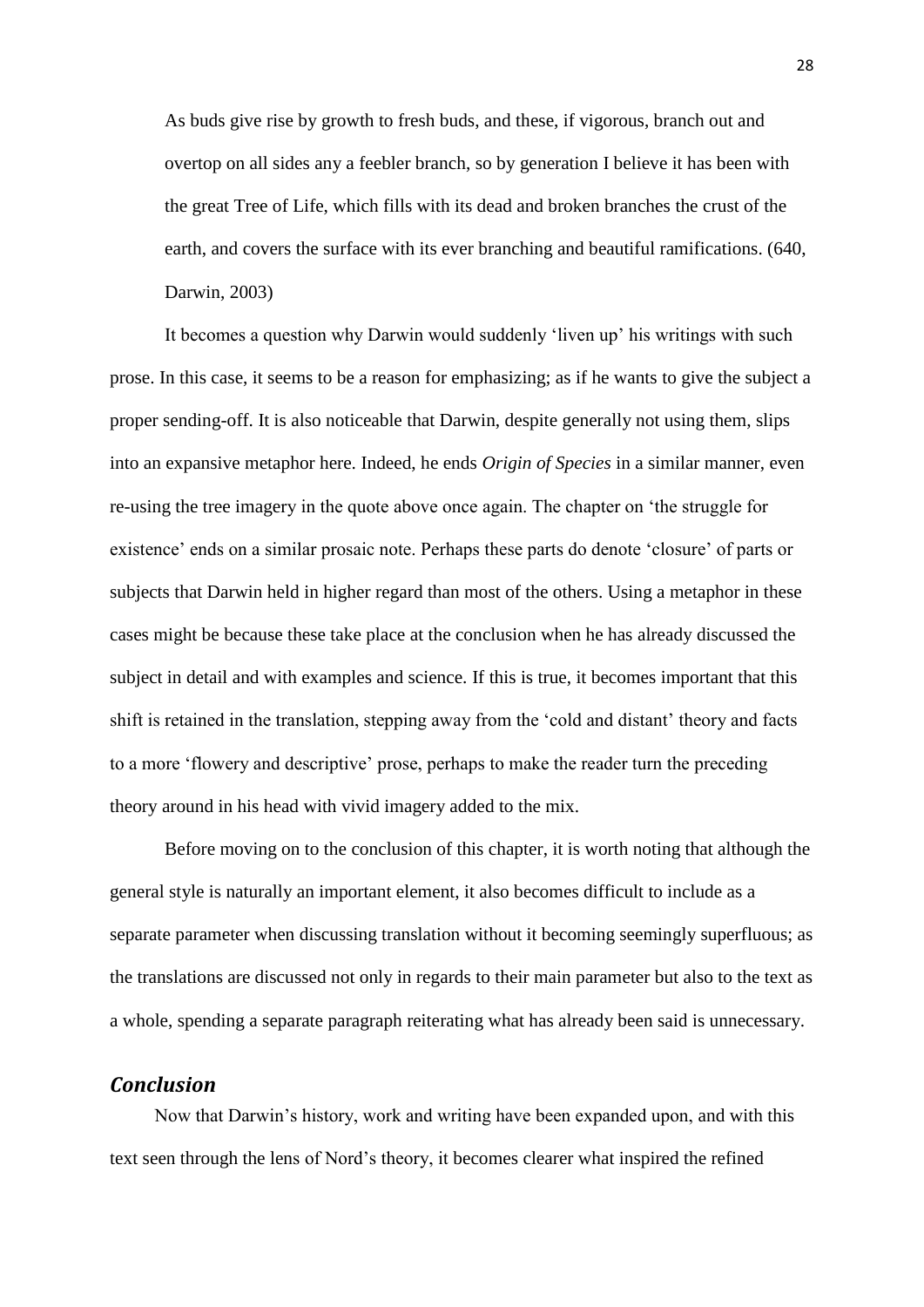research question mentioned in the introduction. The list of questions Nord poses for analysis is the following: Who? Says what? In what channel? To whom? With what effect? Where? When? With what purpose?' Through answering all of these (Darwin, his theory on translation, written abstract, well-educated friends and contemporaries, combination of controversy and opening a new school of thought, England, latter half of the  $19<sup>th</sup>$  century, informative with elements of persuasion), the following conclusions could be drawn:

First, it appears that modality plays a very important role in Darwin's work due to its intended effect. Furthermore, his experiences with what being hard-line and forward with your ideas can get you, it is very likely he is careful in his wording. Reading his works, it becomes obvious that it is a lesson he took to heart, making the use of careful wording and the presence of modality an important factor.

Second, there is the case of the intended audience; Darwin wrote his works mostly for the benefit of other scientists of the time, colleagues, friends, and so on. In fact, a significant factor in the controversy is the masses having to form their ideas on the basis of scraps tossed their way by people who may or may not have been against Darwin's ideas. Today, there is much more interest in his work, and for many an increased ability to understand it, owing to better education. How do translations deal with this element?

Third, and by extension of the above; the use of jargon. Darwin used many instances of jargon, such as referring to species by their Latinate name; something that makes sense when writing a text for a group of scientists, but people without an education or personal interest in the subject would have no clue what is being referred to. Even today this issue stands as someone without a study in relevant fields is unlikely to know the Latin name for a platypus. It is therefore an interesting element to note how the translators deal with this issue and how it reflects on the translation as a whole.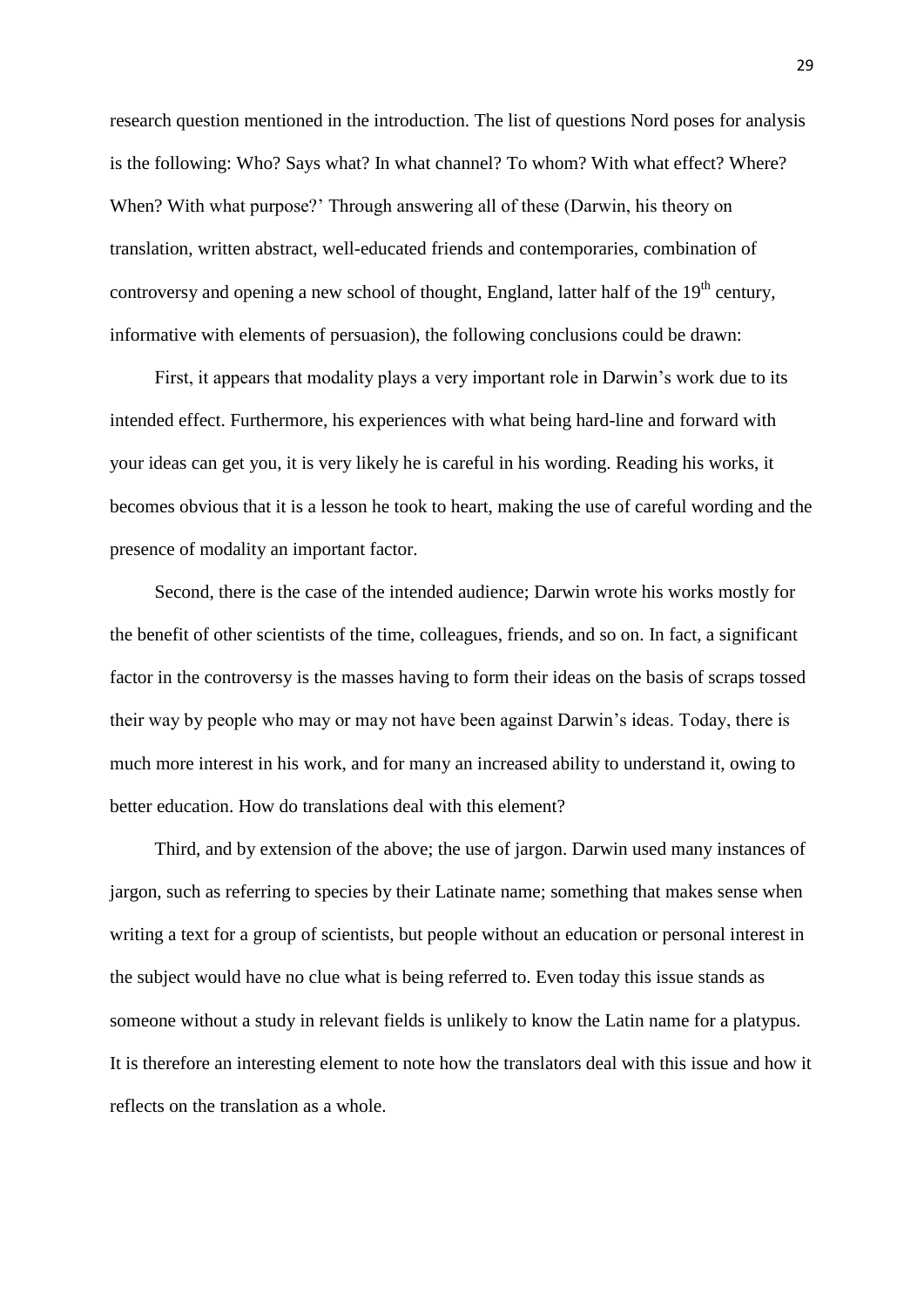Now that the reasoning behind the research question is clear, we will now move on to the next section concerning Darwin's work before we continue with the translations; the changes that were introduced as *Origin of Species* evolved from one edition to the next.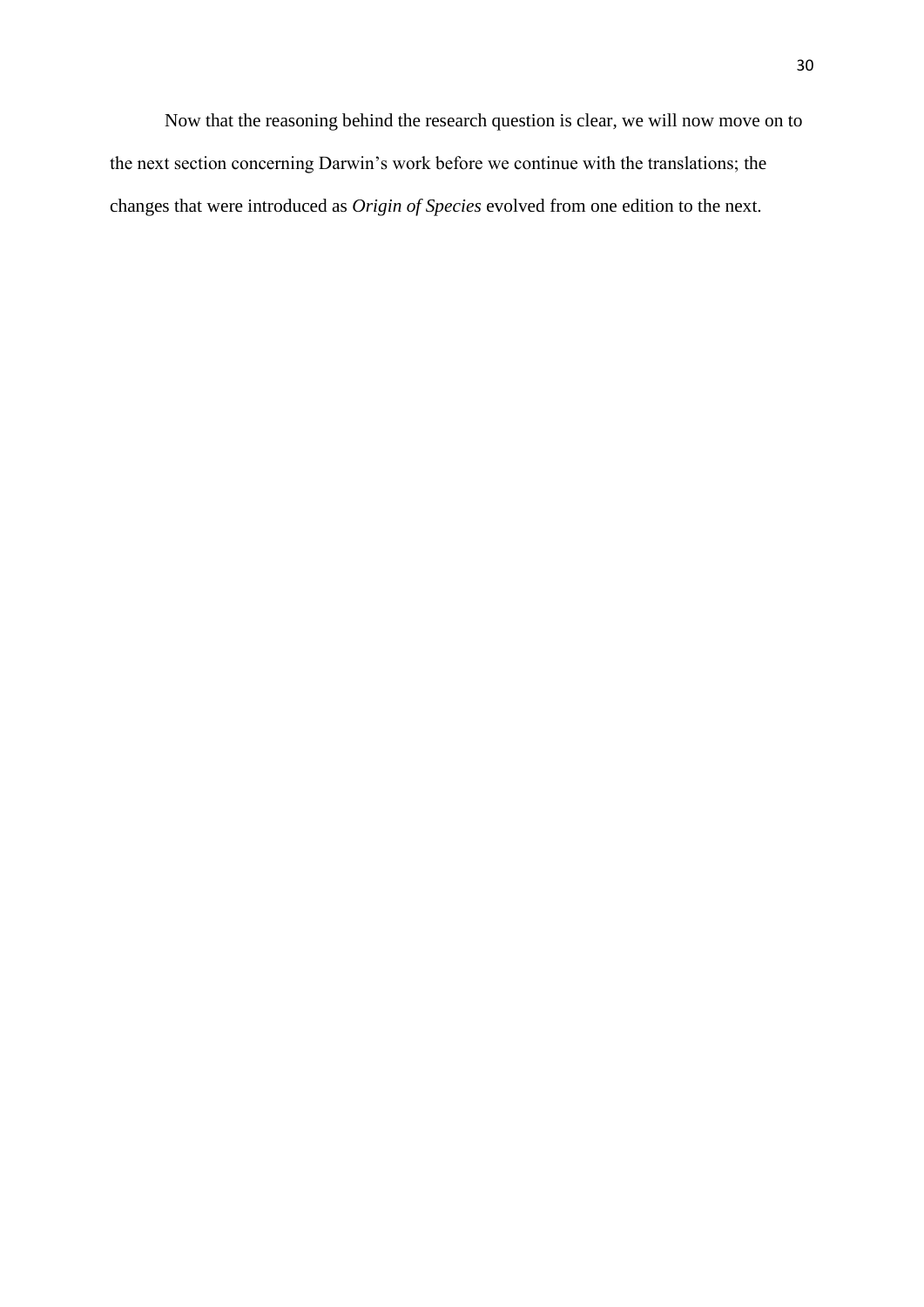## **4. Editions of** *Origin of Species*

## *Comparison between 1st , 2nd and 6th Editions of* **Origin of Species***.*

Before starting to discuss the changes from one edition to the next, it is required to note that a full comparison of all the differences between the editions would be much too voluminous for the purposes of this thesis. Because of this, only a few choice segments will be used to illustrate the general nature of the changes before moving on to the first of the translations. If, while discussing the translation itself, a fragment is used that does not appear here, it will be commented upon if that particular fragment has undergone changes in the update from the  $1<sup>st</sup>$  to  $2<sup>nd</sup>$ , and later the 6<sup>th</sup> edition and what these changes are if they did occur. The reason for selecting these segments is rather simple; they show clear changes in the areas set up in the previous chapter on textual analysis. They are certainly not the only sentences showing changes, but they are among the most clearly changed fragments.

The first thing that is noticeable in the differences between the editions is that they are, for a significant part, quite small. This does, however, *not* mean that they are meaningless or insignificant. Admittedly, some of the alterations are quite telling of Darwin's previously stated perfectionism and consist of changes that do not meaningfully alter what is written, for example:

| Darwin 2003 $(1st$ edition)   | Darwin 1860 $(2nd$ edition)   | Darwin 1872 $(6th$ edition)        |
|-------------------------------|-------------------------------|------------------------------------|
| "[B]y the accumulation of     | "[B]y the accumulation of     | "[B]y the accumulation of          |
| variations profitable at that | profitable variations at that | variations profitable at that age" |
| age''(604)                    | age''(86)                     | (67)                               |
|                               |                               |                                    |

It is immediately quite clear that the words being shifted around does not cause a particular change in meaning, other than arguably making the sentence flow smoother. Of course, it seems that Darwin eventually decided that the original was the better of the two,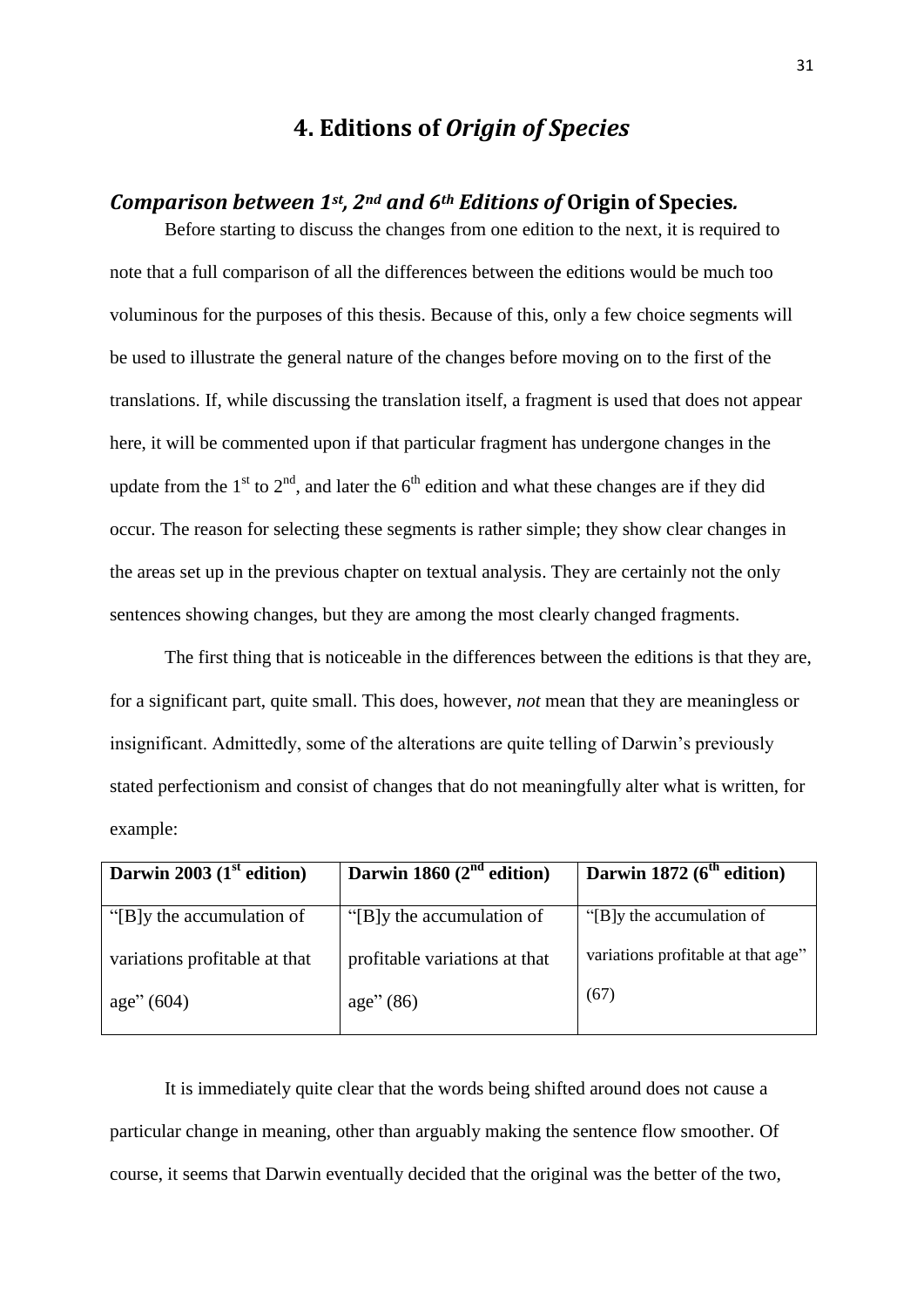restoring the wording of the  $1<sup>st</sup>$  edition. There are several more changes such as these, consisting of a slight change in word-order, changes in capitalisation or spelling to make this more correct, and basically changes that can readily be considered as corrections to make the text look 'cleaner' and properly set up.

Other changes are quite meaningful however, as can be seen by comparing the following:

| Darwin 2003 $(1st$ edition)   | Darwin 1860 $(2nd$ edition)    | Darwin 1872 $(6th$ edition)    |
|-------------------------------|--------------------------------|--------------------------------|
| "It may be said that natural" | "It may metaphorically be      | "It may metaphorically be      |
| selection is daily and hourly | said that natural selection is | said that natural selection is |
| scrutinising" $(603)$         | daily and hourly               | daily and hourly               |
|                               | scrutinising" $(84)$           | scrutinising" $(65)$           |

While it is only a single added word, it changes the charge and implication of the sentence; from something 'real' to something 'metaphorical'. While it is true that the 'may' already implies a degree of uncertainty as it functions as a modal auxiliary verb (in this case indicating epistemic modality as it indicates a possibility, not a request for permission), adding 'metaphorical' emphasises it further. As the  $6<sup>th</sup>$  edition does not show any changes compared to the second, it is likely that Darwin considered his wording of this sentence to be adequate for his needs even with his tendency towards perfectionism, which is perhaps quite telling in itself.

The change between the  $1<sup>st</sup>$  and  $2<sup>nd</sup>$  edition as shown above is indicative to an apparent theme of 'toning down' the certainty of the statements by adding or removing terms that have an influence on linguistic modality:

Compare the following: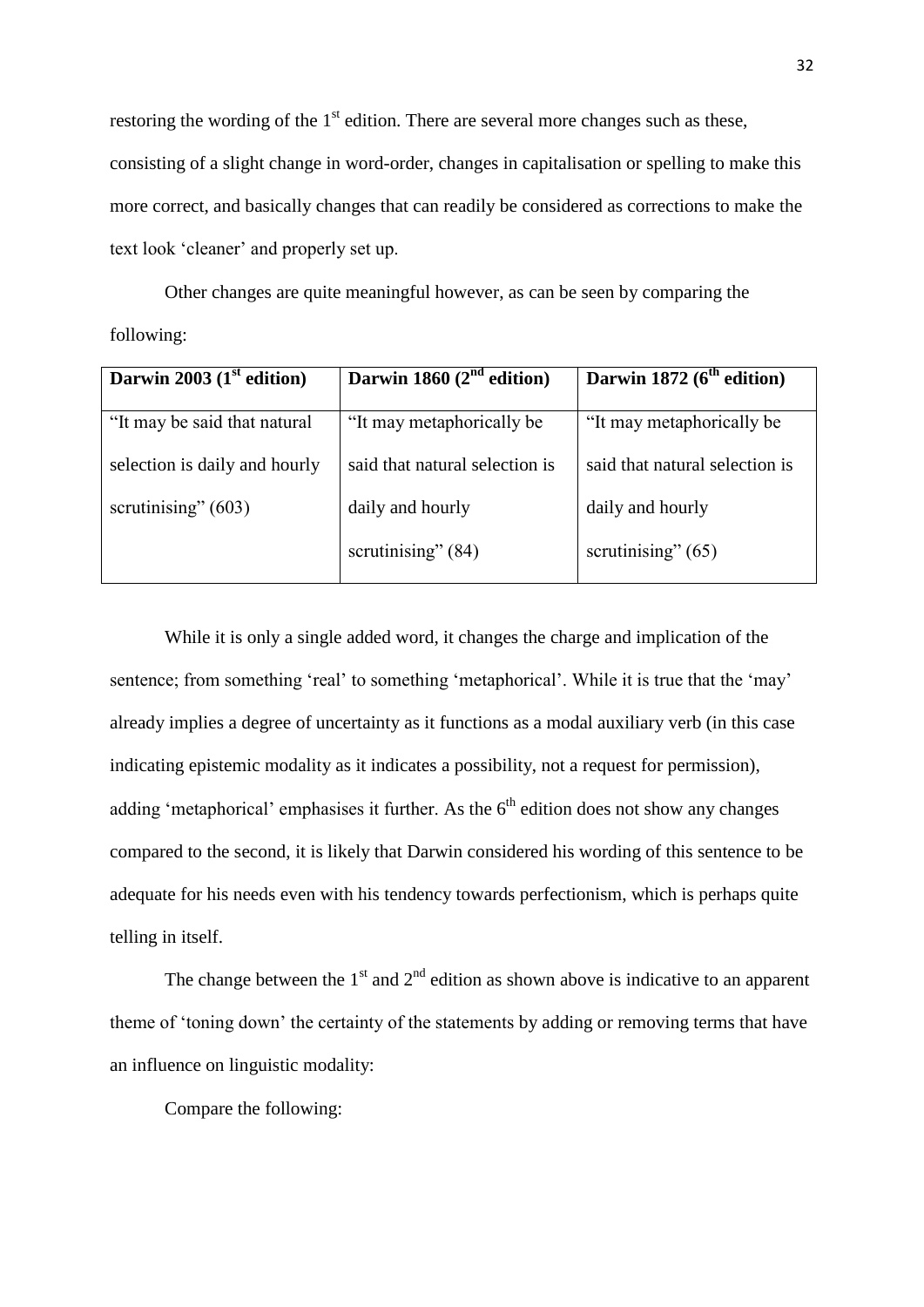| Darwin 2003 $(1st$ edition)   | Darwin 1860 $(2nd$ edition)  | Darwin 1872 ( $6th$ edition)   |
|-------------------------------|------------------------------|--------------------------------|
| "But in many cases, victory"  | "But in many cases, victory" | "But in many cases victory"    |
| will depend not on general    | depends not on general       | depends not so much on general |
| vigour, but on having special | vigour but on having special | vigour, but on having special  |
| weapons, confined to the      | weapons, confined to the     | weapons, confined to the male  |
| male sex." $(606)$            | male sex." $(88)$            | sex." (69)                     |

In this sentence, 'will' is a modal verb; in this context it indicates a strong expectation, something that appears as being almost guaranteed to happen. By removing it, it seems as though the dependence (or independence) of victory on certain elements is downplayed. In short, 'will depend' implies much more certainty than 'depends' on itself would because of the influence of linguistic modality. In this case we actually see that this theme of 'toning down' is followed down to the 6<sup>th</sup> edition, where not only 'will' has been removed, but 'so much' has been added to the 'not' – modifying the modality on part of the sentence even further towards taking a less 'powerful' stance.

Another example:

| Darwin 2003 $(1st$ edition)      | Darwin 1860 $(2^{nd}$ edition)  | Darwin 1872 (6 <sup>th</sup> edition) |
|----------------------------------|---------------------------------|---------------------------------------|
| "I have found by experiment      | "I have found by experiment     | "[A]s the fertility of this clover"   |
| that the fertility of clover     | that the fertility of clover    | absolutely depends on bees            |
| greatly depends on bees visiting | depends on bees visiting and    | visiting the flowers, if humble-      |
| and moving parts of the corolla  | moving parts of the corolla, so | bees were to become rare in any       |
| so as to push the pollen on to   | as to push the pollen on to the | country, it might be a great          |
| the stigmatic surface." $(611)$  | stigmatic surface." (95)        | advantage to the plant to have a      |
|                                  |                                 | shorter or more deeply divided        |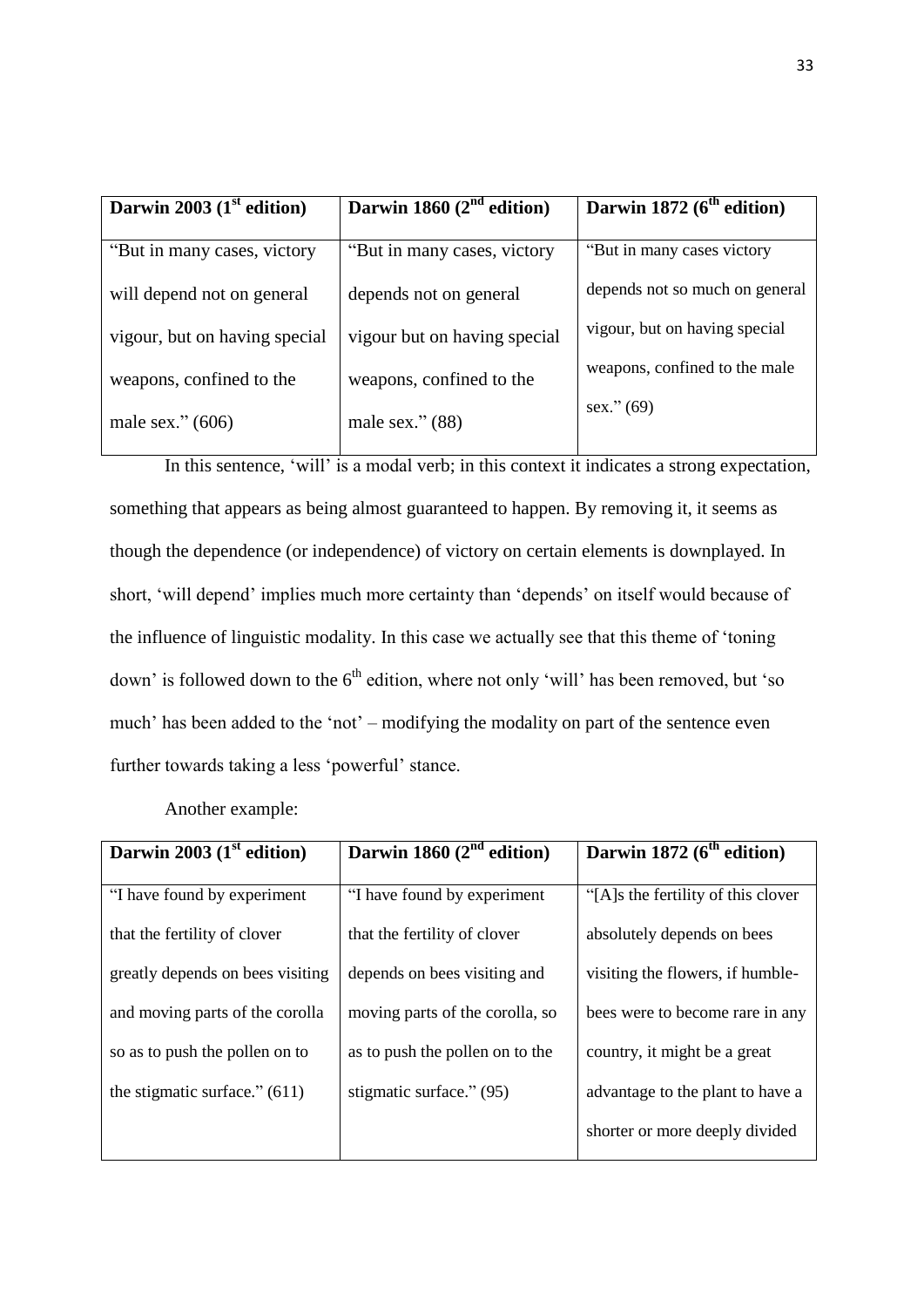|  | corolla, so that the hive-bees |
|--|--------------------------------|
|  | should be enabled to suck its  |
|  | flowers." $(75)$               |

In the second edition the adverb 'greatly' is removed. While not related to modality specifically, 'greatly' does indicate the intensity of how influential said element is. This indirectly influences the modality on the count of modality being an expression of the certainty of a statement (as mentioned earlier in this thesis). In his case the removal of the adverb 'greatly' reduces the statement from having a significant amount of certainty to one that is less so. The result is a more carefully stated sentence where we once again see Darwin downplaying his own statements by reducing their scope and influence through careful use of modality. When we look at the  $6<sup>th</sup>$  edition, however, we see a very extensive change to the sentence, to the point that it arguably is no longer the same sentence. We can also see here that Darwin's 'toning down' tendency is not completely consistent; not only has he removed the reference that he has found this through his own experimentation, but he has also merged the sentence with the sentence directly following it. There may be a specific reason for this, for example, it is known that Darwin was in contact with many of his peers, as well as consulting experts in their fields and it is quite likely that he has received confirmation about his theory in this case, and felt it was unnecessary to continue to specify this. It is possible that his sudden swing from reducing the expression of certainty attached to the statement in the  $2<sup>nd</sup>$  edition to emphasising it by inserting 'absolutely' instead comes from this part of his theory being corroborated by peers in general, making him feel more secure in his writing.

From the examples above, it is quite interesting to note that Darwin seems to tone his statements down quite significantly, and does this almost (but by no means completely) consistently. That said, Darwin does not do this to the point of undermining his work anywhere, and instead appears as if he tries to moderate himself. This may be a response to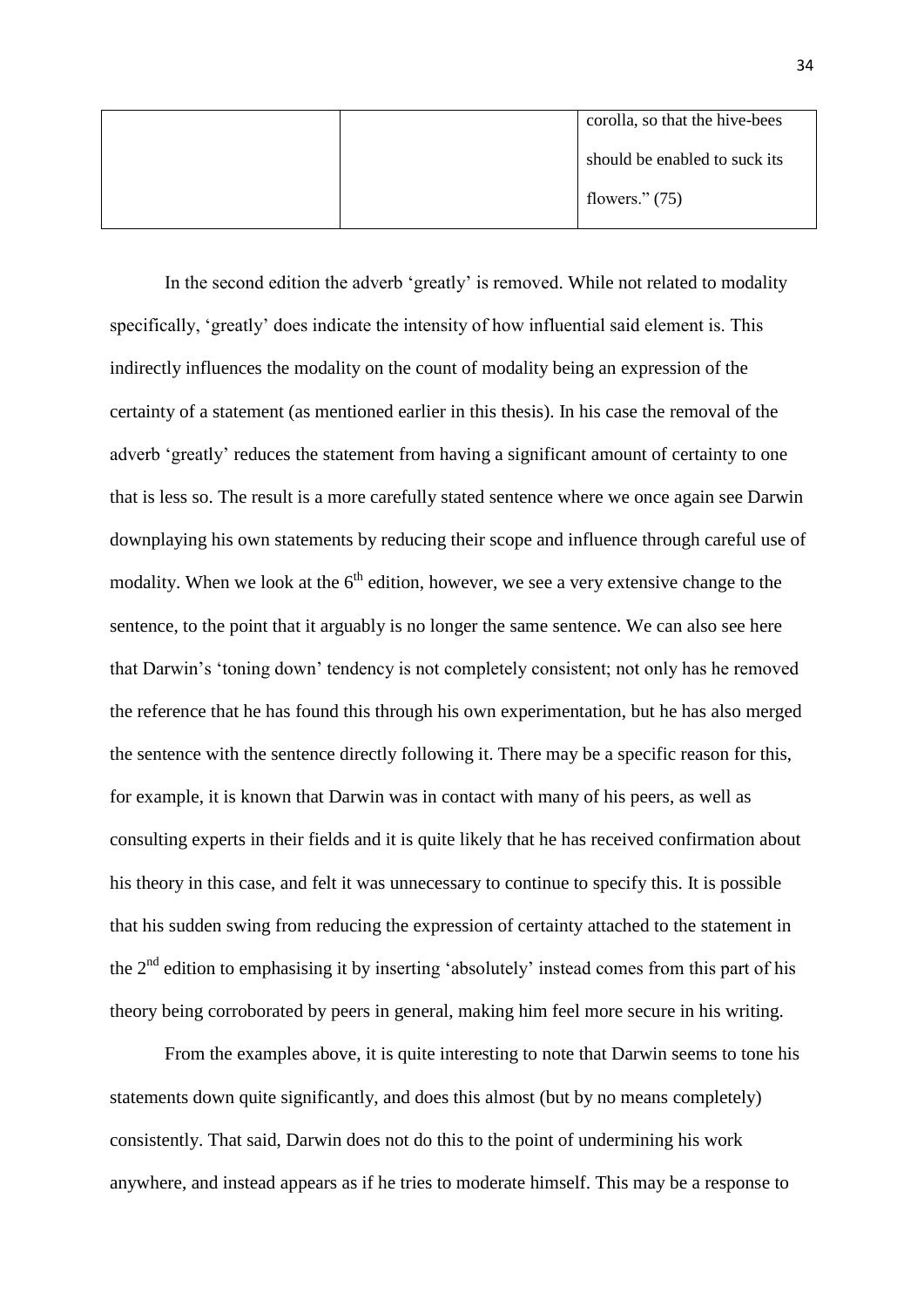early reactions to his work; the scientific community, specifically from the philosophy of empirical positivism. Darwin was criticised for making statements that things worked like he said when there was no way he could be absolutely sure aside from mere observation. To name an example from the Netherlands, C.W. Opzoomer espoused that the human senses, not mind or intellect, was what theory should be based on (Leeuwenburgh, 63-64). It is quite possible that this was Darwin's way of compensating for the purely intellectual theorising and 'meeting in the middle' by suggesting a degree of uncertainty. Another possibility here is that Darwin was, in fact, true in his initial statement that he merely desired to share his theory with others without implying that he was specifically 'right' in any way or wanting to convince others of this.

Of course, modality and 'toning down' are not the only changes seen in the editions. Occasionally, elements show up in the text which seem to be clarifications to make sure that the reader understands the term. In the summary of the chapter on natural selection in the second edition, we find the following sentence:

| Darwin 2003 $(1st$ edition)      | Darwin 1860 $(2nd$ edition)        | Darwin 1872 $(6th$ edition)       |
|----------------------------------|------------------------------------|-----------------------------------|
| "This principle of preservation, | "This principle of preservation,   | "This principle of preservation,  |
| I have called, for the sake of   | I have called, for the sake of     | or the survival of the fittest, I |
| brevity, natural selection."     | brevity, natural selection; and it | have called natural selection. It |
| (638)                            | leads to the improvement of        | leads to the improvement of       |
|                                  | each creature in relation to its   | each creature in relation to its  |
|                                  | organic and inorganic              | organic and inorganic             |
|                                  | conditions of life." (127)         | conditions of life; and           |
|                                  |                                    | consequently, in most cases, to   |
|                                  |                                    | what must be regarded as an       |
|                                  |                                    | advance in organisation." (102-   |
|                                  |                                    | 103)                              |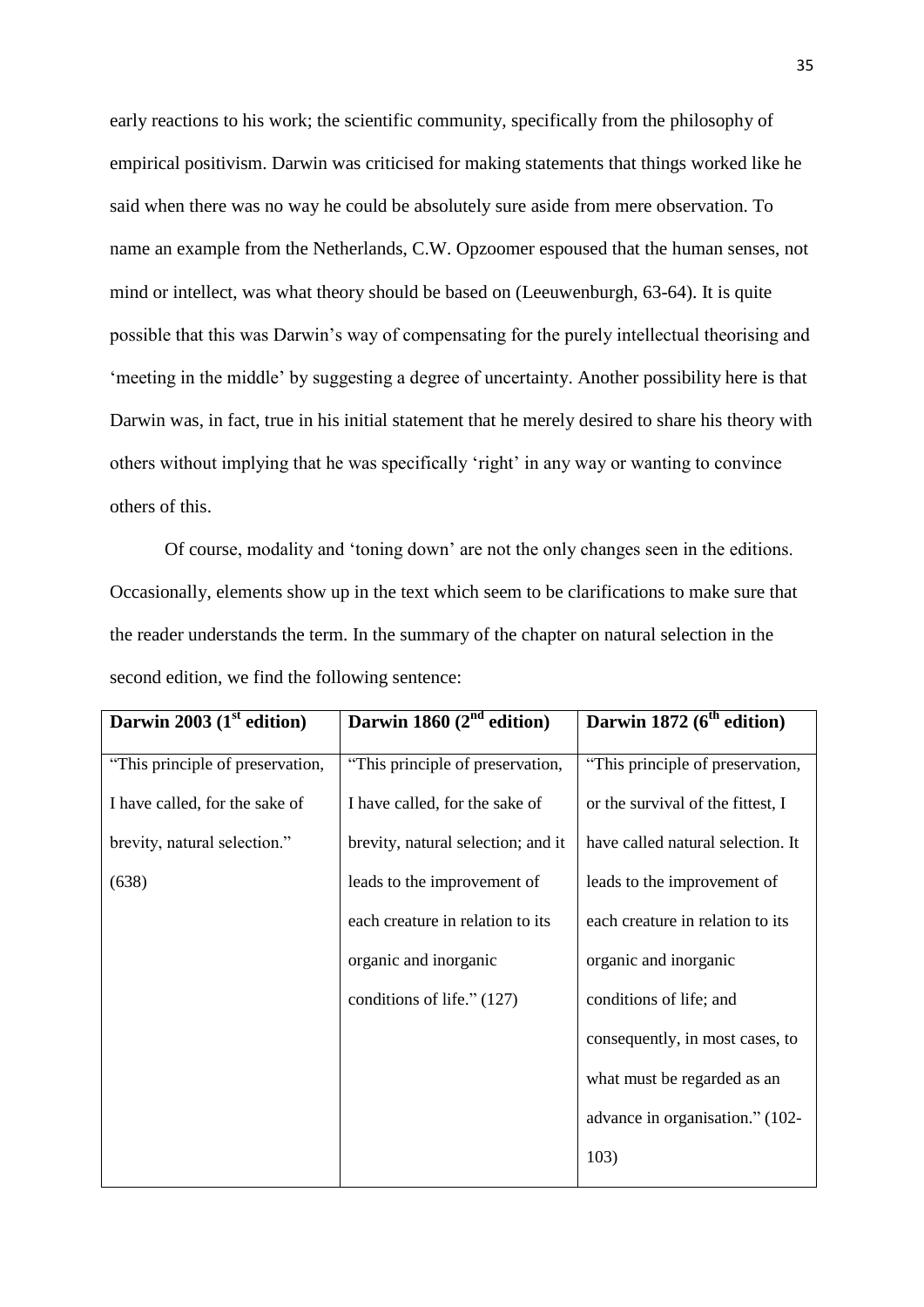As can be seen here, compared to the first edition, everything after 'natural selection' is an addition. Furthermore, where in the first edition this part is in the middle of a paragraph, Darwin choose to split the paragraph here, after the added sentence. This seems to be a measure to 'guide' the reader, trying to ensure he properly 'gets' the idea of natural selection by placing it at the very end of a paragraph and allowing them to mull it over before continuing on. In the  $6<sup>th</sup>$  edition, it is interesting to note that we finally see 'survival of the fittest' rear its head in writing. Otherwise the sentence seems to have been mostly retained from its  $2<sup>nd</sup>$  edition iteration although the idea is once again further expanded upon.

It goes without saying that changes like this will also affect the translation and underline the importance of matching the editions to the appropriate translations and comparing the editions for alterations that might be of influence; otherwise changes in the 'spirit' of the text might be wrongly attributed to the translator taking liberties.

Before proceeding to the translations, however, it seems apt to expand on the  $6<sup>th</sup>$ edition slightly further here, as the examples already given do not do justice to the sheer number of changes in that edition compared to its predecessors. The significant change is readily evident from page count alone (for the moment taking the e-book as reference, the  $6<sup>th</sup>$ edition has over 100 pages more). For example, Darwin added an entire chapter before the beginning of *Origin of Species* showing the works that inspired him in the past to write his own theory. The timeline is quite concise, with Darwin briefly mentioning each and further describing how he was inspired himself. This addition actually addresses one of the earlier points mentioned in this thesis concerning the manner in how Darwin tended to name-drop and give more context to people who are not as well-read in the subject. That said, it does not come across as a desire to change the intended audience (although it is certainly a small concession in that direction), but more as a manner in which to ensure people have the proper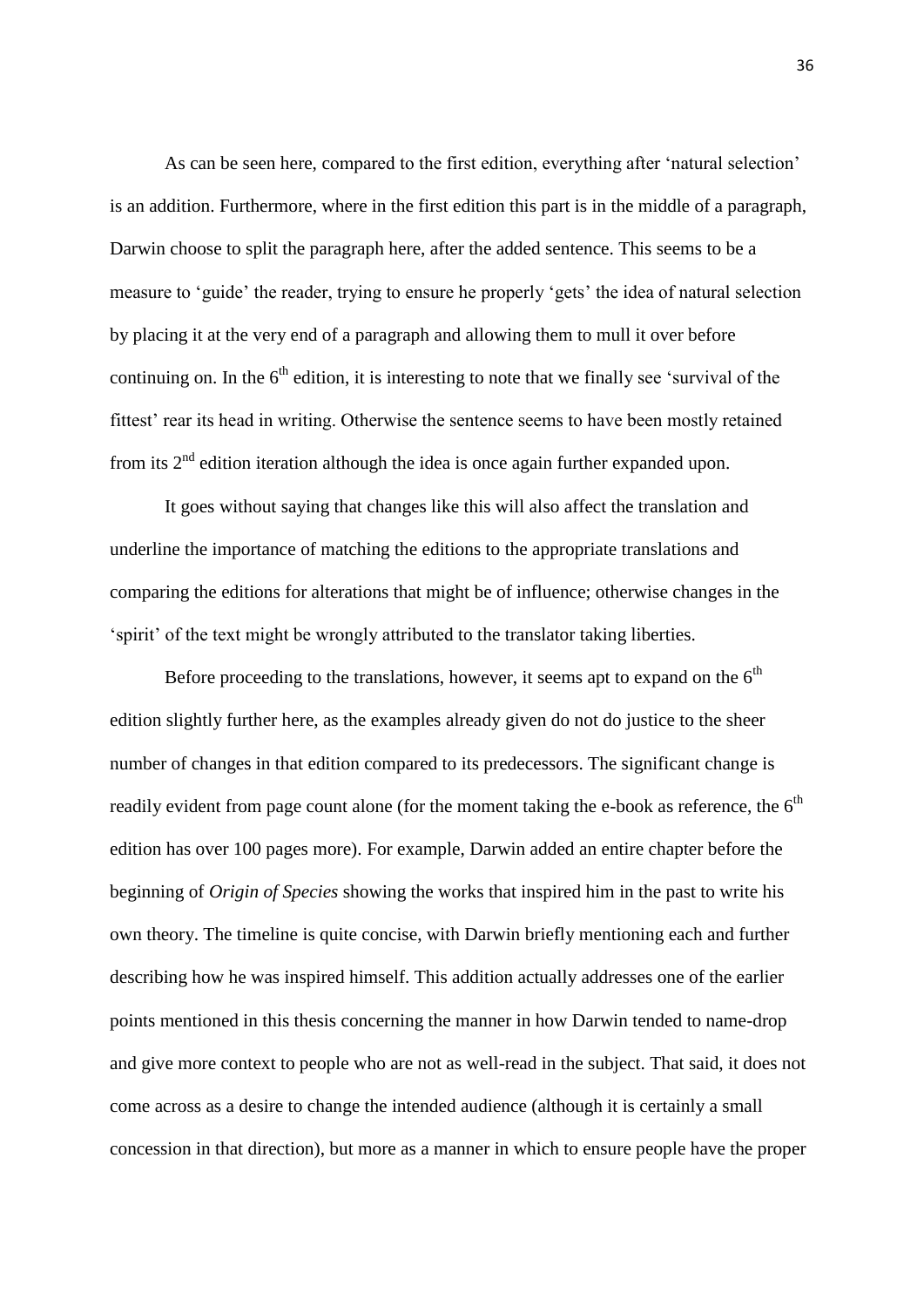context to see his theories (something likely inspired by people misinterpreting his words and attacking him on erroneous grounds).

We can also see that Darwin had changed his foreword as well. While Darwin maintains that his work is nearly finished, the time he estimates that it will take changes from two or three years to simply many. Of course, the initial estimation could simply not be maintained simply because it was both already nearly a decade since he originally wrote that, and Darwin actually took the time to respond to critics and adjust his theories when they made valid points, making an exact estimation of when he would be finished (further complicated by his failing health as noted in the section on Darwin himself) would not be possible.

Moving on past the foreword, the table of contents immediately shows that Darwin has added a number of entire new sub-chapters, and even an entirely new chapter where he discussed the objections to his theory in-depth. Even when we limit ourselves to the chapter on natural selection (or, now that it has finally gained its much more well-known moniker; survival of the fittest), we see entire paragraphs and sub-chapters that have been added since the 2<sup>nd</sup> edition. Apart from expanding, Darwin had also introduced many changes to the existing text; many of the sentences have changed dramatically with additions, being rewritten to change emphasis, or being removed entirely. As early as the first sentence do we see the now familiar, small changing of word-order and similar grammatical refinement, and some weakening ('too briefly' becoming 'briefly'). In the third sentence, we see a significant change of words – from 'effectually' to 'efficient'. The fourth sentence expands 'strange peculiarities' to 'slight variations and individual differences'. After the fifth sentence, we see that Darwin has added a multi-line segment, where he addresses the statements of Hooker and Asa Grey by admitting that man can only steer, not cause, the variability in "domestic productions" – an interesting comment where one can almost see the seeds being planted for the misinterpretation of 'survival of the fittest' in a similar manner) (Darwin 1872, 85). The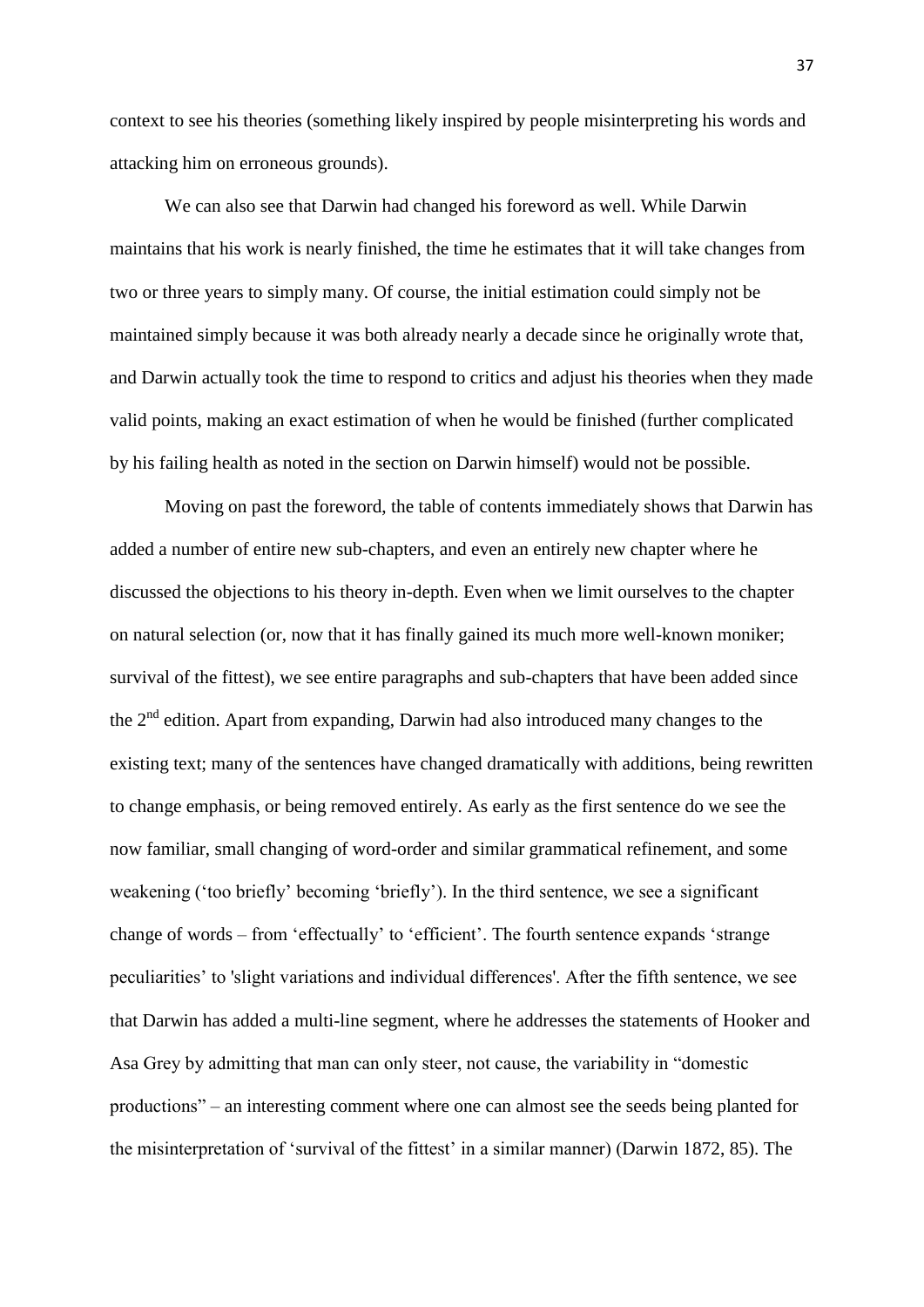second paragraph we encounter in the  $6<sup>th</sup>$  edition is wholly unfamiliar, an entirely new addition in which Darwin discusses how other writers had "misapprehended or objected to the term natural selection" (85), and expands on why he choose the term and how it should not be taken as literally as some people seemed to do.

As can be seen from the paragraph above, it will be difficult to discuss these changes exhaustively simply for the reason of the massive amount of changes that can be seen; it is almost as if we are reading an entirely new book that only contains fragments of the original text. Furthermore, the changes are not limited to the changes in modality, but in fact seem to rely more on words with outright different meanings, extensive additions or omissions of entire sentence fragments and so on. Regardless, a few choice examples of the changes that can be noted in the text will be displayed here, and compared to previous editions if possible. The focus will be on changed sentences, with new sentences discussed separately, and then this segment of the thesis will be concluded with a description the overall effect of these changes.

| Darwin 2003 $(1st$ edition)     | Darwin 1860 $(2nd$ edition)    | Darwin 1872 ( $6th$ edition)    |
|---------------------------------|--------------------------------|---------------------------------|
| "Can it, then, be thought       | Identical to previous edition. | "Can it then be thought"        |
| improbable, seeing that         |                                | improbable, seeing that         |
| variations useful to man have   |                                | variations useful to man have   |
| undoubtedly occurred, that      |                                | undoubtedly occurred, that      |
| other variations useful in some |                                | other variations useful in some |
| way to each being in the great  |                                | way to each being in the great  |
| and complex battle of life,     |                                | and complex battle of life,     |
| should sometimes occur in the   |                                | should occur in the course of   |
| course of thousands of          |                                | many successive generations?"   |
| generations?" (600)             |                                | (85)                            |

We can start with the following sentence: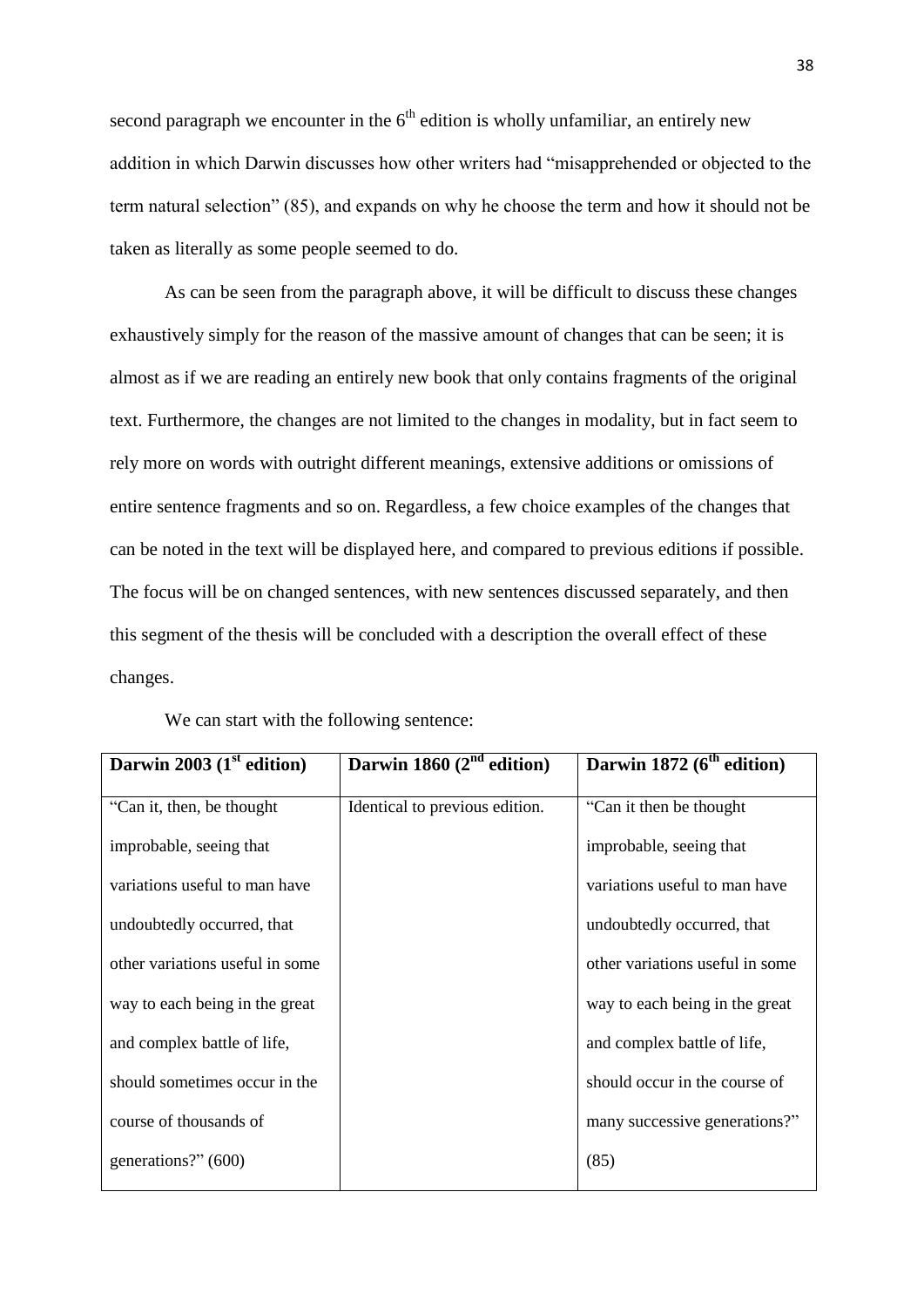The first change we see here is a change in punctuation – the 'then' is more integrated in the sentence. The eye is no longer specifically drawn to it. The impact of it lessens, making the sentence appear somewhat more neutral (although not by much). It is also interesting to note that Darwin changed 'thousands of generations' to 'many successive generations' – on first glance this seems like a downgrade, but on the other hand Darwin avoids 'putting a number to it'; in light of his defence against people misunderstanding natural selection and taking it too literally, one can wonder if this might have motivated this choice. But there is also something of an odd one out in this sentence; the removal of 'sometimes'. It seems like it changes the sentence from 'it might occur on occasion' to 'it will occur', which goes against the neutralisation we see elsewhere. It has to be said that it does make the sentence flow better without being pre-emptively apologetic; the 'sometimes' can come across as Darwin perhaps being too careful in this case, reassuring readers that it won't happen all the time and instantly – something that is already evident by indicating that it is a process over many generations and making him feel like it was redundant.

A bit further along the same page, we see a sentence that was expanded between the editions:

| Darwin 2003 $(1st$ edition)    | Darwin 1860 $(2nd$ edition)   | Darwin 1872 $(6th$ edition)    |
|--------------------------------|-------------------------------|--------------------------------|
| "Variations neither useful     | Identical to previous edition | "Variations neither useful     |
| nor injurious would not be.    |                               | nor injurious would not be     |
| affected by natural selection, |                               | affected by natural selection, |
| and would be left a            |                               | and would be left either a     |
| fluctuating element, as        |                               | fluctuating element, as        |
| perhaps we see in the species  |                               | perhaps we see in certain      |
| called polymorphic." (601)     |                               | polymorphic species, or        |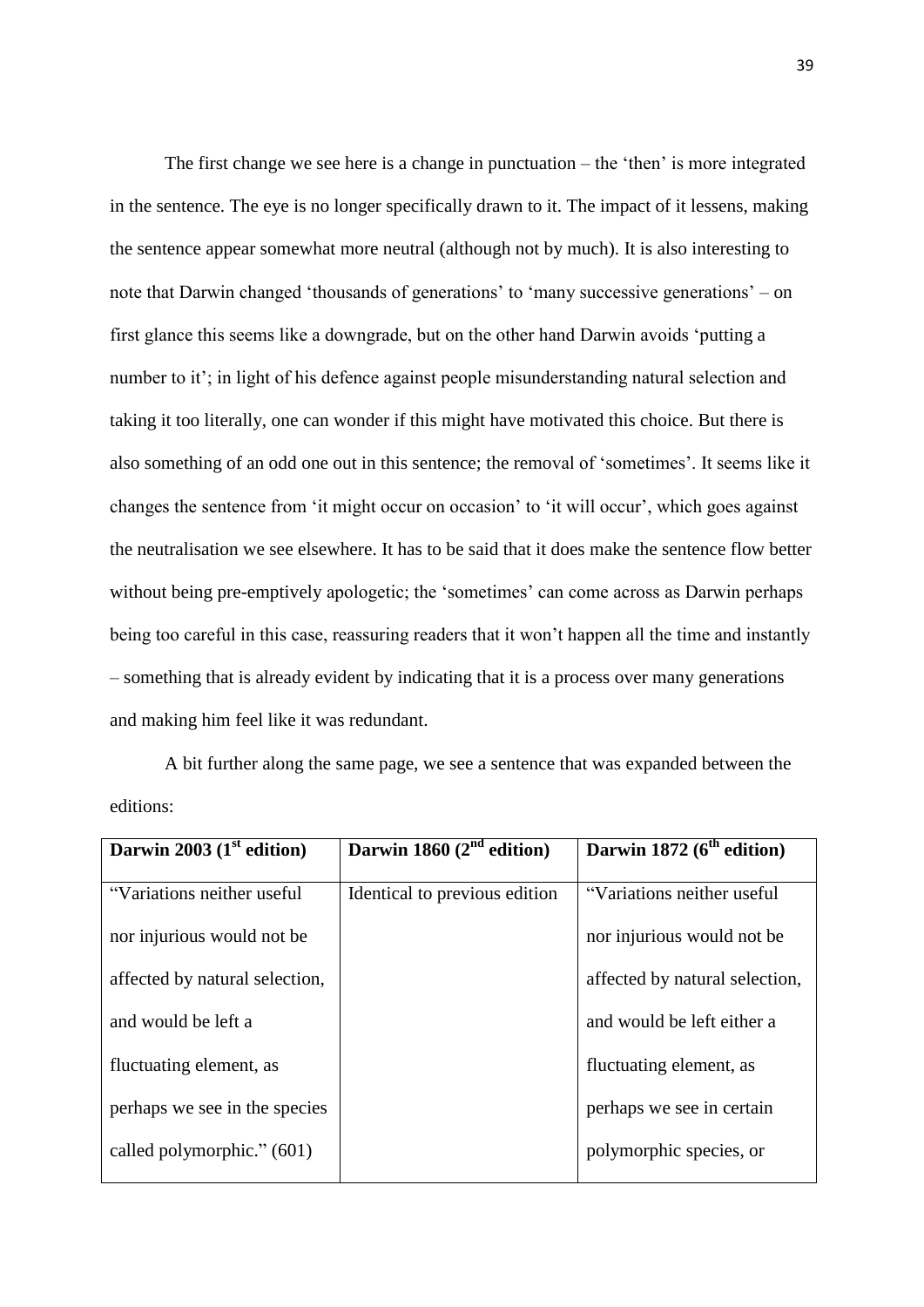|  | would ultimately become       |
|--|-------------------------------|
|  | fixed, owing to the nature of |
|  | the organism and the nature   |
|  | of the conditions." (85)      |

What we see here is Darwin adding another option or outcome to his own theory. The sentence hasn't undergone many relevant changes otherwise (except a smoothing of its overall structure), but the addition of an entirely new outcome of the process is another example of Darwin showing awareness that his theory still wasn't perfect, as he has done as early as the foreword of the very first edition.

Moving on to the summary of the chapter, it makes sense that this has also been altered dramatically, but curiously we see some significant strengthening here – concisely indicated in the following table;

| Darwin 2003 $(1st$ edition)           | Darwin 1860 $(2nd$ edition) | Darwin 1872 (6 <sup>th</sup> edition) |
|---------------------------------------|-----------------------------|---------------------------------------|
| "If during the long course of         | Identical to previous       | "If under changing conditions"        |
| ages and under varying                | edition                     | of life organic beings present        |
| conditions of life, organic           |                             | individual differences in             |
| beings vary at all in the several     |                             | almost every part of their            |
| parts of their organisation, and      |                             | structure" $(131)$                    |
| I think this cannot be disputed       |                             |                                       |
| $[]$ ." (638)                         |                             |                                       |
| "[ $\ldots$ ] [I]n the same manner as | Identical to previous       | "[ $\ldots$ ] [I]n the same manner as |
| species and groups of species         | edition                     | species and groups of species         |
| have tried to overmaster other        |                             | have at all times overmastered        |
| species in the great battle for       |                             | other species in the great battle     |
| life." $(640)$                        |                             | for life." $(131)$                    |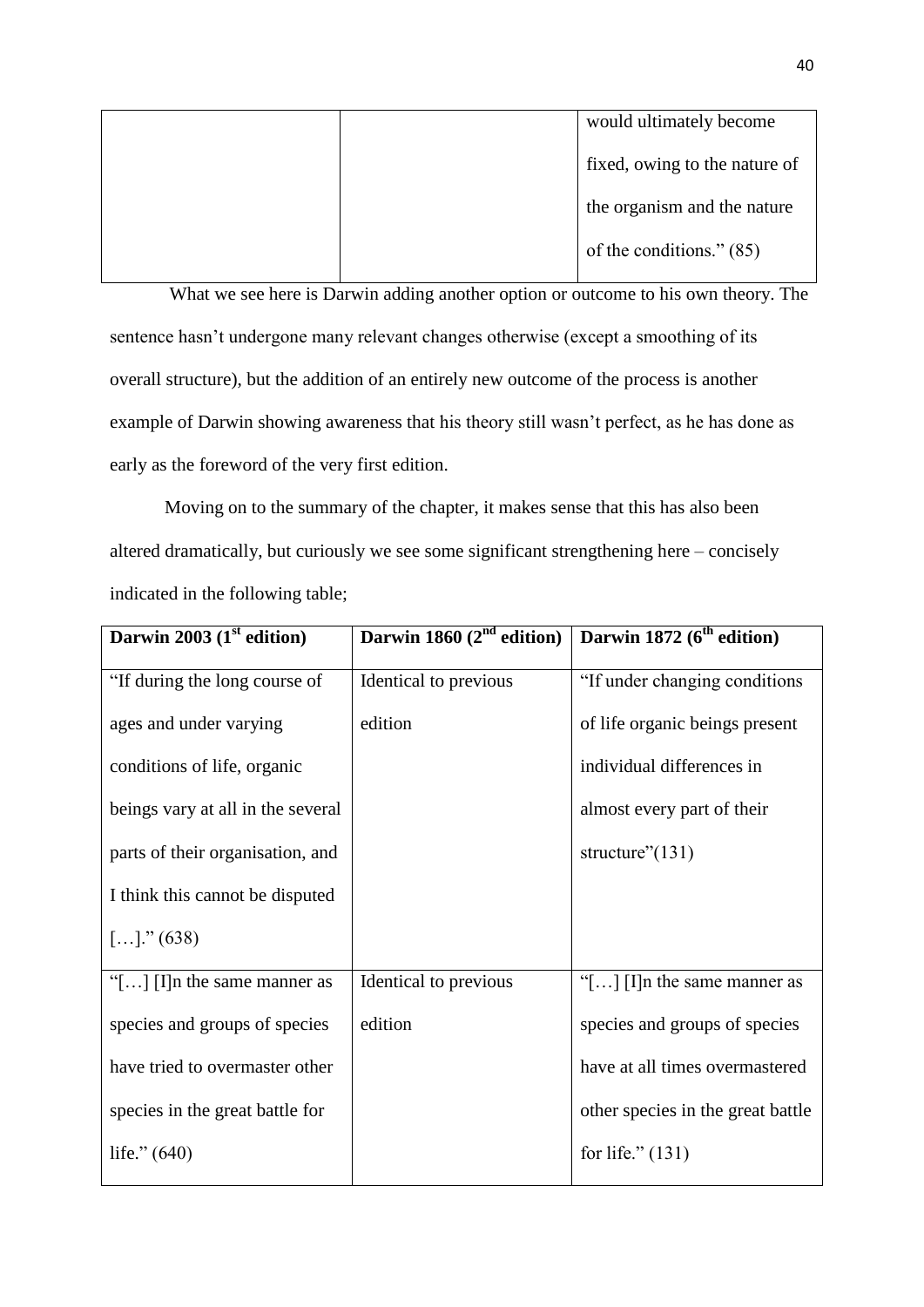While this seems strange, what we see happening in the full context of the work is that Darwin seems to emphasize the effect, but downplays the role natural selection has in it. It is as if Darwin wants to remind everyone that, while he certainly stands squarely behind his own theory, that natural selection is only a small part of it, whose role he might have overstated. It is interesting to note, however, that Darwin does seem to be making more of a stand for his theory as opposed to him only wanting to suggest it initially; this is a choice that rather makes sense if it is considered that the controversy he had hoped to avoid by being somewhat noncommittal and remaining neutral had irrevocably happened regardless. Since that had failed anyway, he may have simply not seen a reason to keep this up (which can also be a further explanation of the earlier mentioned 'clover' example on page 33 of this thesis). With so many changes to the tone and information in the original text, the translation will naturally be at least as different from its own original version, perhaps even more so.

Now that an 'overview' has been established of the kind of changes noticeable between the editions, as well as the nature of the changes, it is now time to discuss the circumstances and translator of this particular translation.

# **5. Examination of the Translators and Translations**

# **T.C. Winkler – Translations of 2nd (1869) and 6th edition (1883)**

## *Translator and Context*

Tiberius Cornelis Winkler (1822-1897) was a Dutch anatomic pathologist, zoologist and natural historian from Haarlem. His involvement in the translations starts proper on the 26<sup>th</sup> of January in 1860, after the Dutch publisher A.C. Kruseman received the rights to publish a translation of the work. Kruseman had noticed the amount of discussion, rumour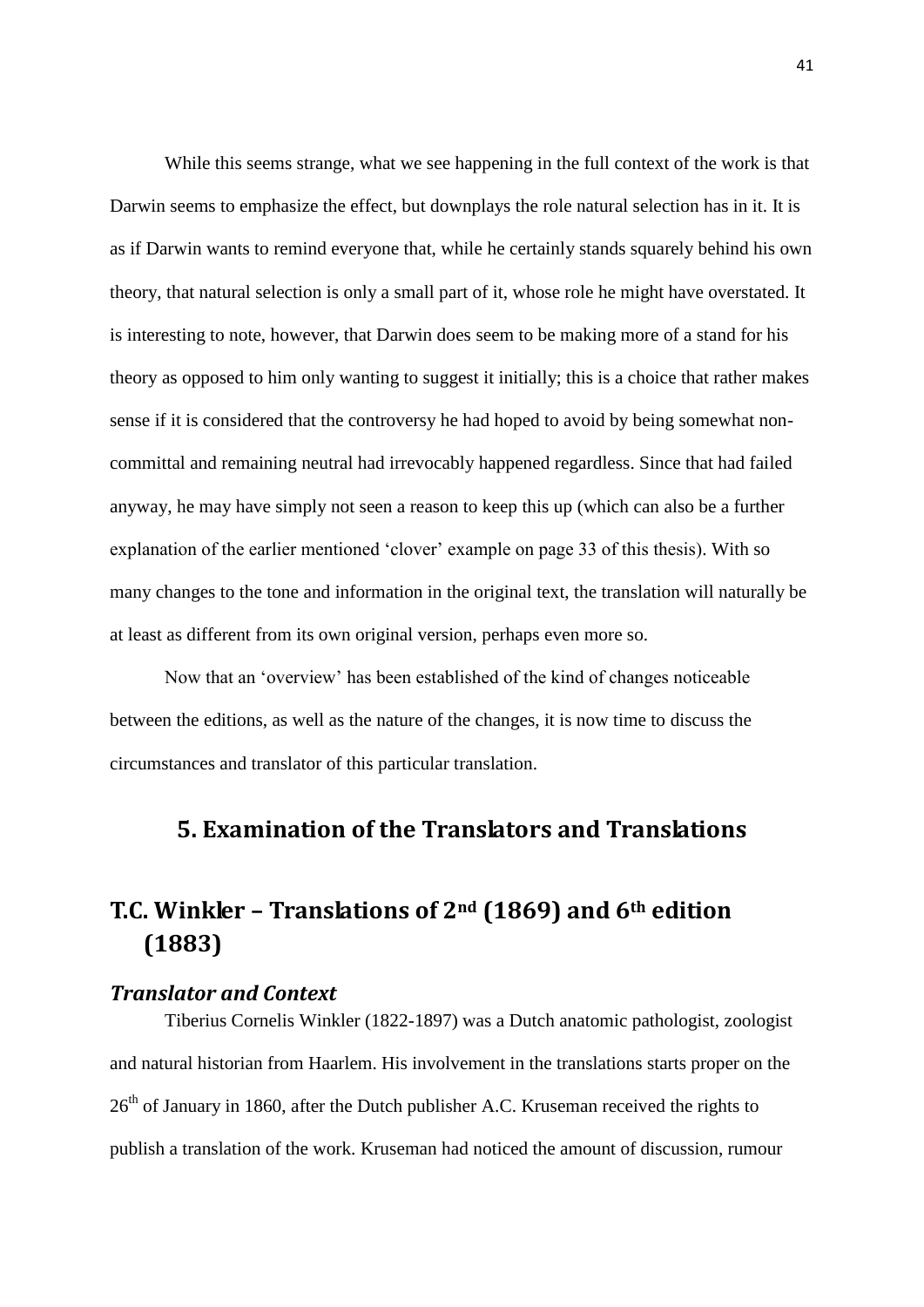and controversy *Origin of Species* had started overseas, and contacted Winkler to see if he was interested in translating Darwin's work. Once the rights were secured, Winkler dug into the translation with enthusiasm and finished it the same year (Leeuwenburgh, 138).

As noted above, Winkler was many things, but does that make him a suitable translator? Research into Winkler seems to show that, while also an author with numerous works to his name, translation was not something he did regularly. Unfortunately, the  $Dbnl<sup>3</sup>$ does not list translations, and any and all references found refer back to Winkler's translations of *Origin of Species* or his later translation of *Descent of Man.* In his foreword, Winkler does not make any references to having translated before, making it seem likely that *Origin of Species* was both his first and last translation. This begs the question, however, why publisher Kruseman would choose Winkler as a translator. This may have simply been a choice based on convenience – at the time both lived in Haarlem, and it is likely the two knew each other through *Vaderlandsche Letteroefeningen* – a magazine both had submitted works to (18, 20). It is not unthinkable that the two knew each other personally, and that Kruseman was aware of both Winkler's favouring of Darwin's work (more on that later), and that there was significant overlap in their areas of expertise.

This also gives rise to a question on how to approach the translation; translation theory was relatively young as a science, and Winkler did not have theories of Nord, Holmes and Toury to work with. In that case (as was briefly discussed earlier) – is it fair to judge his translation by these theories and standards? Keeping this in mind, the extensive use of these theories will be avoided to prevent judging this translation from a perspective that can be deemed unfair from the start.

Let us first start at the very beginning of the translation. Winkler helpfully provided us with an eight-page foreword to his translation, and he makes no attempt to hide his admiration

**.** 

<sup>3</sup> Digitale Bibliotheek voor de Nederlandse Letteren, roughly translated: Digital Library for Dutch Language and Literature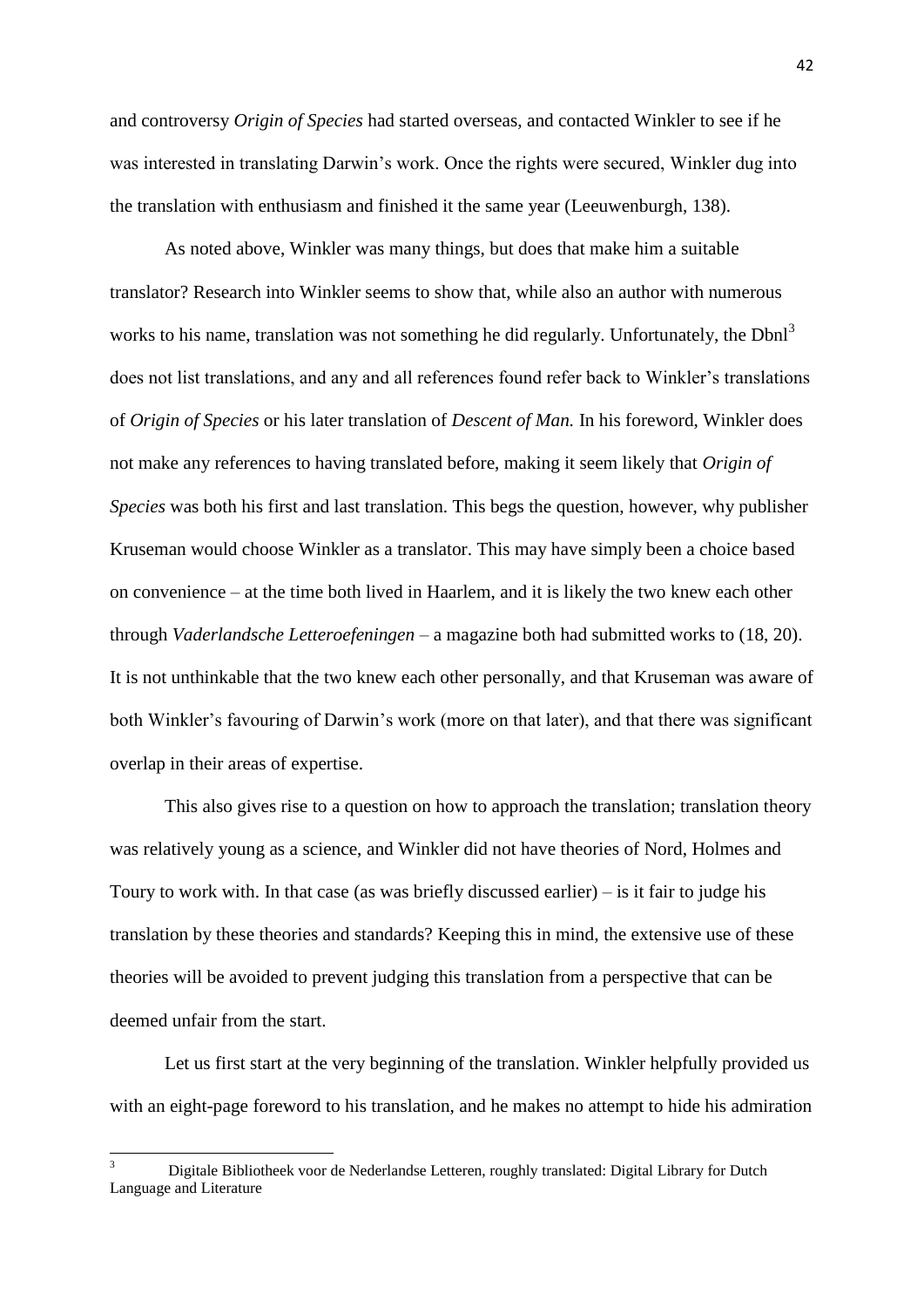for Darwin's work. He immediately opens by stating that *Origin of Species* is a "boek dat bestemd is om ene nog grotere beweging in de gemoederen der natuurkundigen te verwekken, dan eens door de Principles van Charley Lyell werd veroorzaakt" (Winkler 1860, 1)<sup>4</sup>. Not a single paragraph later, he also states that the opportunity to create the translation for the work was more than welcome, and Winkler even goes as far to state that "[w]aarlijk, geen verstandig man zal dan ook met minachting durven nederzien op de vruchten van zooveel studie en zooveel ijver, op de besluiten van zulke redeneringen, om op de uitkomsten van zulk een leven voor de zaak der wetenschap" (2) when he mentions how much time and effort Darwin had put into this Abstract. There is even a somewhat offhand mention that Darwin's theories would be a joy to read for people who seek the truth. While this admittedly does mean that the truth is in the book – Winkler's enthusiasm does seem to give it a subtext that leans in this direction.

That is not to say that Winkler was not realistic; immediately after the praise mentioned above, he admits that the book will be attacked from many sides – showing he was certainly aware of the controversy overseas, and the potential of brooding controversy in the Netherlands. But he also follows this up with a short summary of the general theory and natural selection (natuurkeus, as Winkler translates it), and after that, immediately jumps to Darwin's defence; stating that it is too easy to take Darwin's writings out of context and misunderstand him, making Darwin's writings seem more 'radical' then they actually were, and attacking him on the wrong grounds (Winkler 1860, 4-5). In a re-publication of the same translation in 1869, Winkler had also added an afterword of his own to his later translation of *Origin of Species* where he emphasises that, so far, he has seen nothing but praise towards the theory from several contemporaries (who, interestingly, are indeed all known for being in the pro-Darwin camp, whereas well-known critics of the time such as Reverend Sedgwick, one of

**.** 

 $<sup>4</sup>$  As Darwin is technically the writer of all of these works, for convenience I refer to the translator in these</sup> parenthetical references referring to the translations. This is to prevent confusion when there is only the publication year do differentiate between the numerous translations and originals.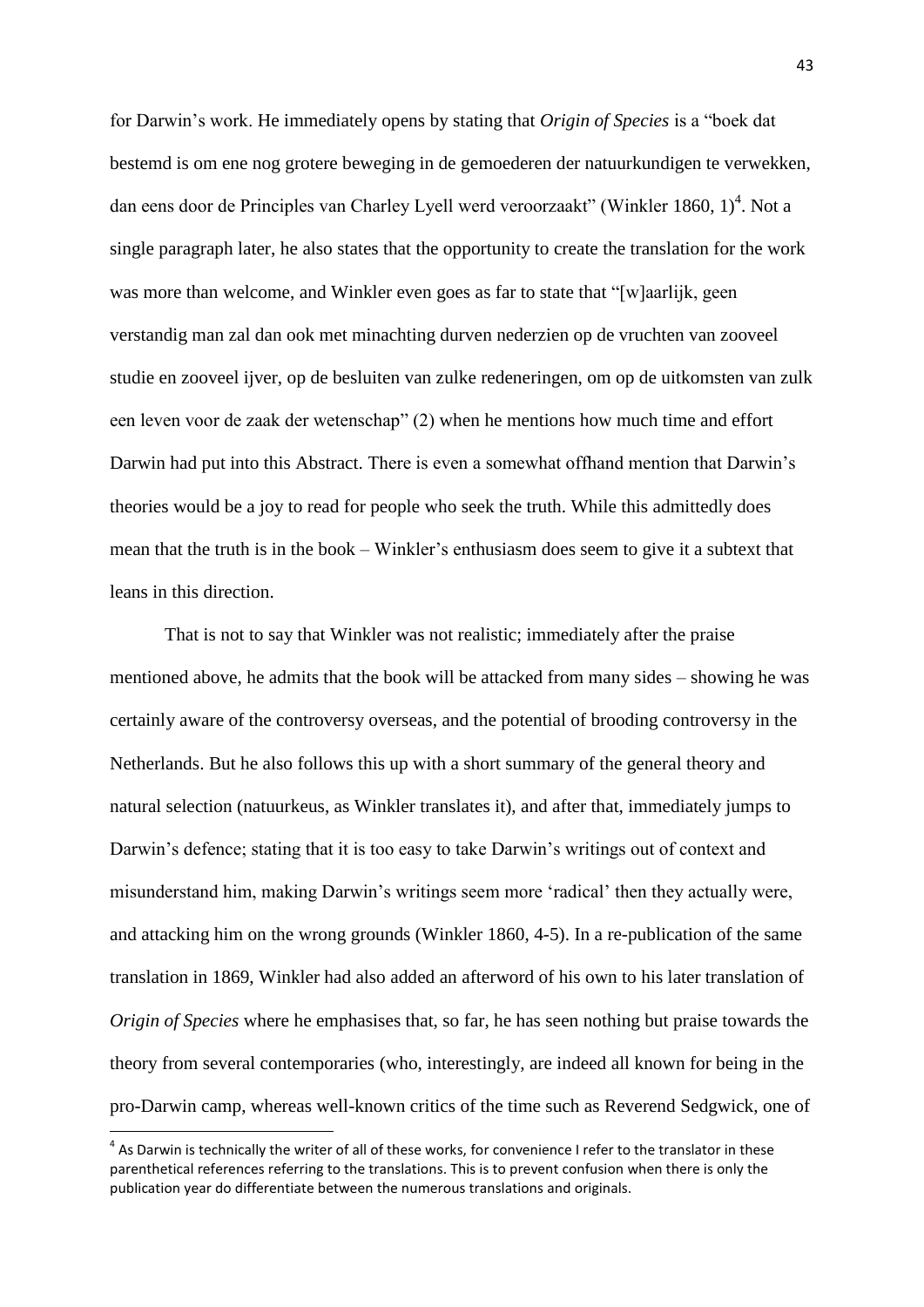Darwin's teachers, are not mentioned) (Winkler 1869, 260-261). Although Winkler makes very good points with sound arguments, it is quite notable that a translator would do this, especially considering the views of today on the subject. Interestingly, Winkler's argument of context fits this thesis as well; we must keep in mind that the principle of an 'invisible translator' is fairly recent, and for when this translation was written it was quite normal for a translator to be quite 'present' in the translation. That being said, Winkler being an apparent 'Darwin-fan' could easily influence the translation and it is something that should be kept in mind.

Unfortunately for Winkler and Kruseman, however, it would take a while before the Darwin discussion would hit the Netherlands in earnest, and the current edition was discontinued after only 212 copies sold (Leeuwenburgh, 138). That the discussion still had to truly start can also be seen in the foreword; Winkler states that Darwin's theory might 'remove some blemishes' from the bible that were based on ignorance (Winkler 1860, 8); this comment immediately confirms where in the developing discussion mentioned in *Darwin in Domineesland*. Darwin's theory and the biblical story of creation were still seen as separate entities at this point in the discussion, entities that might influence each other, but the concept of them actually excluding each other had not truly developed beyond some back-and-forth comments on a small scale. This juxtaposition would only become a full-scale debate a decade later in 1871 when a former student of Opzoomer, Allard Pierson, suggested that Darwin's theory should be seen as a 'law'. When Darwin published *Descent of Man* (where he discussed the topic of human evolution – something he purposefully avoided in *Origin of Species* ) around the same time, it caused the idea that 'religion' and 'science' could be viewed separately and exclusively on their own respective merits to falter (Leeuwenburgh, 117).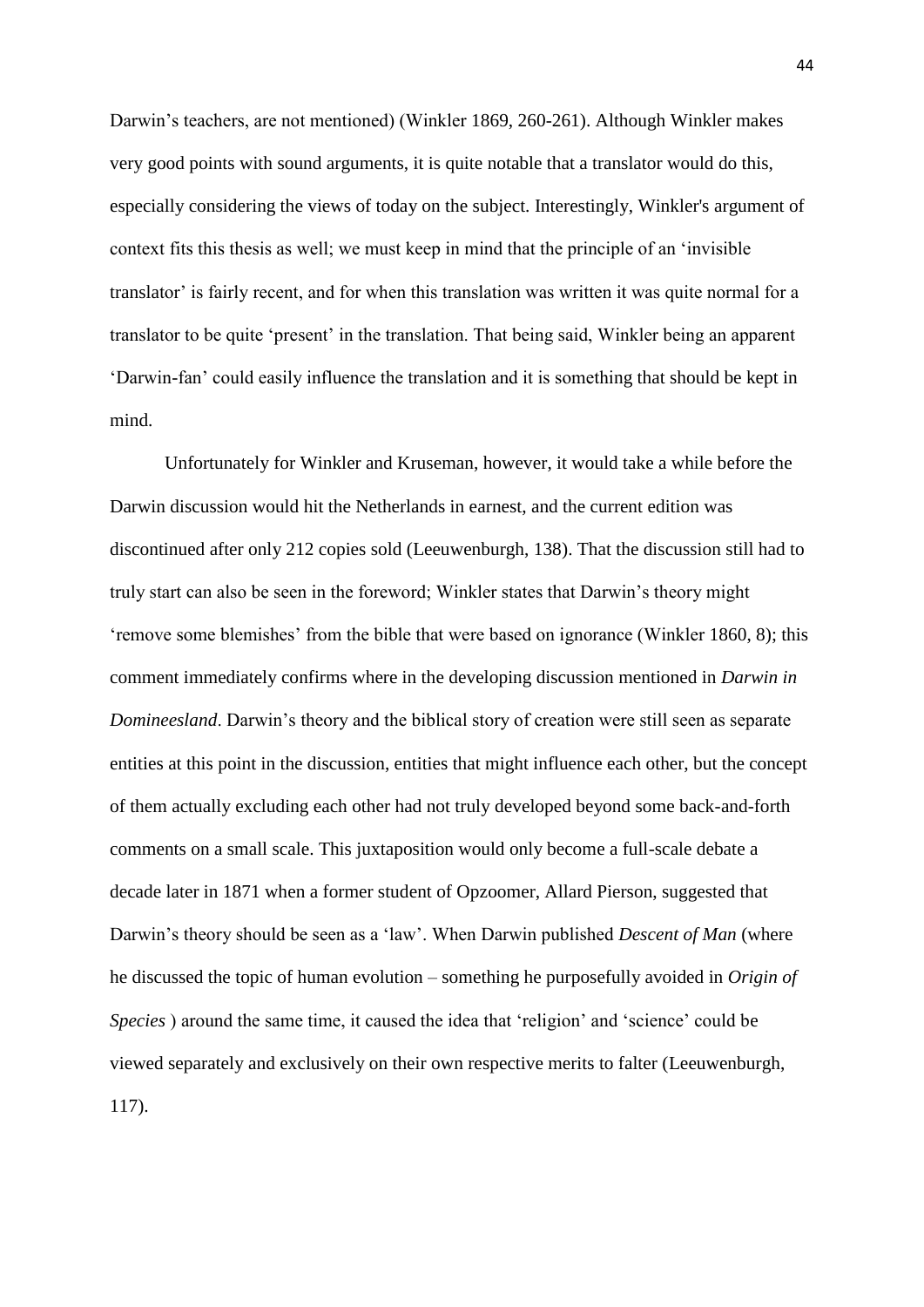A final element that requires awareness is rather obvious, but for the sake of comprehensiveness it will be mentioned again: it is necessary to keep in mind that the Dutch language of 1860 is different from what we have now, leading to changes in spelling, grammar and word-use, possibly introducing (or omitting) a subtext because the meaning or connotations of the word change. Fortunately the nature of the text is somewhat in our favour; as a scientific text it uses jargon and scientific terms, and as stated before, these are somewhat less sensitive to change then prose would be.

Moving on to the other translation Winkler has done concerning *Origin of Species* – the  $6<sup>th</sup>$  edition - more than two decades later and thus subject to a much changed context. Much like Darwin, Winkler would also add to his foreword, although he helpfully separates the changes from the original. It shows that Winkler's appreciation of Darwin had not changed in the last 23 years. He also quips about having had a prophetic insight on the influence *Origin of Species* would have, but does not add much otherwise apart from acknowledging that Darwin had made numerous changes and additions to the book compared to the  $2<sup>nd</sup>$  edition. It is rather odd to note, however, that Winkler gives a rather low estimate of the amount of changes, by mentioning 'about thirty additions, comments, changes, etc.' – while it is blatantly obvious from looking at the summary on natural selection alone that it is much more than that. It makes one wonder what Winkler considered a 'change' as such; where does he count a sentence as changed? As his foreword does not elaborate on this, it seems like his reasoning behind this has been lost to time.

The context of the Netherlands as a whole is an interesting case; this translation was written with the bulk of the controversies concerning Darwin's theory already in the past. But controversies in the past does not mean they do not leave marks; towards the end of the controversies, the tone became more bitter as Nihilists saw Darwin's *Origin of Species* as a confirmation of their beliefs. Additionally, Darwin's theory also started to receive some bad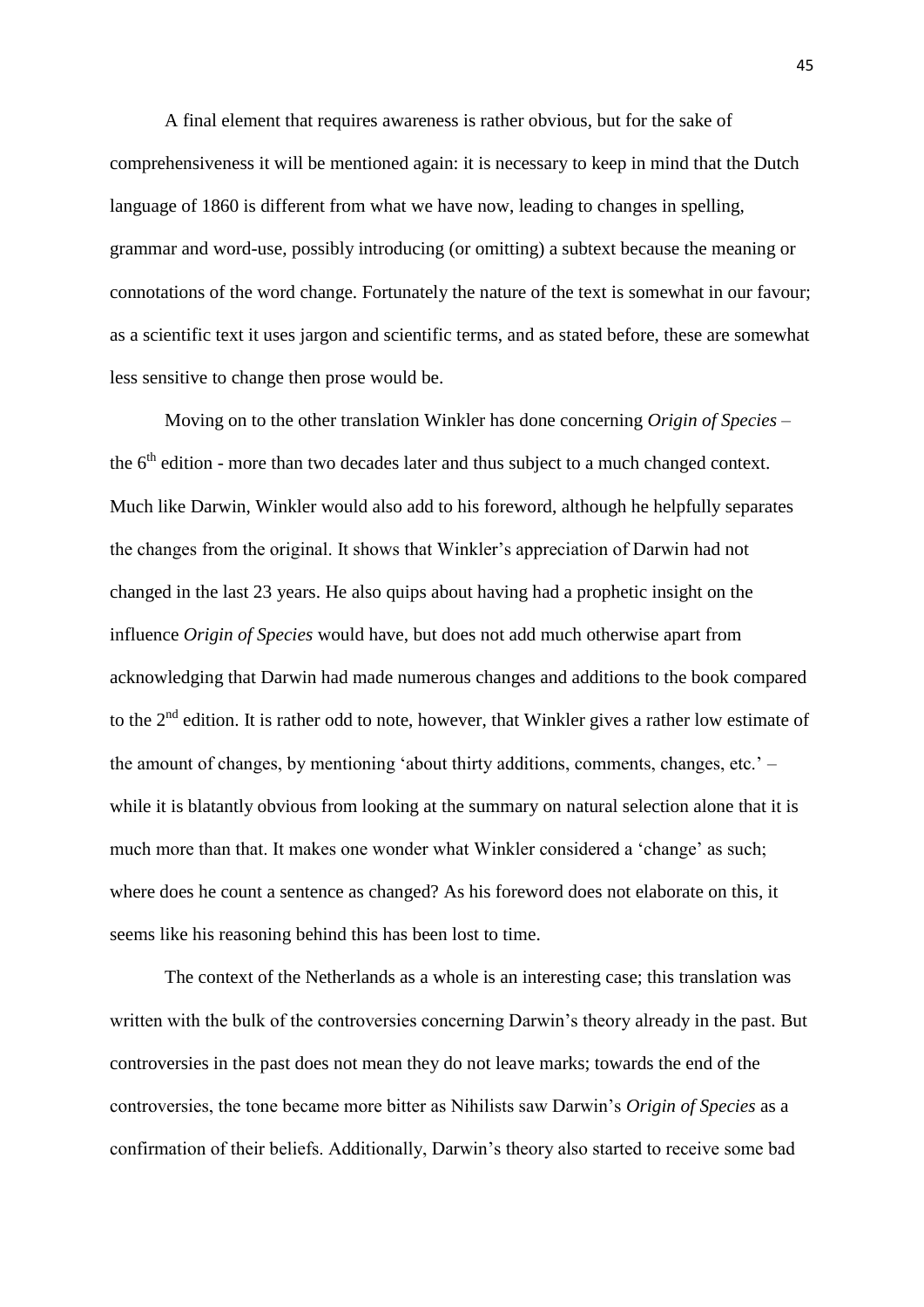press because of the rise of social Darwinism; the belief that we should model our own societies after Darwin's teachings of natural selection; if you can't keep up, you are unfit for the society and thus there is no need to help people that were unable to keep themselves afloat (Leeuwenburgh,  $201 - 202$ ).

A Catholic priest by the name of Klönne wrote a book called *Onze voorouders volgens de theorie van Darwin en het darwinisme van Winkler*, scathingly criticising both Darwin's theory and the unfair bias of Winkler – in particular, he accuses Winkler of trying to hide the doubts Darwin himself had in his own theory, and instead wanted to pretend they were perfect (Leeuwenburgh, 223-224). In light of what we have already seen of Winkler's translation in combination with his own words, one cannot help but wonder if Klönne may have had a point.

Another interesting element that Klönne passes criticism on, and is actually occasionally still heard today, is that Darwin's theory of humankind evolving from primates was actually harmful to the youth of the time (Leeuwenburgh, 225). At the time the purely Christian upbringing was steadily disappearing from schools (already an eyesore to Klönne), but this was worsened by the possibility of Darwin's 'afschuwelijke leer der apen-afkomst' being taught in schools, even suggesting that education as it was developing was a kind of grand conspiracy against the faithful. Worse, with the younger generations thinking that they simply were a different type of animal, what would happen to the higher moral people that had always aspired to because of the belief that God made us in his image?

It is likely that bitter criticism and intentional polarisation such as this leaves marks even after the initial confrontations and debates. Even today we still see articles declaring Darwin's theory the work of the devil by suggesting that humankind was not created by God but rather evolved over millions of years, and thus driving people away from true faith (BijbelArchief, 37). While it is true that this kind of religious fanaticism is becoming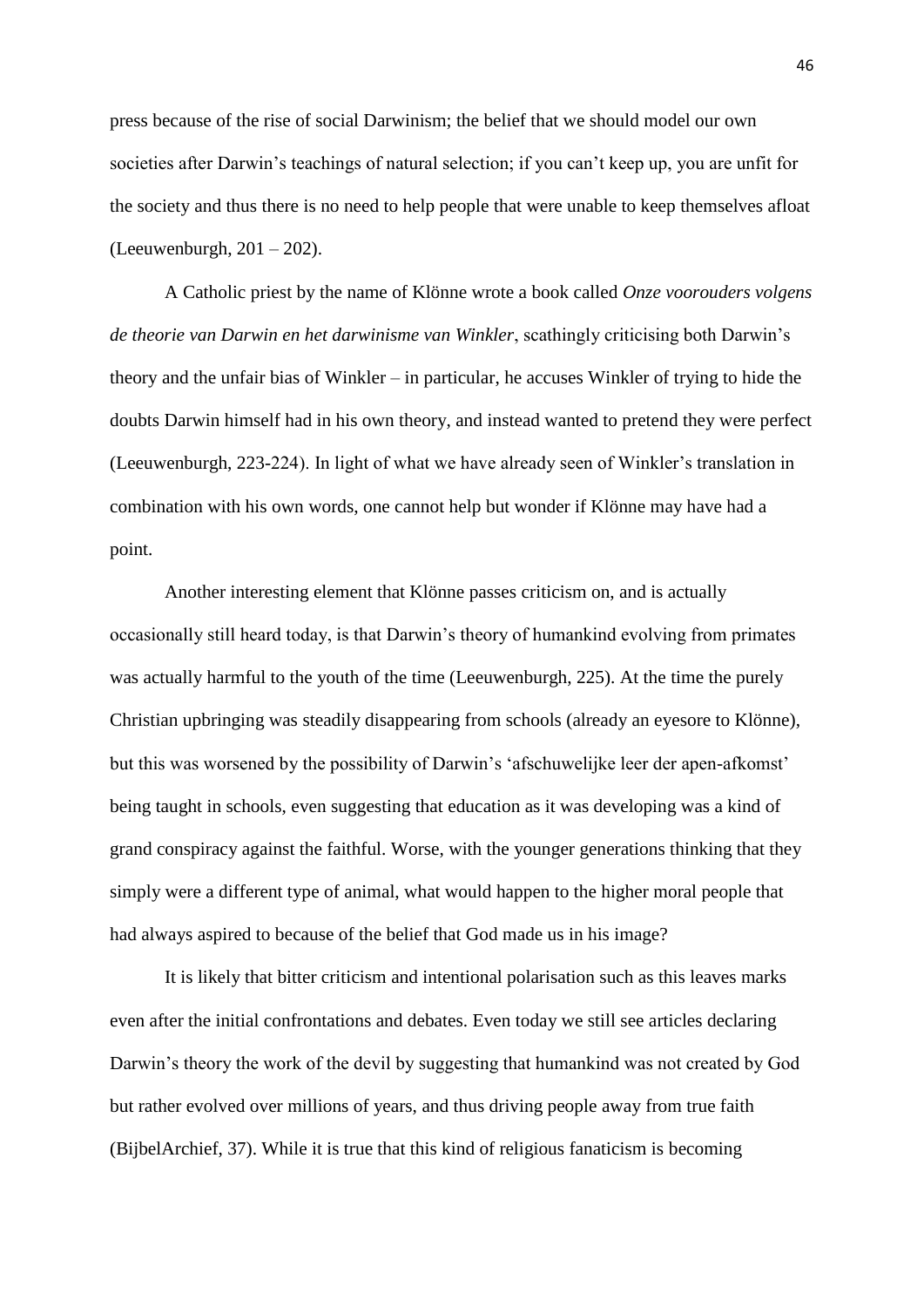increasingly rarer, it must be said that at the time of this translation many more people shared these sentiments as the Catholic Church at the time still held significant power over the people.

What we also see, however, is Darwin being honoured as a hero of science towards the end of the 1870's. In fact, the 'hero worship' Darwin enjoyed was even formalised in the Netherlands by presenting Darwin with an album, decorated with silver, containing the 217 portraits of his 'fans', all naturalists, scientists, researchers and teachers (278-279). This is especially relevant if we keep Winkler's own 'hero worship' in mind; with it being formalised he could have seen this as an indication that he was indeed 'in the right camp' for the duration of the controversy, and that the pro-Darwin camp came out on top despite the controversies and rejection by the more religious elements of society.

We will now move on to the last of Winkler's Darwin translations, and see what, if any, effect the changes in time and society have had on his approach to translation.

Keeping the elements above in mind, the actual translations will now be subject to comparison.

## *Translation*

**.** 

As stated before, the focus will be on the translation of Chapter 4 of *Origin of Species* – natural selection, or 'Natuurkeus', as Winkler translates it. Considering the research question, this section has been split into smaller ones dealing with the elements of modality, intended audience and jargon.

Concerning how to proceed on these comparisons, it is useful to consult van Leuven-Zwart. She notes that the quality of a translation can be thought of as having two criteria; the quality of the translated Dutch text - often filed under creativity and recreative character<sup>5</sup> in

<sup>&</sup>lt;sup>5</sup> Original Dutch term: Creativiteit en herscheppend karakter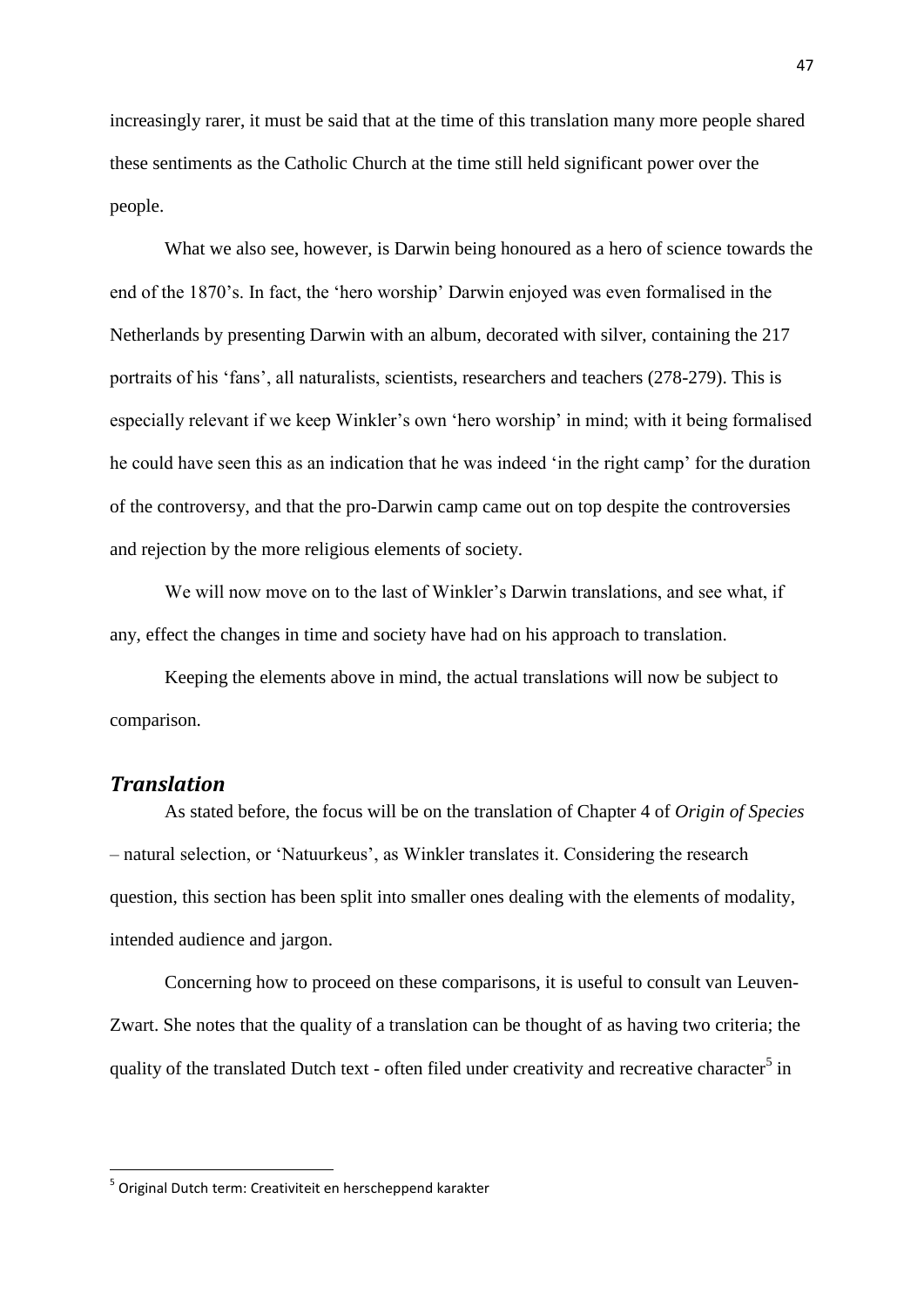jargon, and the manner in which the original text has been translated  $-$  the fidelity<sup>6</sup> of the text (Van Leuven-Zwart, 301). However, she also comments that the actual judging the quality of a translation is something that is heavily subject to discussion; sometimes it seems that creativity is preferred, at other times it becomes secondary to closeness and remaining true to the original text (Van Leuven-Zwart, 302). Furthermore, she also comments on the difficulties of using terms like creativity and fidelity as a norm; they are both subject to extensive discussion, and change often due to a change in times, context, language and many other elements.

Van Leuven-Zwart suggests a method to still be able to judge a translation, a method consisting of two components; a comparative component and a descriptive component (303). The first component can be taken as random spot checks to see if the translation does not quite match up with the original text. Keeping this in mind, instead of random spot checks, there actually is something to focus on here; the elements of modality, intended audience and jargon.

After pinpointing choice segments, the thesis will move on to the descriptive component, where the nature of the changes is described in terms of 'shifts<sup>7</sup>' (Van Leuven, 303). In this context, changes at sentence-level will be called 'micro-structural shifts<sup>8</sup>', which will also be divided into certain categories that will be discussed as they are found in the comparison. Subsequently, micro-structural shifts can lead to 'macro-structural shifts<sup>9</sup>' – shifts that influence the entirety of the text. Van Leuven-Zwart uses a change in characterisation of characters as an example (304), but notes that this is an example, by that logic it can also include changes in how a subject is approached.

1

<sup>6</sup> Original Dutch term: Getrouwheid.

<sup>&</sup>lt;sup>7</sup> Original Dutch term: Verschuivingen

<sup>&</sup>lt;sup>8</sup> Original Dutch term: Microstructurele verschuivingen

<sup>&</sup>lt;sup>9</sup> Original Dutch term: Macrostructurele verschuivingen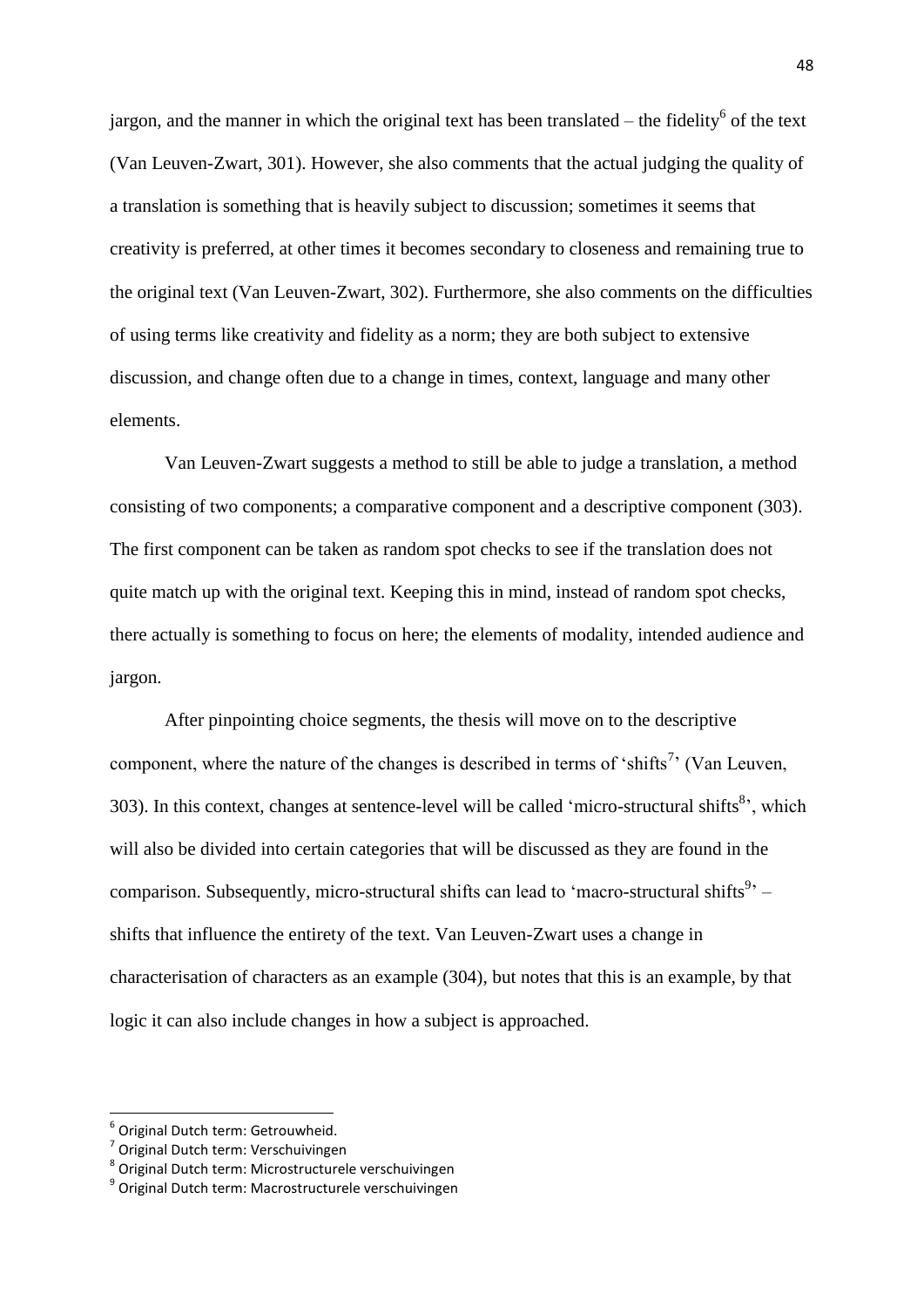It is worth to note that van Leuven-Zwart mostly used this method of comparing translations to original texts on fiction, but it certainly has a place here; although there are no 'characters' in the text of *Origin of Species* in the traditional sense, there certainly are possibilities that changes in interpretation present themselves here.

With a method to use as a lens to view the translations through, we will now start with the first component of Winkler's translation; Modality.

## *Modality*

Immediately at the start of the chapter on natural selection, we find the following example:

| Darwin 1860                                    | <b>Winkler 1860</b>                           |
|------------------------------------------------|-----------------------------------------------|
| "How will the struggle for existence,          | "Hoe kan de strijd voor het bestaan, dien wij |
| discussed too briefly in the last chapter, act | al te kort in het vorige hoofdstuk moesten    |
| in regard to variation? Can the principle of   | behandelen, invloed hebben op het ontstaan    |
| selection, which we have seen is so potent in  | van veranderingen? Kan het beginsel van       |
| the hands of man, apply in nature? I think we  | keus, zulk een krachtig middel in de hand des |
| shall see that it can act most effectually."   | menschen, toepassing vinden in de natuur?     |
| (80)                                           | Wij zullen zien, welk een krachtig middel ter |
|                                                | verandering de keus ook hier is."(91)         |

An interesting choice we see here, is to leave 'seen' out of the translation entirely; 'waarvan wij gezien hebben' would also be a perfectly serviceable translation, but does it change the translation meaningfully? It can be argued that Darwin may have added the 'seen' for additional clarity, as what we see here is an effect that can actually be observed – something that might have been regarded as an important factor in the systematic empirism that for example Opzoomer held in high regard (Leeuwenburgh, 63-64). In this example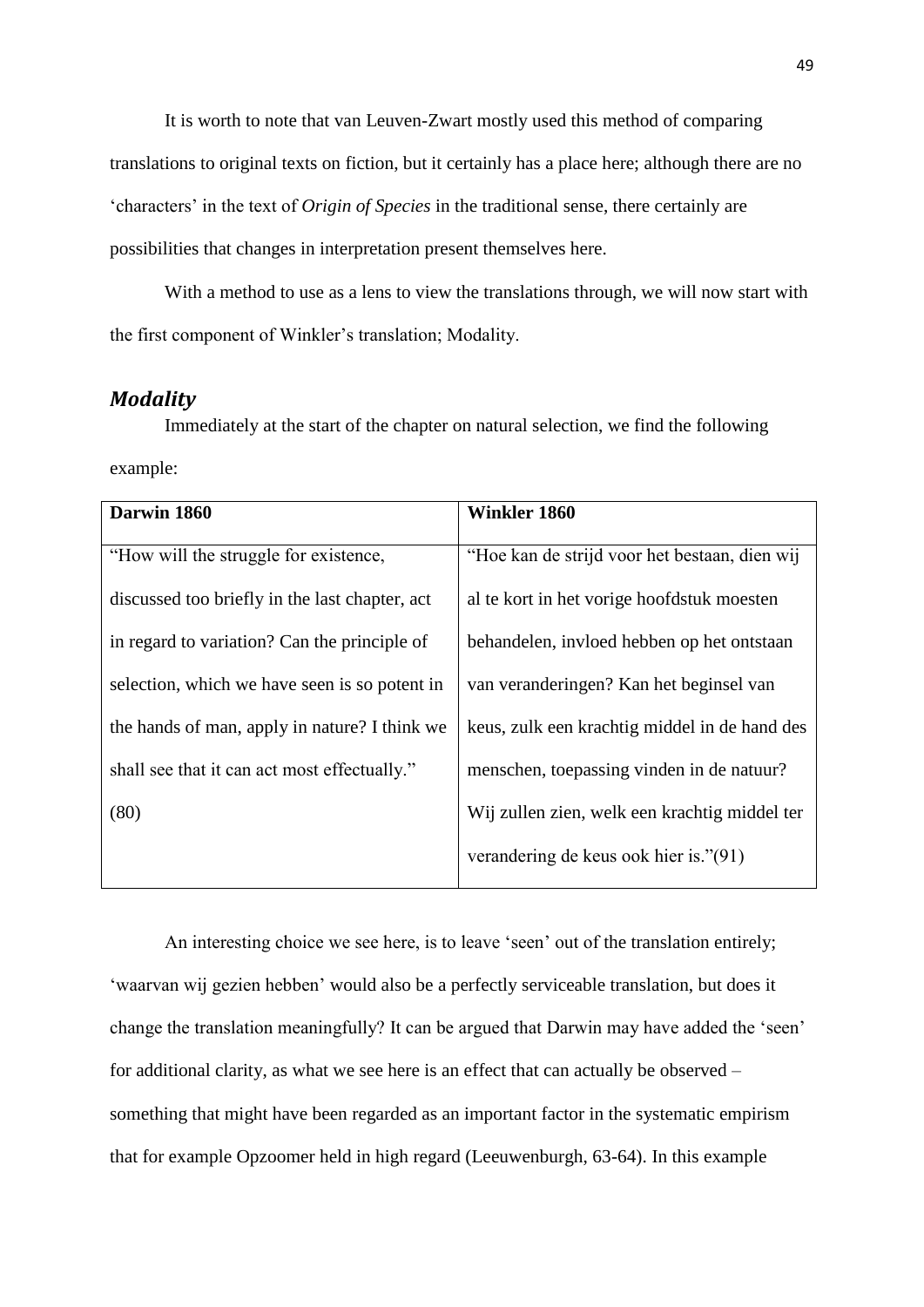stated by Darwin, it is certain that the effect is there, with the domesticated species as tangible proof. On this count, it seems that Winkler's translation works just as well; in both cases the sentence indicates a known fact. In van Leuven-Zwart's terms – there is a micro-structural shift in the removal of the word (syntactic-semantic shift), but at macro-level, it does not show much influence.

What does seem to undergo significant change in translation is the last sentence in this fragment. In this case, the translation almost seems to say as if it is an undoubted fact  $$ something that Darwin does not do at all; for one, he uses 'I think' and thus indicated that it is something he considers to be so – in other words, he uses it to introduce an element of epistemic modality – but also leaves clear room for people to disagree, as it were. In Winkler's translation this is not the case; 'wij zullen zien' is quite powerful without the epistemic modality of 'ik denk' to moderate it. On its own, it can easily come across as if the writer is saying that his conclusion is correct, and that not seeing it is the reader's fault. The implication that it is a fact that is discussed here is further strengthened by omitting the 'can' in 'can be'. The 'can' here also has a function in linguistic modality; here it functions as a socalled 'modal auxiliary' that indicates dynamic modality – a type of modality indicating ability or disposition (in this case it is obviously used to indicate ability as opposed to willingness). Because of this, Darwin's original text carries the implication that selection has the potential to be effective and very influential, whereas in Winkler's translation, it comes across as more of a given than anything else because of the lack of this element of modality – an element that could have been included as easily as exchanging 'hier is' into 'hier kan zijn'.

On the subject of micro-structural shifts this change is decidedly stylistic – the 'careful' style of Darwin seems to be abandoned in this case. It is worth to note, however, that a single shift at micro-level does not mean a macro-level change, and thus that we require more of similar changes for it to truly register as a macro-structural shift (van Leuven, 304).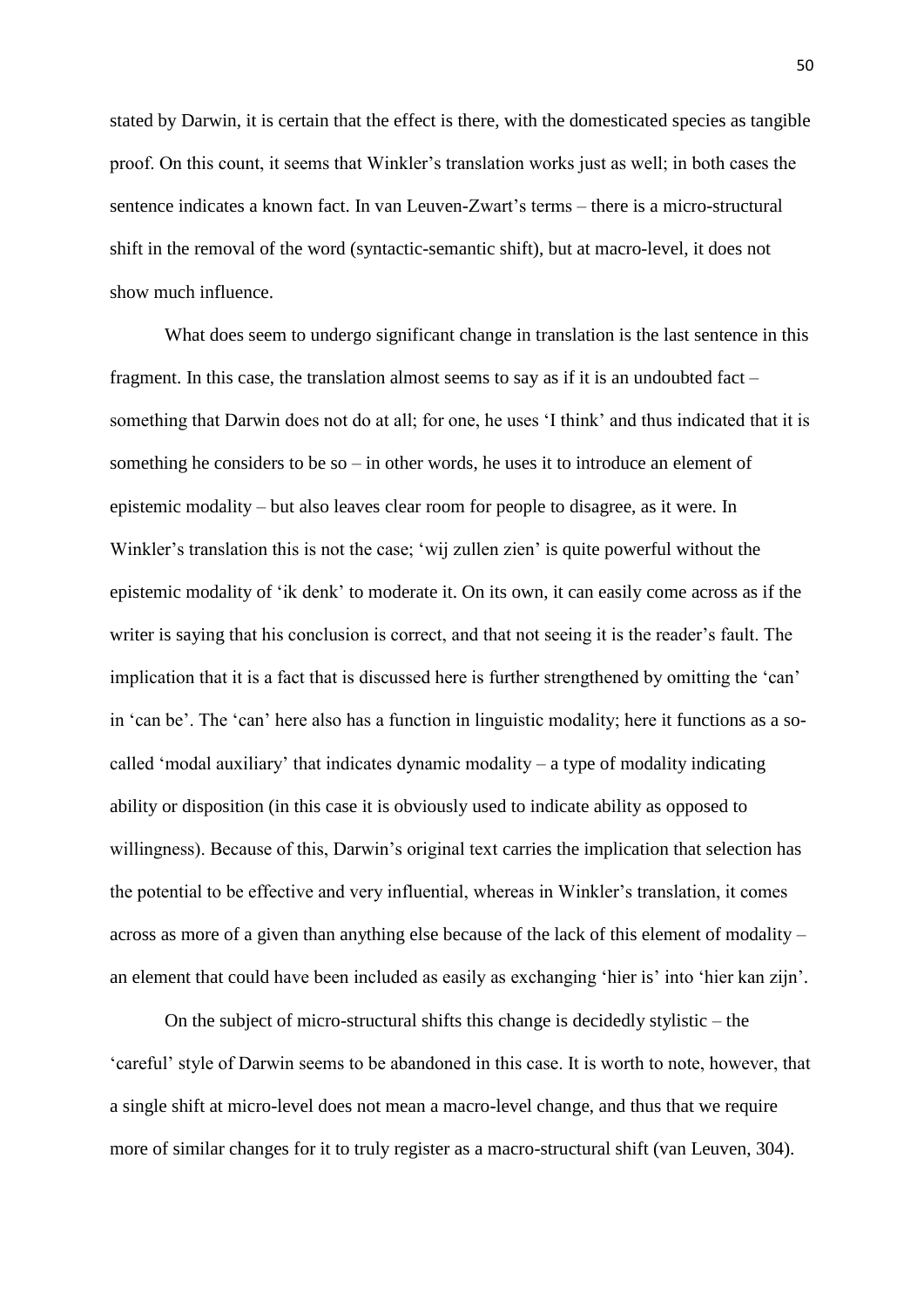Overall, Winkler seems to have a slight tendency to 'strengthen' Darwin's statements by changing the linguistic modality: in a discussion of a theory by Pierce on wolves in the Catskill mountains (Darwin 1860, 91), 'I may add' is translated to "ik moet toevoegen" (Winkler 1860, 103) instead of 'hier kan ik' or similar. The net result of this is that the text suddenly seems to become more 'certain' instead of careful theorising because modal verb 'moeten' carries much more inferred certainty. Another example from the summary of the chapter: "The affinities of all the beings of the same class have sometimes been represented by a great tree. I believe this simile largely speaks the truth" (Darwin 1860, 129). This is translated as; "De onderlinge verwantschappen aller wezens van de zelfde klasse zijn somtijds bij eenen boom vergeleken. Ik vind dat die vergelijking zeer goed is" (Winkler 1860, 148).

Although the modal verb 'believe' is mostly retained by translating it into 'vind', 'largely speaks the truth' is quite different in connotation then 'zeer goed'; 'zeer goed' implies much more (if not nigh-total) correctness. Darwin is quite careful in his statement, indicating that the simile works for the most part, but not entirely. This notion is hardly present in Winkler's translation, once again putting a much more 'final' certainty on Darwin's words. While minor and not concerning a notable or crucial part of the theory, it once again showcases the mentioned tendency.

A final, telling example of changes in modality is found in a sentence from the subchapter on Sexual Selection:

| Darwin 1860                                 | Winkler 1860                                  |
|---------------------------------------------|-----------------------------------------------|
|                                             |                                               |
| "How low the law of battle descends, I know | "Hoe laag de wet om te moeten vechten         |
| not" $(88)$                                 | afdaalt langs de ladder der schepselen, weten |
|                                             | wij niet" $(100)$                             |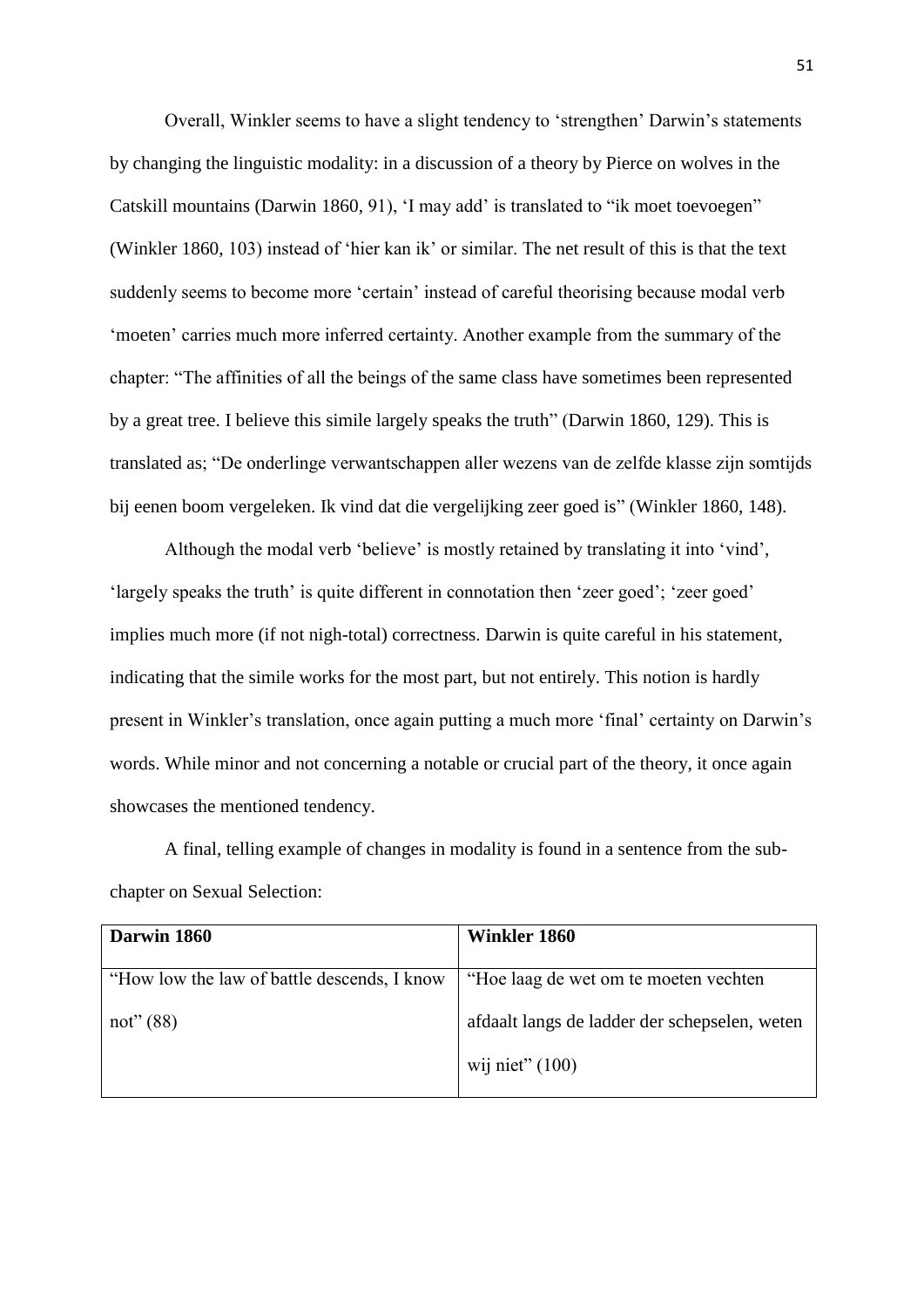Winkler introduces a very blatant change here by translating this as "weten wij niet", as well as expanding on the sentence significantly. While the expansion seems to be a measure to avoid begging the question of 'descending what?' or simply to avoid confusion, his translation of "I know not" makes the comment on ignorance much broader. Saying 'I don't know something' is very different from saying 'we don't know something', especially if the 'we' is not specified any further. What does he refer to here? Only between himself and Darwin, or naturalists as a whole? By changing one word, it is as if it places Darwin in a position of power, where he can speak for everyone who is interested in the subject, or who has done research in the area. This goes noticeably against Darwin's style – he makes it exhaustively clear that what he is explaining are his own ideas, and specifically mentioning it when he uses other people's theories. A suddenly blatant 'we don't know' is in stark contrast to this. It is true that Darwin uses 'we' regularly, but mainly at points where he discusses something that can be regarded as common knowledge, segments already discussed earlier or readily visible observations; but this makes it even more notable that Darwin apparently specifically chose to use 'I' here, indicating that at this point he preferred to not speak for anyone but himself.

As can be inferred from the above, there is a significant amount of micro-structural shifts present here, many of which are of the same nature (stylistic). It can therefore be said that they are extremely likely to cause a macro-structural shift in the text. If we use the example of characters in a story that van Leuven-Zwart uses, and we see Darwin as the sole character, his characterisation changes from someone who is careful in his wording and makes it clear he is simply theorising, into someone who seems to almost know that he is right and only gives the occasional nod to the fact that his theory is far from certain of flawless.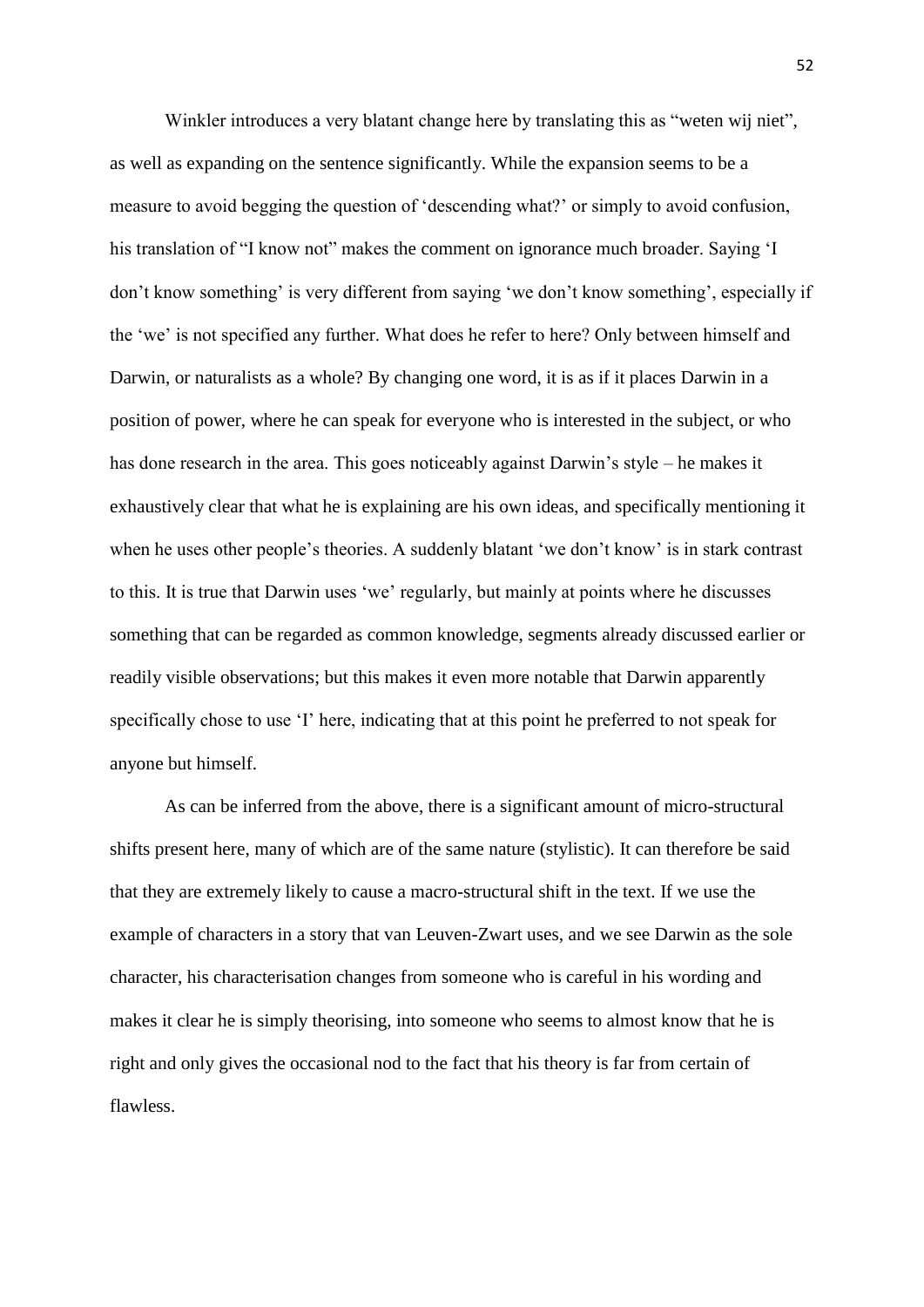And with this example as a close-off point for this segment, now Winkler approach to dealing with Darwin's use of jargon will be discussed, and by extension, if this influences (or was influenced by) the intended audience.

### *Jargon and Intended Audience*

One of the first instances of peculiar translation of jargon is the following;

| Darwin 1860                                    | <b>Winkler 1860</b>                         |
|------------------------------------------------|---------------------------------------------|
|                                                |                                             |
| "We may conclude, from what we have seen       | "Wij mogen besluiten uit hetgeen wij gezien |
|                                                |                                             |
| of the intimate and complex manner in which    | hebben van de innige en zamengestelde wijze |
|                                                |                                             |
| the inhabitants of each country are bound      | waarop de bewoners van een gewest met       |
|                                                |                                             |
| together, that any change in the numerical     | elkander verbonden zijn, dat eene           |
|                                                |                                             |
|                                                |                                             |
| proportions of some of the inhabitants,        | verandering in de betrekkelijke getalen der |
|                                                |                                             |
| independently of the change of climate itself, | bewoners, onafhankelijk van de verandering  |
|                                                |                                             |
| would seriously affect many of the others."    | des klimaats, velen dier schepselen op eene |
|                                                |                                             |
| (81)                                           | ernstige wijze zou treffen." (92)           |
|                                                |                                             |
|                                                |                                             |
|                                                |                                             |

While this sentence shows another example of Darwin modifying the modality by changing a modal adverb compared to the first edition ('most seriously' to simply 'seriously') to downplay the significance, we see something else Winkler's translation also shows another peculiarity:

One of the first things that attracts attention here is the translation of 'complex' as 'zamengestelde' – a translation that seems strange to the modern reader. Today, complex would likely be retained in the translation as 'samengesteld', but does not quite carry the same weight today. Complex indicates not only a combination of parts, but also "not easy to understand; complicated or intricate" (Oxford, 1). 'Samengesteld', although indeed still a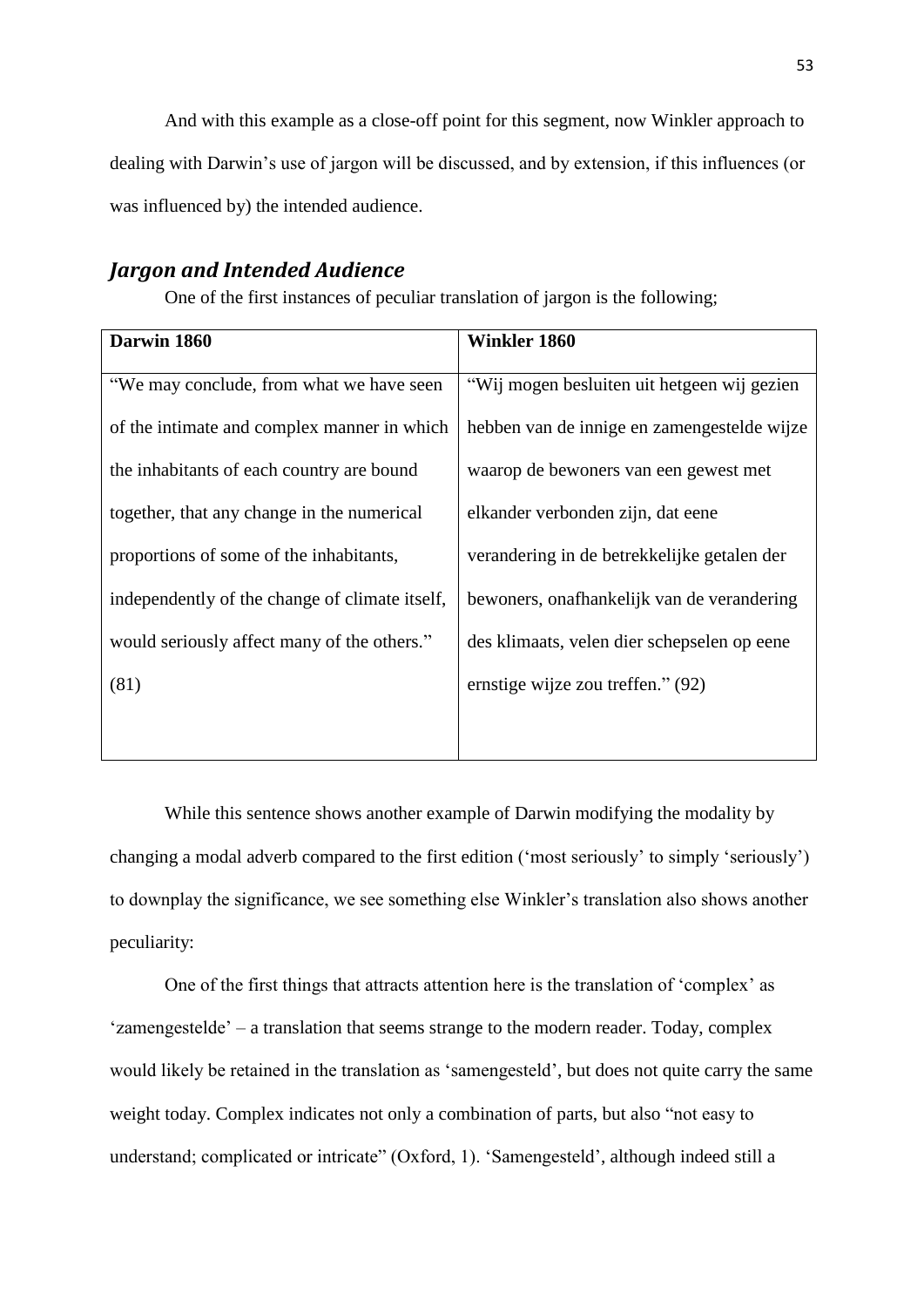possible translation of 'complex', is more regarded as a combination of elements, but complexity is not automatically a part of it. It is noticeable that Winkler does seem to consistently translate 'complex' as something else, so it seems likely that 'complex' had simply not yet entered the Dutch vocabulary yet  $-$  in which case the translation is perfectly adequate.

Winkler also does not seem to follow Darwin's neutrality of the statement in another area; Darwin never specifies that he is speaking only about animals and only uses the word 'inhabitant'. As the Oxford Dictionary shows, this word can refer to both animals *and* persons. While this might be a meaningless detail on first glance, if you keep in mind that Darwin did have his own ideas about human evolution but specifically chose to avoid going into more controversial elements such as this, one can wonder if this neutrality might be intentional; a slight hint that it might go beyond the animal-kingdom alone. Of course, this can never be certain so long after the fact, but it still seems as if Winkler could have maintained this neutrality by omitting the 'dier' from the translation and simply translating it with 'schepselen' – a direct translation without the syntactic-semantic shift. It is possible that Winkler wanted to clarify the statement to avoid too much controversy by the readers interpreting the comment that Darwin was implying it might apply to humans as well. It is entirely possible since at the time, giving your own interpretation to a translation in such a manner was something of an accepted practice – or at the very least not frowned upon. Considering Winkler's foreword, from which we already know that he feels that people should not draw conclusions about humans based on extrapolation of Darwin's theory, this possibility becomes more and more likely. In other words, we are seeing more shifts here of the syntactic-semantic category, that are arguably changing just what the text is actually saying or implying.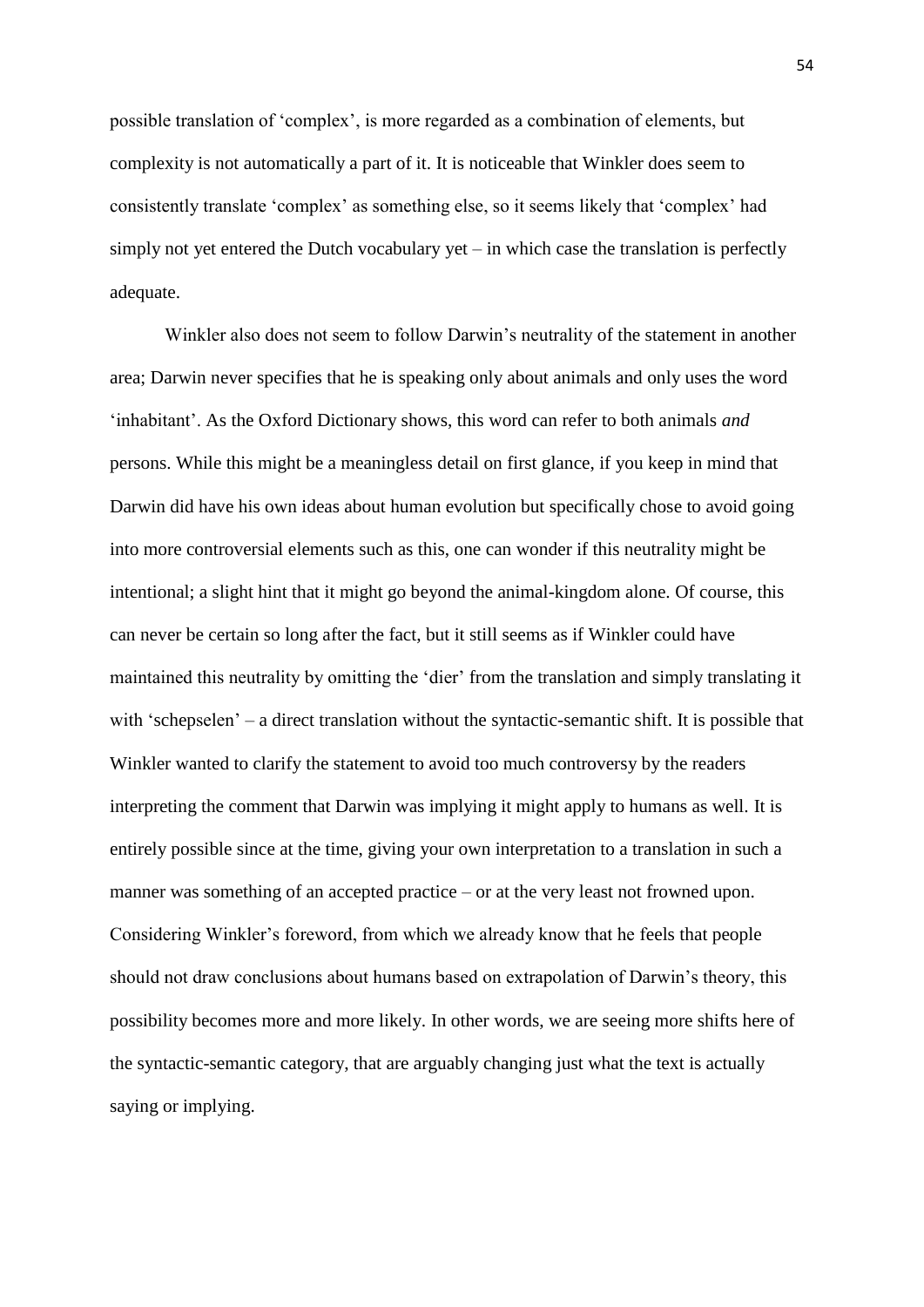Another interesting change in the area of jargon occurs at the very end of the summary of this chapter on natural selection:

| Darwin 1630                                   | Winkler 1860                                          |
|-----------------------------------------------|-------------------------------------------------------|
|                                               |                                                       |
| "[] I believe it has been with the great Tree | "[ $\ldots$ ] [Z] oo is het ook het geval geweest met |
| of Life, which fills with its dead and broken | den grooten boom des levens, welke met                |
| branches the crust of the earth, and covers   | zijne doode en afgebrokene taken de korst             |
| the surface with its ever branching and       | der aarde vervult, maar de oppervlakte                |
| beautiful ramifications." (130)               | bedekt met zijne heerlijke, altijd groene             |
|                                               | bladeren en kleurige bloemen." (144)                  |
|                                               |                                                       |

Winkler once again translates loosely, but in this case it is actually rather appropriate; as Darwin closes the chapter while still discussing his extensive tree-metaphor, the fact that Winkler takes some creative freedoms here can be more easily defended than in other sections of the work as this leans much more strongly to prose then the rest of the text. Regarding the word-choice, there are much more direct translations available, but it does not help that 'branching' and 'ramifications' are generally translated with 'vertakken' and 'vertakkingen' respectively – making the sentence repetitive if this path is used. Credit where it is due, Winkler instead chooses to use the image of flowers and green leaves, evoking a similar sense of lasting fertility, similar to the original sentence. The shift in this case can be regarded as purely a pragmatic one – a shift to maintain the function of the fragment as a more prosaic segment.

We also see evidence of Winkler translating with a certain target audience in mind; for example, when Darwin gives specific examples in the form of the Latin names for certain species, he seems to translate some of these for the benefit of the reader; for example he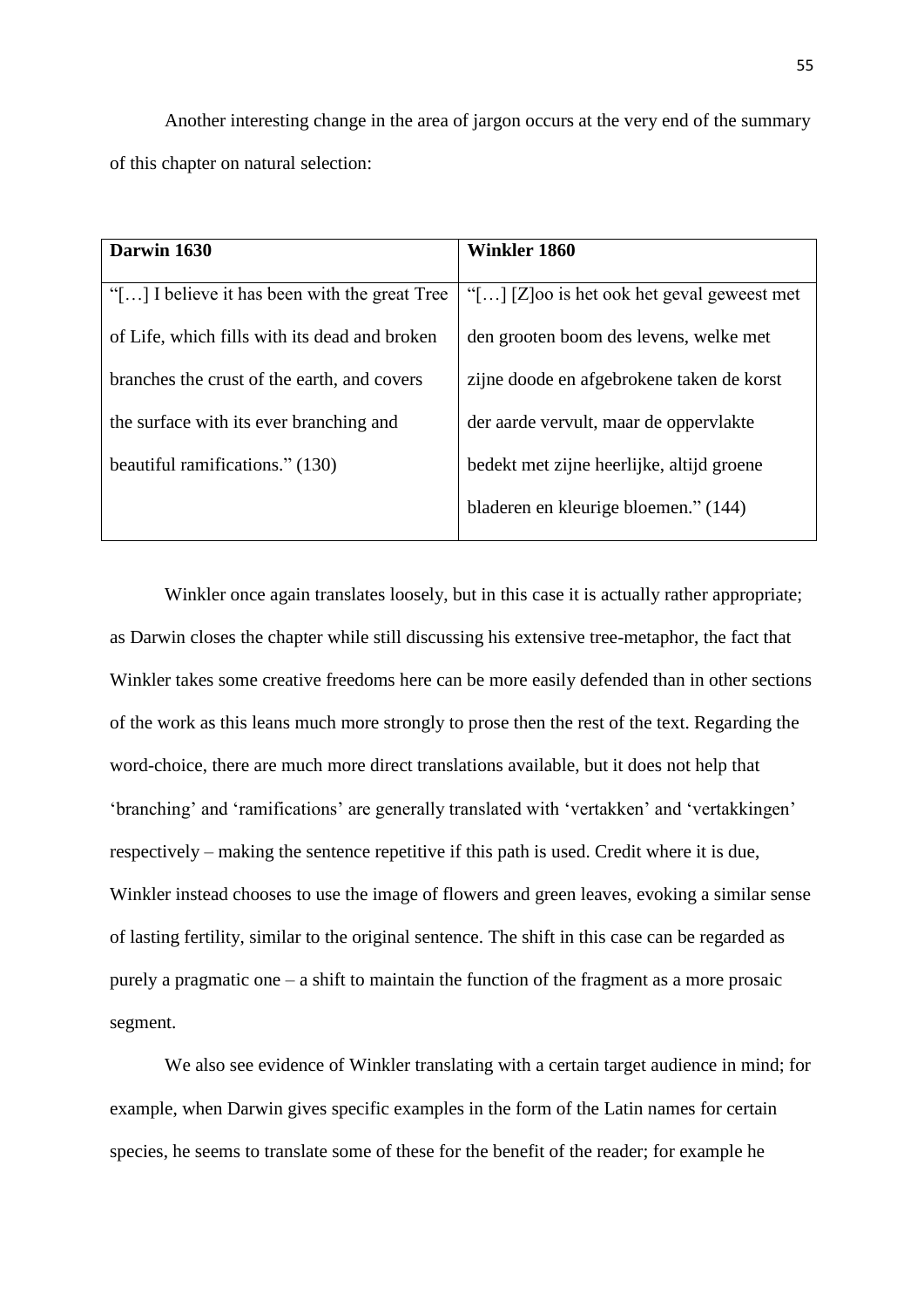translates "Ornithorhynchus" (Darwin 1860, 130) to "vogelbekdier" (Winkler 1860, 144) – the direct translation of the animal's much more well know name 'platypus'. Another element pointing in the direction of simplification is the translation of book titles if these are quoted by Darwin. This seems a rather strange choice, but we must remember that when the translation was written, English was not as widely spoken in the Netherlands as it is presently. Today it can be expected that the average reader can understand enough English to comprehend a book title and form a picture of the general subject matter. In the late  $19<sup>th</sup>$  century, however, it would likely have been as obscure as the Latin names for the animals were to the average reader. To an audience today, *Vestiges of Creation* would be enough, but it is likely that the translation into "Sporen der Schepping" (12) would have helped Winkler's audience to arrive at a similar conclusion about the contents of the book. Similarly, we also see him explaining certain words through translation, for example translating "Isolation" (Darwin 1860, 104) with "de afgezonderdheid, de isolatie" (Winkler 1860, 117). If he had been translating purely for an audience of educated naturalists and biologists, it seems unlikely he would add an explicit explanation such as this. All these changes can be regarded as stylistic; shifting the text so that the words have the same meaning and function, ruling out syntactic-semantic and pragmatic shift – leaving stylistic shift, but are easier to understand for a broader audience.

Winkler's translation also shows a jargon-related element that is not as much a change in translation, but more like a blatant error or research failure; Winkler does not differentiate between race and variety in his translation. In the earlier mentioned example of wolves in the Catskill Mountains, Darwin clearly refers to different varieties of wolves, whereas Winkler calls them races (rassen). Especially considering that this text is scientific and heavily built on ensuring all the differences in races, breeds, varieties and species are clear-cut, choosing to simplify and simply use the terms interchangeably muddles the issue and is, quite simply, wrong. In a later example we see how Winkler simply removes 'sub-breeds' from a sentence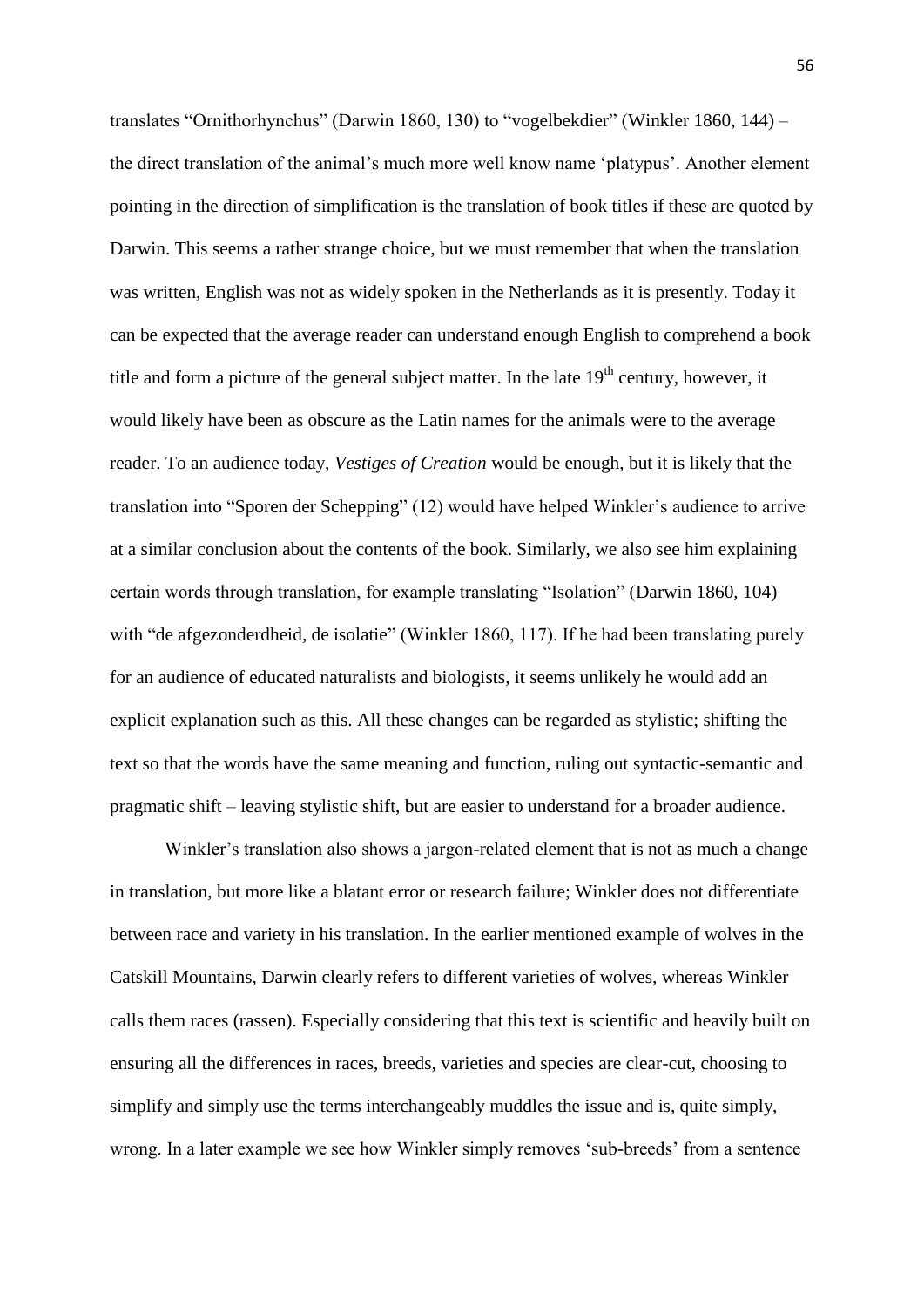(Winkler 1860, 125) about how horses might slowly change. All in all it almost seems as if Winkler simplified the theory (or at least the examples) by doing this. Perhaps he did it for the audience, so they did not have to juggle too many new terms. Perhaps he did it for himself to make the translation easier. It doesn't change, however, that it introduces a significant alteration in the text.

### *Conclusion about the 1860 Translation*

Unfortunately, the changes do not seem to be limited to these elements alone, and Winkler's translation can be seen to noticeably veer away from the original text on numerous occasions.

What could be the reasoning behind these changes and additions? Perhaps Winkler disagreed with what was said, or in the case of the examples, perhaps he thought that the audience he intended the translation for would find the theory easier to understand with the examples he gave instead of the examples as Darwin presented them. Unfortunately the exact reasons are lost to time, and a sentence-by-sentence comparison of the entire work is, unfortunately, outside of the scope of this thesis.

All things considered, this translation is a remarkable case; calling it outright 'poor' would be too easy. Further, we must keep in mind that translation was differently regarded and not very regulated (if at all) in the late  $19<sup>th</sup>$  century. It is interesting to note however, that Winkler seems, at times, to have tried to make it his own story in a way. In combination with his wanting to further Darwin's theory for the public (as can be deduced from his tendency to translate Darwin's statements into more confident claims as opposed to suggestions), it becomes clear that Winkler did not quite 'remove himself from the translation' as translators try to do today. There are many more examples to find in the discussed chapter, let alone spread across the entire book. The demonstrated changes in modality, the apparent shift in intended audience and the fumbling of the jargon hardly stand alone and almost consistently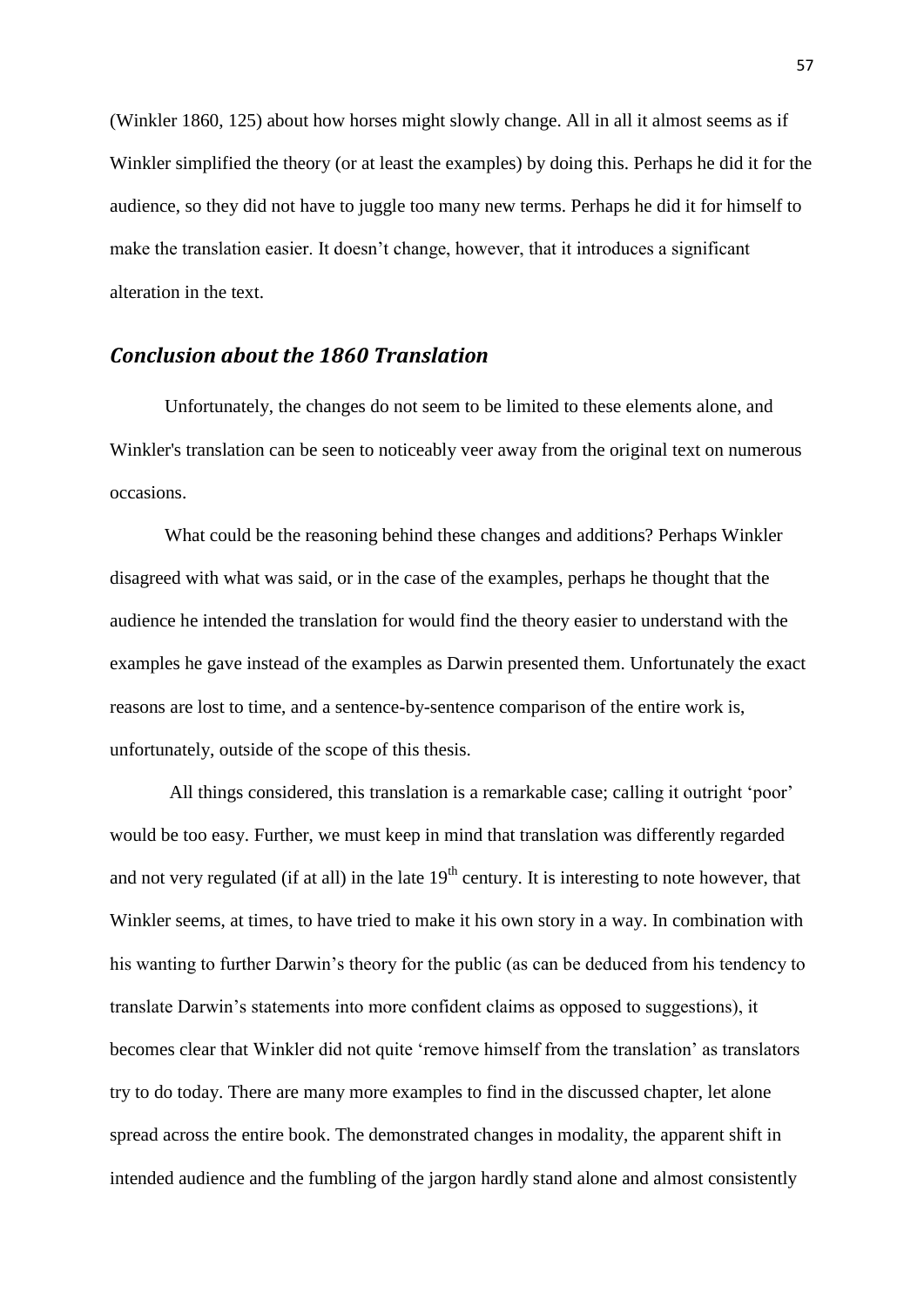appear in the translation. However, as there are two more translations to discuss in this manner, it is sadly impossible to dwell here too long.

It can be concluded that Winkler's text is well-done on first glance – it reads like the original text and Winkler seems to have a grasp of scientific theory. However, the fact that Winkler was something of a fan of Darwin (as is plainly visible in his both his fore- and afterword, and how he leaps to Darwin's defence in both cases) is extremely evident throughout his translation. While it cannot be said with certainty that Winkler seems to consider Darwin's theory as completely faultless and undoubtedly correct, his translation is much more final and decisive in its statement then the original text was in ways that cannot only be attributed to changes in connotation or language between then and now. Furthermore, it is impossible to ignore the blatant changes that are introduced without Winkler informing the reader of this; in a way he presents his own words as Darwin's and this is quite unfair no matter what the time-period is, and this also makes the translation quite unfaithful especially if considering we have only mostly seen a single chapter – how many changes would there be in the entire book?

Seen through the model suggested by van Leuven-Zwart, it seems as if Winkler had a tendency towards subjective interpretation. A subjective interpretation is when a translator allows his personal opinion guide his translation (Van Leuven-Zwart, 305), and it seems as if Winkler has certainly done this; his foreword shows a strong indication of his appreciation of Darwin's work and acceptance of his theories, and this personal view echoes through his translation. Furthermore, the changes shown also suggest what van Leuven-Zwart calls a structural translation method; a translator who lets himself be guided by the same conscious interpretation for every translation problem (306). As the examples show, the changes we see in modality and intended audience occur consistently enough to regard them as systematic, eventually leading to a significant macro-structural shift when the translation is compared to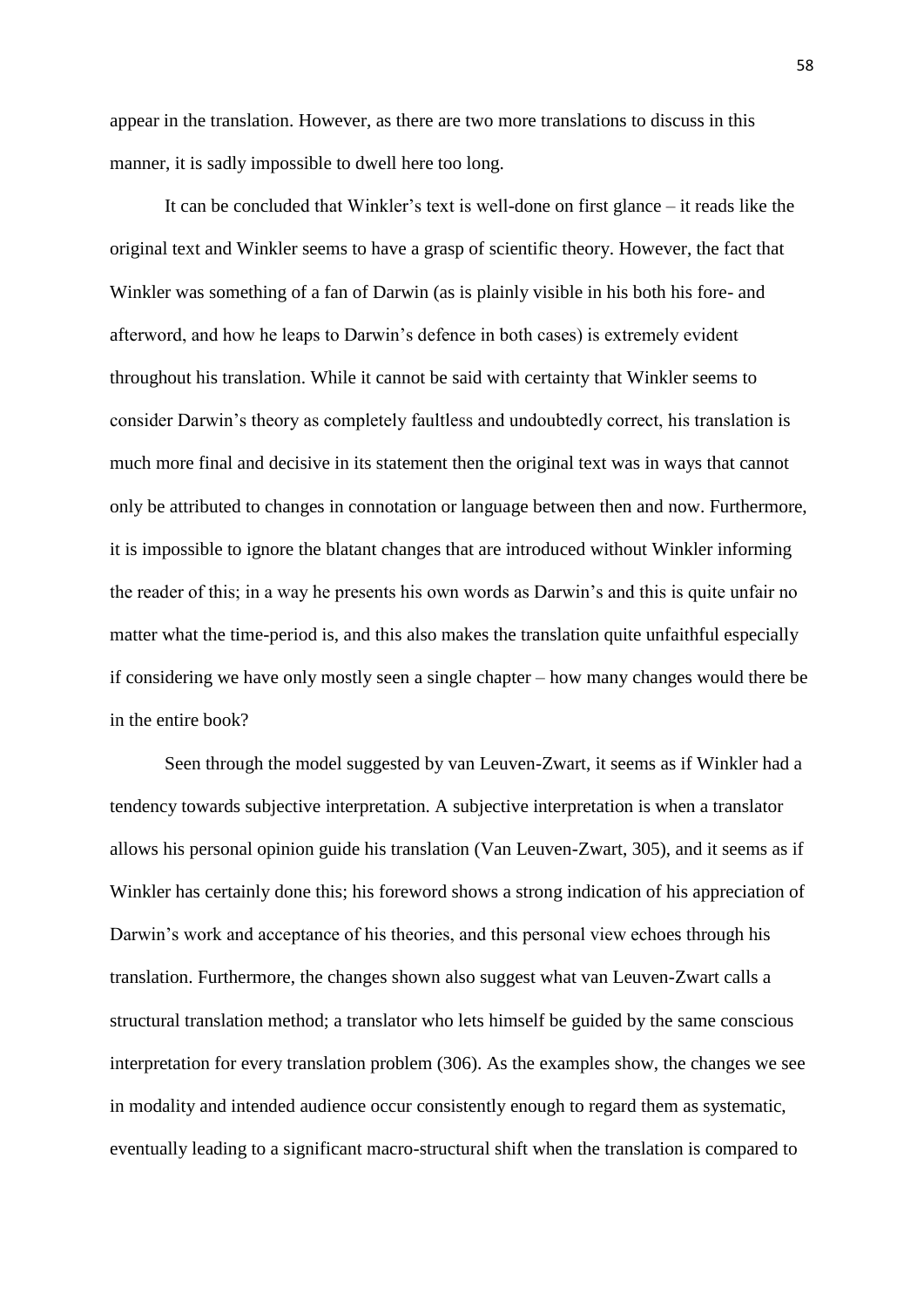the original text – shifts that are arguably to a point of moving the function of the text from mainly informative with a hint of persuasion to a text of which the persuasive nature seems much more pronounced.

Will these tendencies carry over to the next translation that will be discussed in this thesis? Responsible for that translation is, once again, Winkler – this time based on the  $6<sup>th</sup>$ edition of the work, decades later and after the controversies had run their course. Will this have influenced Winkler to ease up on expositing his own ideas, made it even more pronounced, or will it have had no influence at all? Let us move to the next translation and, with that, decades closer to the present.

# *Translation of the 6th edition*

For the discussion of this translation, let us begin with the same fragment that we used in analysing the 1860 translation:

| Darwin 1872                                     | <b>Winkler 1880</b>                           |
|-------------------------------------------------|-----------------------------------------------|
| "How will the struggle for existence, briefly   | "Hoe kan de strijd voor het bestaan, dien wij |
| discussed in the last chapter, act in regard to | al te kort in het vorige hoofdstuk moesten    |
| variation? Can the principle of selection,      | behandelen, invloed hebben op het ontstaan    |
| which we have seen is so potent in the hands    | van veranderingen? Kan het beginsel van       |
| of man, apply under nature? I think we shall    | keus, zulk een krachtig middel in de hand des |
| see that it can act most efficiently." (80)     | menschen, toepassing vinden in de natuur?     |
|                                                 | Wij zullen zien, welk een krachtig middel ter |
|                                                 | verandering de keus ook hier is." (66)        |
|                                                 |                                               |

It is immediately rather odd to note that Winkler completely glosses over the removal of 'too' and simply retains the same translation he used when he translated the second edition.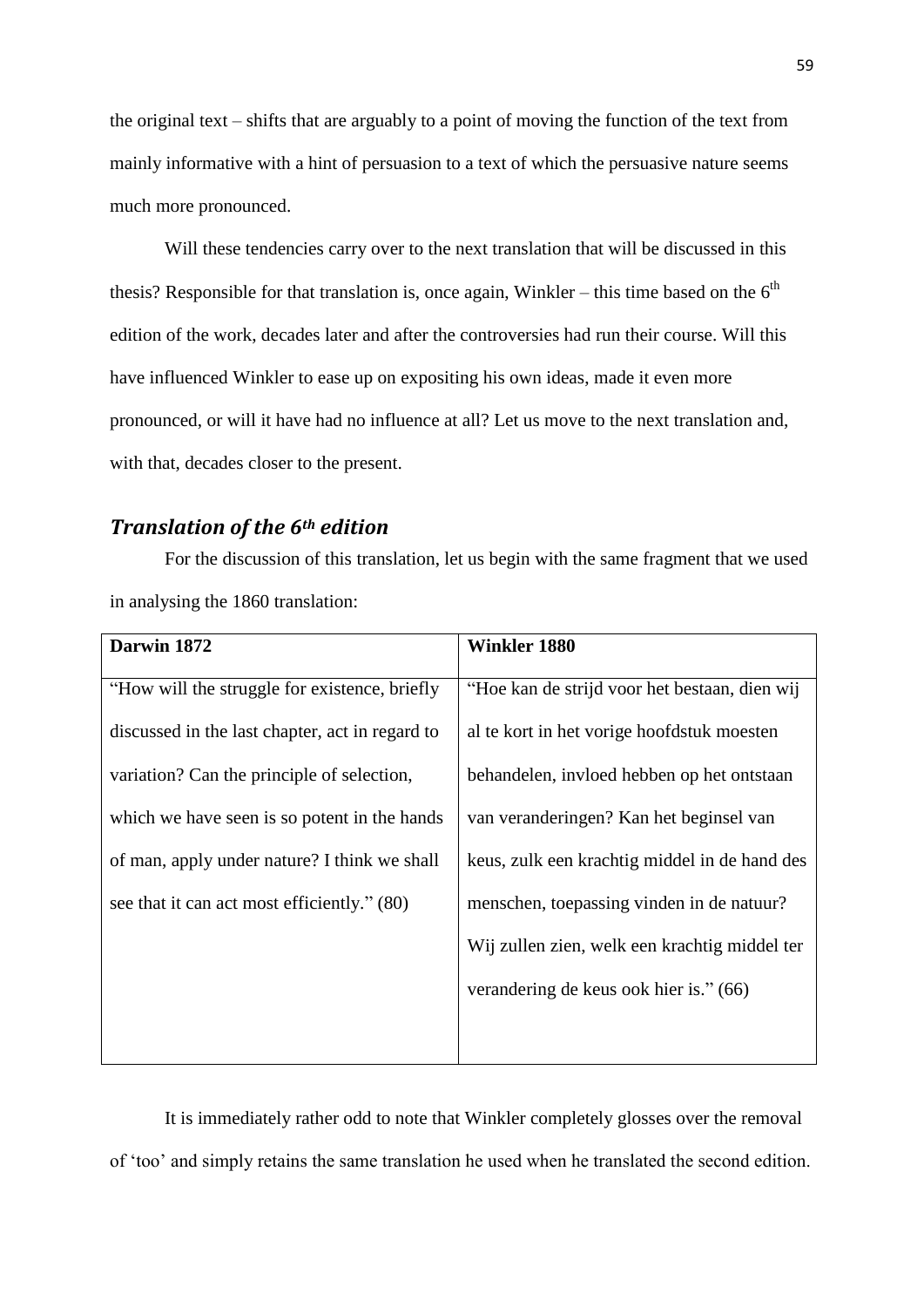Unfortunately, this only makes the concerns that were commented on in that translation stand out even more; his translation makes the segment carry much more weight than it did in the original text. In fact, it becomes worryingly obvious that Winkler has not changed his translation at all to match Darwin's alterations in this segment. 'Krachtig' seems like a very strange translation for 'efficiently'. Let us delve into this further:

According to Oxforddictionaries.com, 'effectually' means that something is "successful in producing a desired or intended result." 'Efficiently' carries a slightly different meaning: "achieving maximum productivity with minimum wasted effort or expense", or something that simply works well – similar to the meaning of 'effectually'. The words are close together to the point that they can be regarded as almost synonym, but there are arguably differences and also, if the words mean exactly the same thing, why would Darwin want to change it? If we look at the exact meanings, 'Effectually' seems to be a more 'focussed' term, although that may also be caused by the fact that the word has fallen out of use today. It is also a very difficult question to answer if Darwin intended to strengthen or soften his statement by changing the word; depending on perspective either could be true. 'Effectually' could be regarded as having more driving force behind it in causing the process, where that meaning is less used in 'efficiently'. On the other hand, it can be argued that 'effectively' not only is a driving force, but also means that it is very good or the best at what it does. The question is further complicated by the fact that we may be looking at a difference that might be caused by the difference in time. There still remains a question, however, why Winkler did not acknowledge the changes in the sentence at all; did he feel that changing them would lead to a different interpretation in Dutch when the words in English are nearly synonyms? Did he simply not notice the change? Had 'efficient' not yet entered the Dutch vocabulary? It is impossible to tell the exact reason at this point, but from the current-day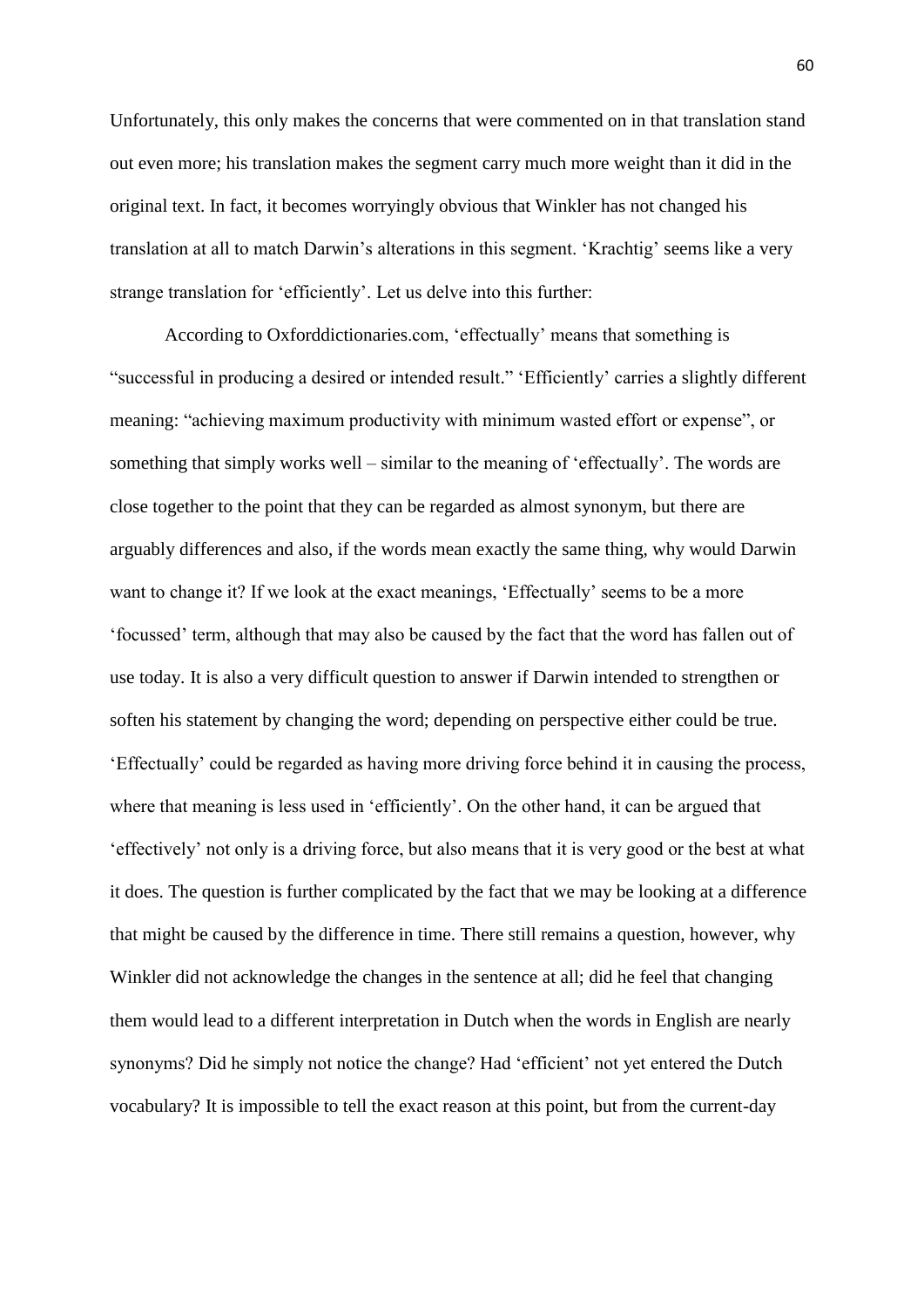perspective, it seems like an oversight to not introduce a change when there is obviously one in the source text.

Discussing any further material here would be of little use; upon comparing this translation to the translation Winkler provided for the  $6<sup>th</sup>$  edition, it is obvious from the first line that Winkler once again simply re-used his translation of the second-edition translation despite the significant changes between editions as shown in chapter 4. Further discussing of Leuven's model here would similarly be of little use; it is readily evident that, in a sense, this is not a translation of the new material at all – so while there will naturally be shifts occurring due to this, they have less to do with translation choices and motivations, and more with simply not doing actual translation work.

# *Conclusion about the 1880 Translation*

Apart from the rather obvious and immediate issue that Winkler has simply used his previous translation, we also see a revisit to Winkler's tendency to make Darwin's statement much more powerful even if we disregard that he had not changed his translation; At no point does Darwin say he considers something proven, he just notes that the diagram illustrates what he means. It appears as if Darwin takes more of a stand in the  $6<sup>th</sup>$  edition by stating that natural selection and inheritance explain what the diagram shows. Winkler simply translates this that the diagram 'proves' that the stated theory is correct. Winkler also uses 'duidelijk verklaard' – whereas Darwin simply says that 'it is explained', not 'clearly explained', and in fact does not say this in either edition, making Darwin's statement seem much more final then it actually was.

Unfortunately, we see it show up again and again that Winkler simply seems to omit many of the changes Darwin introduced (even if these changes introduce a major change in the meaning of the sentence, like 'tried to overmaster' – 'will always overmaster' mentioned in chapter 5), which also explains the oddly low amount of changes Winkler mentions in his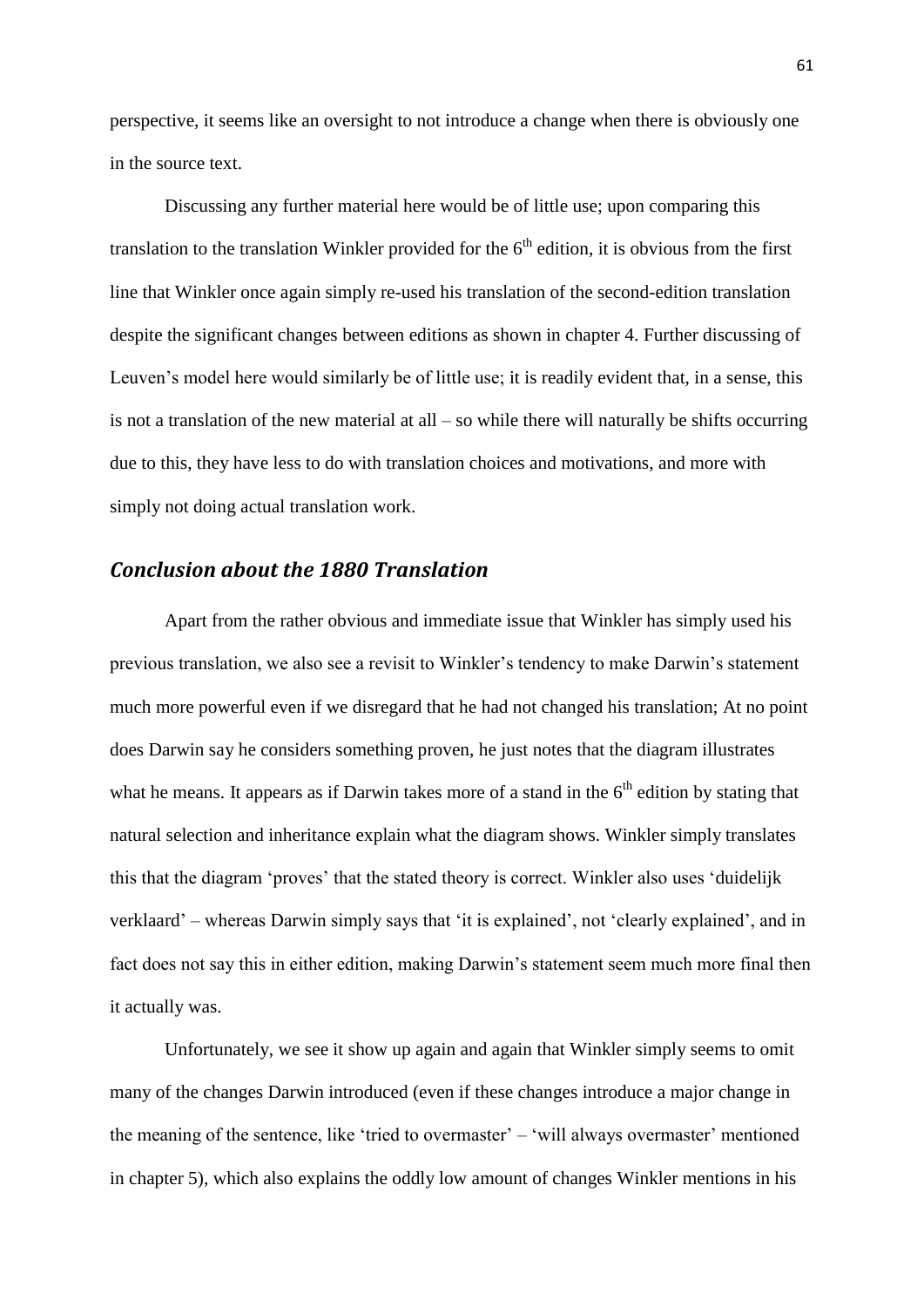foreword. In fact, it led a very strange discovery during the research on this translation: it seems as though Winkler barely did any work on this translation. There are entire paragraphs and even the sub-chapter "On the Degree to which Organisation tends to advance" (Darwin 1872, 97) being omitted entirely. Not simply because the header was left out – as happens in the case of the immediately preceding sub-chapter on "The Probable Effects of the Action of Natural Selection through Divergence of Character and Extinction, on the Descendants of a Common Ancestor" (Darwin 1872, 90), but simply being completely absent. It looks as if Winkler simply took his translation of the second edition, translated the new chapter present in the  $6<sup>th</sup>$  edition, and inserted that into the translation. This does not seem proper for a translation; in essence the source text becomes misrepresented to people who have never read the original (either by choice or because they are unable to). Worse, it is well known that Darwin's  $6<sup>th</sup>$  edition has undergone a large amount of changes compared to the  $2<sup>nd</sup>$  edition. If someone is aware of this but is not willing (or incapable) of reading the original, this causes a significant misrepresentation the work. As was mentioned in the introduction to this thesis, there is division on which version of *Origin of Species* is definitive, but that does not change that the  $6<sup>th</sup>$  edition is a significant addition if only for it being the final edition Darwin would write as well as being the most recent one. As it is likely that someone who reads the translation is unable to read the original, and chooses to read this particular translation as it is (supposedly) based on the latest edition, they will likely never realise the problem – making this a rather insidious issue; essentially replacing the  $6<sup>th</sup>$  edition with the  $2<sup>nd</sup>$  and thus grossly misrepresenting it. Why Winkler choose to do this has been lost to time, but it is certainly strange that, in view of his apparent enthusiasm for Darwin's work, he would skimp on his translation to such a degree.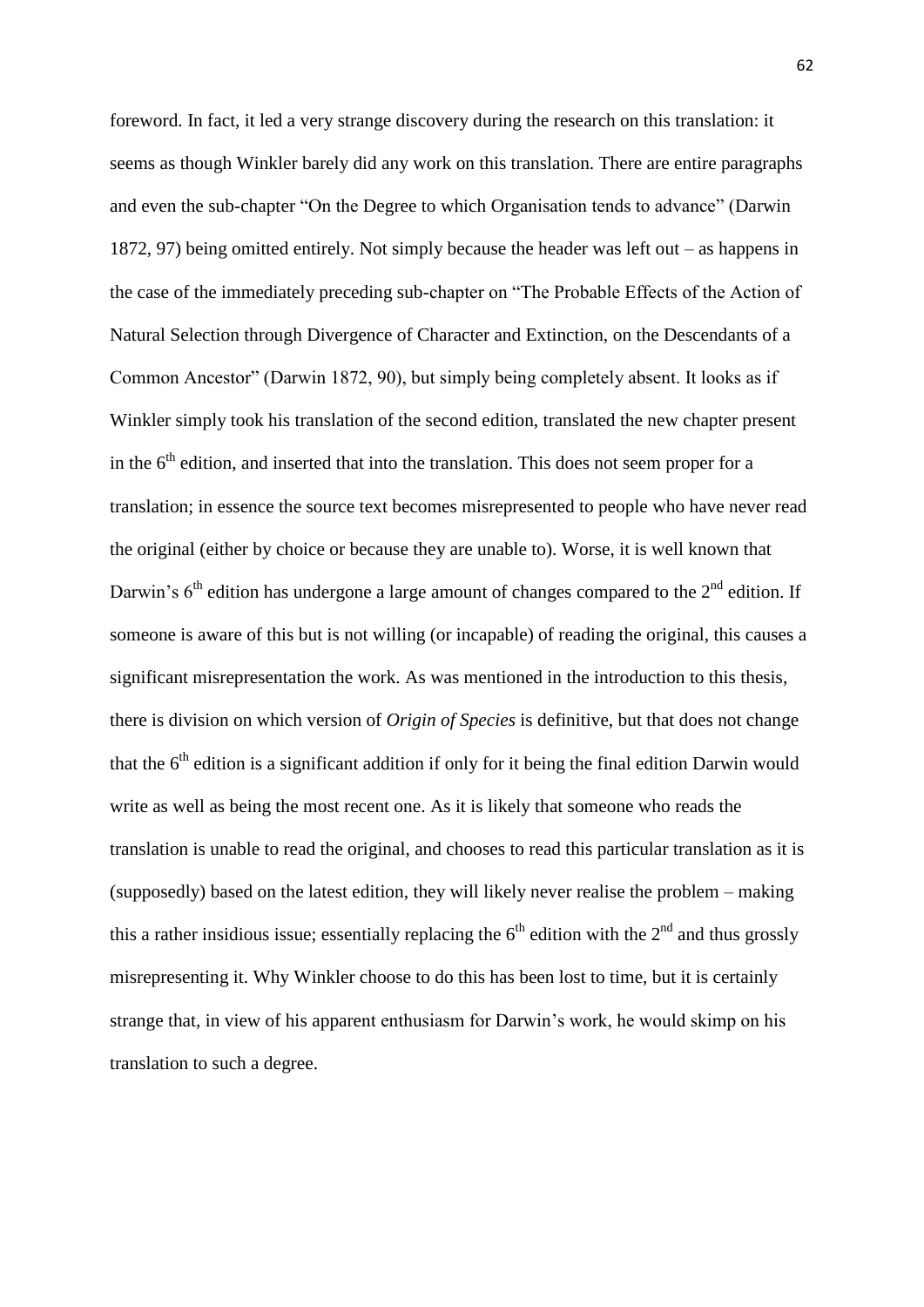# **Ludo Hellemans – Translation of 1st Edition (2000)**

And now we have arrived at the most recent Dutch translation of Darwin's *Origin of Species*, a translation made in honour of the 'Darwinjaar' by Ludo Hellemans. In this case, there is no need to compare editions since this translation is once again based on the very first edition of the book. What we can do, however is look at the context and the translator.

## *Translator and Context*

It is interesting to note the similarity between our first translator, T.C. Winkler, and L. Hellemans; first and foremost Hellemans is a biologist and science historian, not a translator. He has written numerous publications, many in the *Intermediar* magazine, about subjects that make him seem like a proper choice to translate Darwin's work; palaeontology, archaeology and evolutionary theory among others ("Ludo Hellemans"). And like Winkler, Hellemans also translated *Descent of Man* in addition to *Origin of Species*. Where translation is concerned, however, it seems as though his translations of *Origin of Species* and *Descent of Man* were the first (and seemingly only) translations he has worked on.

Let us first have a look at what Hellemans has to say in his foreword. It is interesting that Hellemans makes a number of observations that are rather similar to issues already noted in this thesis. He states that the initial idea was to use Winkler's translation as a basis, and then 'update' it to more modern Dutch. However, Hellemans observes that this would require such extensive rewrites that you might as well start anew (Darwin 2000, 8). He also notes that Winkler did not pay much attention to the subtleties of Darwin's word-use (something noted here as well), with apparently arbitrarily leaving segments out with no reason given. It is however odd that he does not make any mention of the problem observed in the 1883 translation being less of a translation and more of a rehash of the second edition with only the extra chapter added.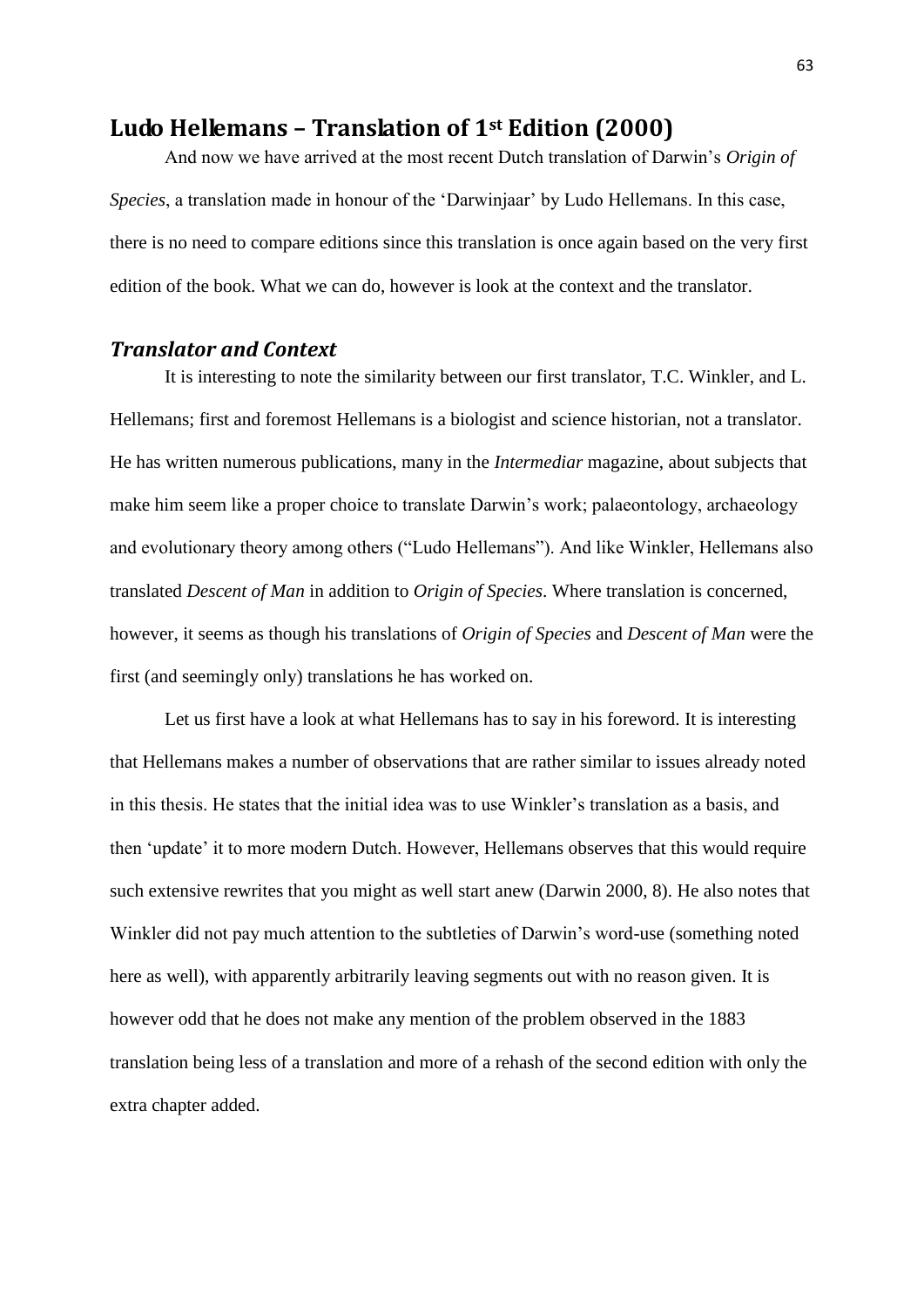It is also interesting to see how Hellemans also gives a brief explanation on his views on how Darwin wrote *Origin of Species*. Word-use, the ideas that Darwin wanted to convey – even an explanation of the context he was working in (Hellemans 2000, 11-12). It seems as though Hellemans has at the very least some knowledge of translation theory despite his background as a biologist and science historian. This is even more telling when keeping in mind that he has not done any prior translations.

Hellemans also treats us with reasoning for choosing the  $1<sup>st</sup>$  edition as a basis for this translation that goes beyond simply an anniversary edition. Hellemans notes that it shows Darwin's 'struggle with language' in an attempt to explain an almost entirely new concept to a (for the time) broad audience of learned people. He notes how Darwin uses direct and clear terms (he describes them as 'industrial and economical' – possibly related to Darwin's family having many economists and bankers among their number) to describe the idea as unambiguous as he could (Hellemans 2000, 12). It can indeed be argued that Darwin's refinements to the texts, as we have seen in the comparisons of the editions weakened this; we have noticed a tendency for Darwin to 'weaken' his statements slightly through careful choice of words, and in that respect, going back to the source for the newest translation is certainly a defendable choice, especially considering how scholars of Darwin's work cannot agree on which edition should be considered the definitive one for a variety of reasons.

While *Darwin in Domineesland* clearly indicates that the discussion on Darwin has long since died down – the controversy remains. Hellemans himself also makes note of this, and interestingly, makes note of some elements discussed in this thesis; the idea that Darwin's theory has been rendered obsolete since. Hellemans completely discards this notion (Hellemans 2000, 9) and the one before by stating that Darwin's work can still be considered taboo to a degree; school-curriculum only gives it passing mention and the work is increasingly played off as a charming theory, weakening it in Hellemans' eyes.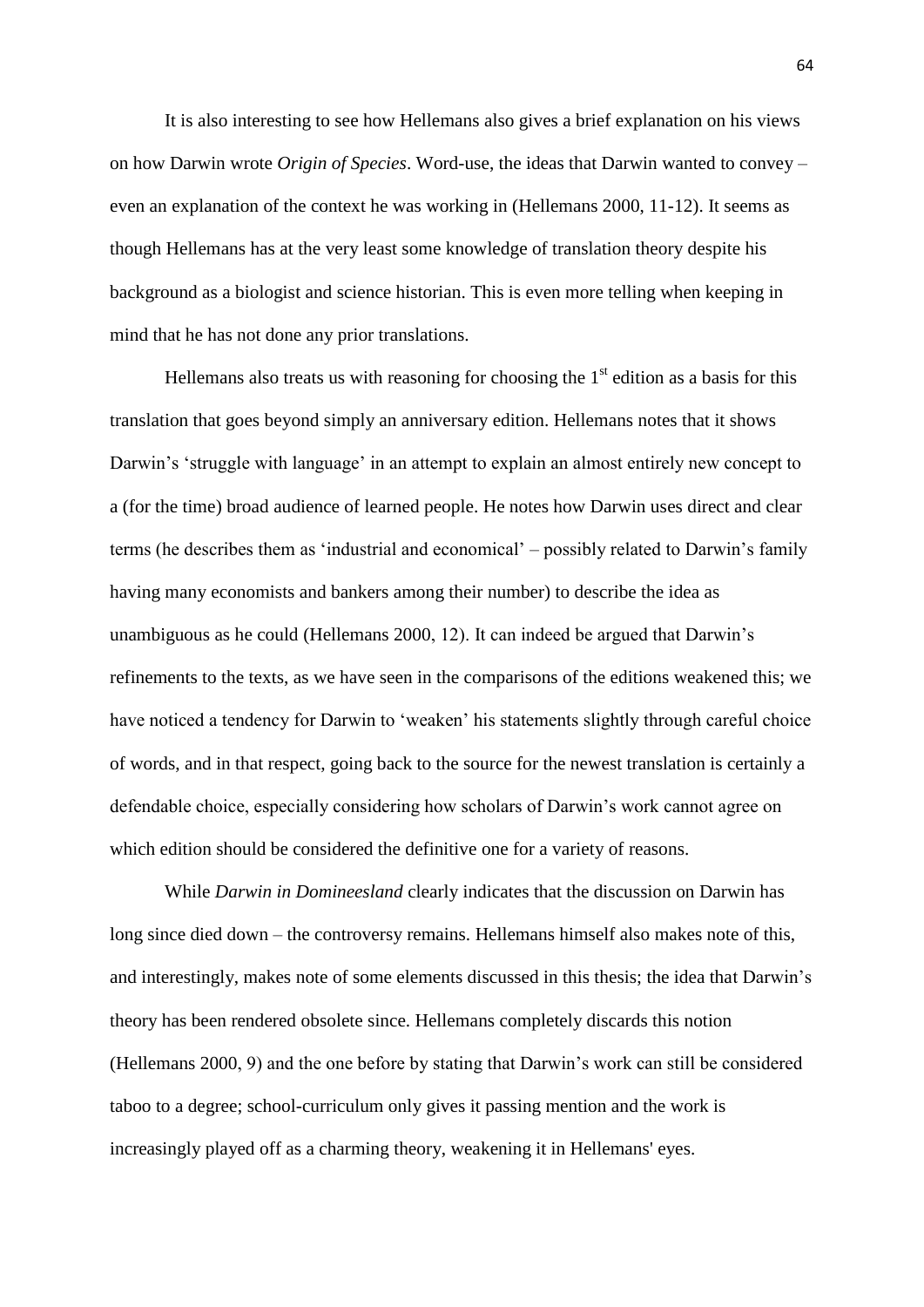Something that is rather odd to note, though, is that Hellemans seems to show a bias towards Darwin having set out to remove faith and the supernatural from the world, when this is not true in Darwin's own words as mentioned before. While this is a very common perception of Darwin's intentions nowadays, in truth he set out to make his theory based solely on elements that could be considered tangible proof. It is true, however, that the theory removed humans from its originally iron-clad position above other animals, especially after *Descent of Man* (Hellemans 2000, 10). It is important to keep this bias of Hellemans in mind, however; as it might influence his translation.

Hellemans also notes another contextual element that we need to keep in mind, and that has been dwelt on before: Darwin's work being much more a part of public consciousness then it was 200 years ago. Congresses, exhibitions and museums are dedicated to both the man and his writings, which expands the potential audience for this translation.

With this translation as recent as it is, there is also more contemporary coverage of the subject that can be found, which will now be briefly discussed.

The general reception of the translation seems positive. One review starts off with praise on Darwin's work, emphasizing how, like the bible, it has become a work that almost everyone has at least heard about (Venhuizen, 1). Then, the reviewer describes Hellemans' translation of the work as one that is 'straight-laced, and despite its comprehensiveness not that expanded<sup> $10$ </sup>. It is noted that it is boring, however, mentioning the large blocks of text and the extensive, run-on sentences (Venhuizen, 6). While this is not very positive, it is appropriate to note that one could argue that this describes Darwin's work for a sizeable majority of the planet. Darwin had not written his theory to entertain, but to explain and give his idea to the world for who wanted to hear it. As Hellemans set out to provide a faithful

**.** 

<sup>&</sup>lt;sup>10</sup> Original tekst: De vertaling van Hellemans is een versie zonder opsmuk. Daardoor is het boek ondanks zijn volledigheid niet al te zeer uit de kluiten gewassen, maar oogt de inhoud oersaai. De lange lappen tekst, Darwins uitvoerige zinnen, zijn weinig uitnodigend.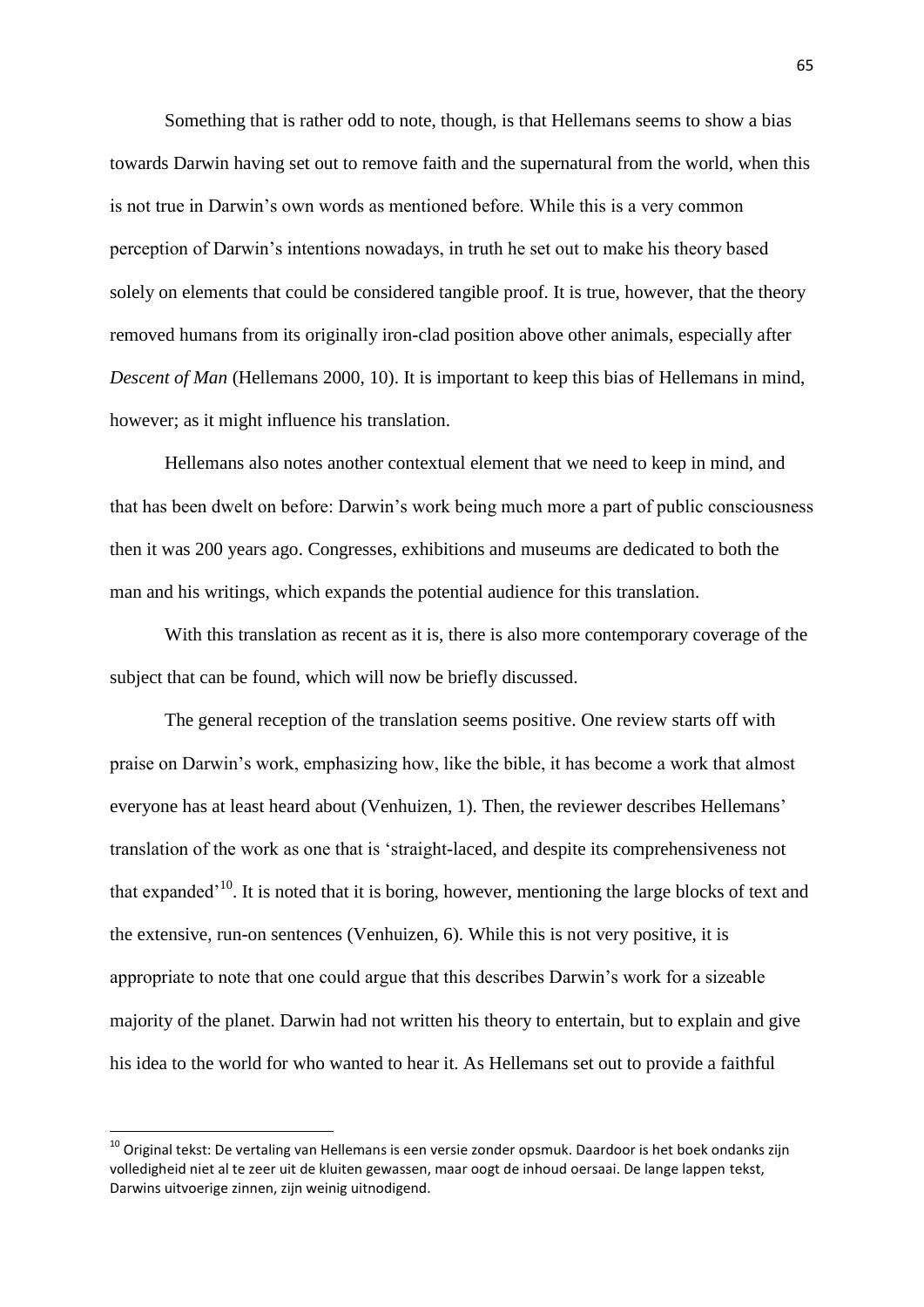translation, it is only fitting that he has not tried to make it more bite-sized for the common public.

Another review also confirms that Hellemans made a point of staying close to the original text of the work (Nijland, 1). An oddity in this review, however, is that the translation from 1883 was attributed to H. Hartogh Heys van Zouteveen (6), while the actual translation itself unambiguously states that it is by Winkler's hand, has his name on the cover, and is certainly in Winkler's style. What the review confirms, however, is that Winkler's translation is far from perfect, and would with the standards of today be regarded as rather poor. The review at least partially confirms my findings about omissions in this version (although there is no mention about the second edition of the translation being a simple copy-paste job).

This review also reveals something about the production of this translation: Hellemans was assisted by a linguist. On occasion, Darwin's sentences are extremely long; something that is increasingly difficult to maintain in Dutch because of the specifics of the language. Another interesting point that this review reveals is that the translation is close to the original to a degree that it maintains oddities that could arguably be called errors; if Darwin formulated a certain element rather oddly, Hellemans (aided by the linguist) would try to find some way to convey that in the Dutch language. If a term proved to be untranslatable, the original English was maintained.

Keeping all this in mind, it is now time for the final translation of this thesis: *Over het ontstaan van soorten door middel van natuurlijke selectie, of het behoud van bevoordeelde rassen in de strijd om het leven*, from the year 2000.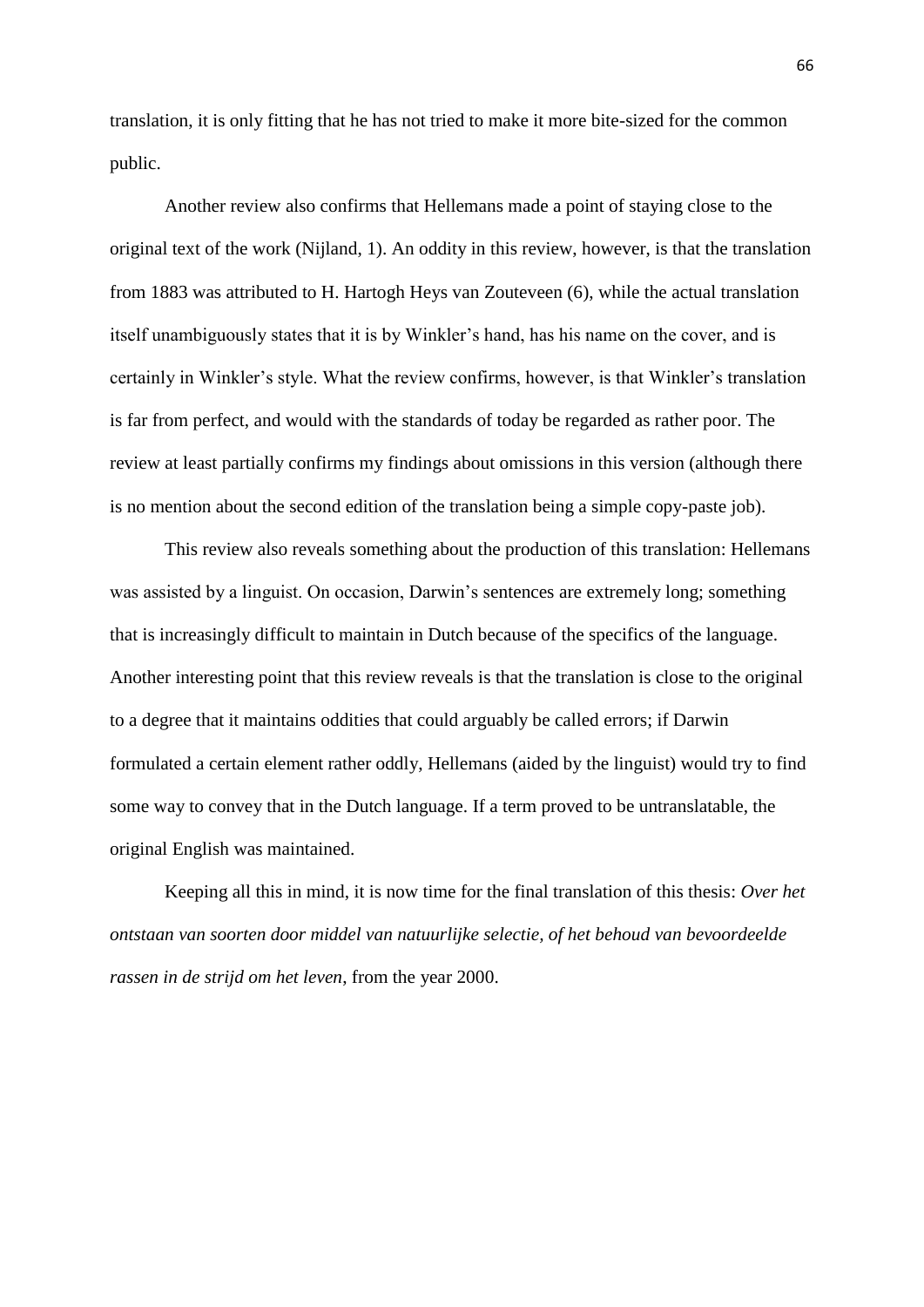# *Translation*

# *Modality*

Let us move to the first sentence for an immediate example:

| Darwin 2003                                     | <b>Hellemans 2000</b>                         |
|-------------------------------------------------|-----------------------------------------------|
| "How will the struggle for existence, briefly   | "Hoe zal de strijd om het bestaan, die wij in |
| discussed in the last chapter, act in regard to | het vorige hoofdstuk te kort hebben moeten    |
| variation? Can the principle of selection,      | behandelen, inwerken op het ontstaan van      |
| which we have seen is so potent in the hands    | variaties? Kan het principe van selectie,     |
| of man, apply under nature? I think we shall    | waarvan wij hebben gezien dat het zo'n        |
| see that it can act most efficiently." (600)    | krachtig middel is in de handen van de mens,  |
|                                                 | ook in de natuur van toepassing zijn? Ik      |
|                                                 | geloof dat we zullen zien dat het zeer        |
|                                                 | effectief kan werken." (80)                   |

What we immediately see here is that Hellemans does indeed stay much closer to the original text then Winkler had in his translations. The translation seems almost word-for-word save where grammar would disallow it. We also do not see the subtle changes Winkler introduced (for example entirely omitting the 'I think' opening the last sentence of the fragment and this removing an element of epistemic modality, or omitting the additional uncertainty that 'can act' infused the sentence with) that made Darwin's comment seem much more convinced and certain as if he was extolling fact instead of theory. Based on van Leuven's model, it is hard to pinpoint actual shifts here. There are some stylistic-syntactic changes (as can be seen in the first sentence, including 'wij' in the sentence), but these change little apart from readability in Dutch – an element that van Leuven-Zwart mentions can actually benefit a translation (310).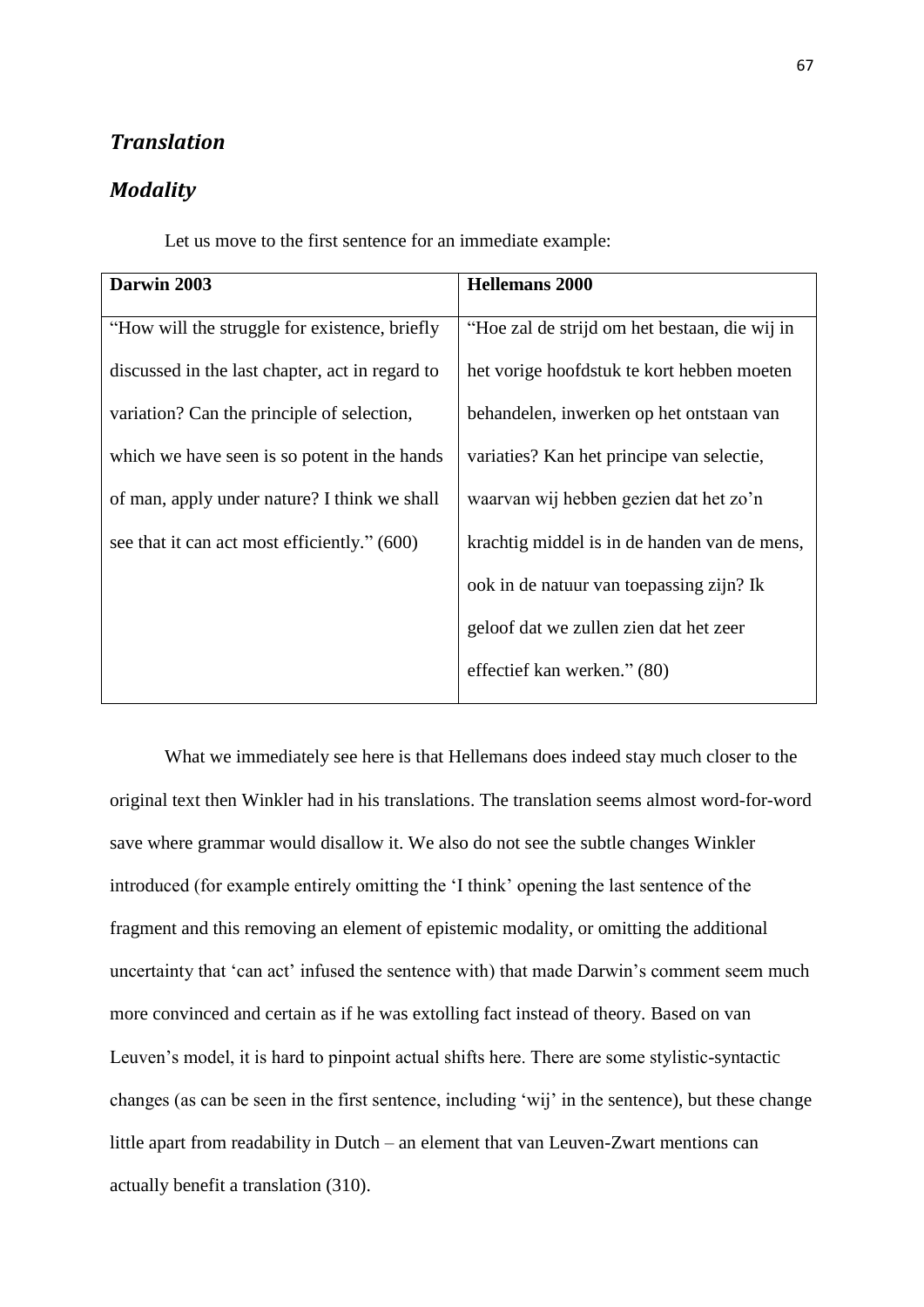Another example of Hellemans admirably maintaining Darwin's rather neutral tone is in the following segment:

| Darwin 2003                                    | <b>Hellemans 2000</b>                       |
|------------------------------------------------|---------------------------------------------|
| "We may conclude, from what we have seen       | "Op grond van hetgeen wij gezien hebben     |
| of the intimate and complex manner in which    | van de innige en complexe wijze waarop de   |
| the inhabitants of each country are bound      | bewoners van een streek met elkaar          |
| together, that any change in the numerical     | verbonden zijn, mogen wij concluderen dat   |
| proportions of some of the inhabitants,        | iedere verandering in de numerieke          |
| independently of the change of climate itself, | verhoudingen tussen sommige van de          |
| would seriously affect many of the others."    | inwoners, onafhankelijk van de              |
| (601)                                          | klimaatsverandering zelf, veel andere       |
|                                                | bewoners aanzienlijk zou beïnvloeden." (82) |

In his translations, Winkler translated 'would seriously affect' with 'op ernstige wijze zou treffen'. Hellemans on the other hand, translates this as 'aanzienlijk zou beïnvloeden' – which is much less 'negative' in its connotations. 'Ernstig' is a word in Dutch that is almost exclusively used to denote the severity of negative effects, whereas 'seriously' can certainly also have that meaning, but it can also simply mean that something is important or that the effect of something is quite extensive. Hellemans catches this difference and uses an atypical but fitting translation for 'serious' that carries the same connotation of a 'noticeable, but not necessarily negative, effect.' In short, it is another syntactic-semantic shift, but one that actually brings the translation closer to the source text then the more direct, reflexive translation would.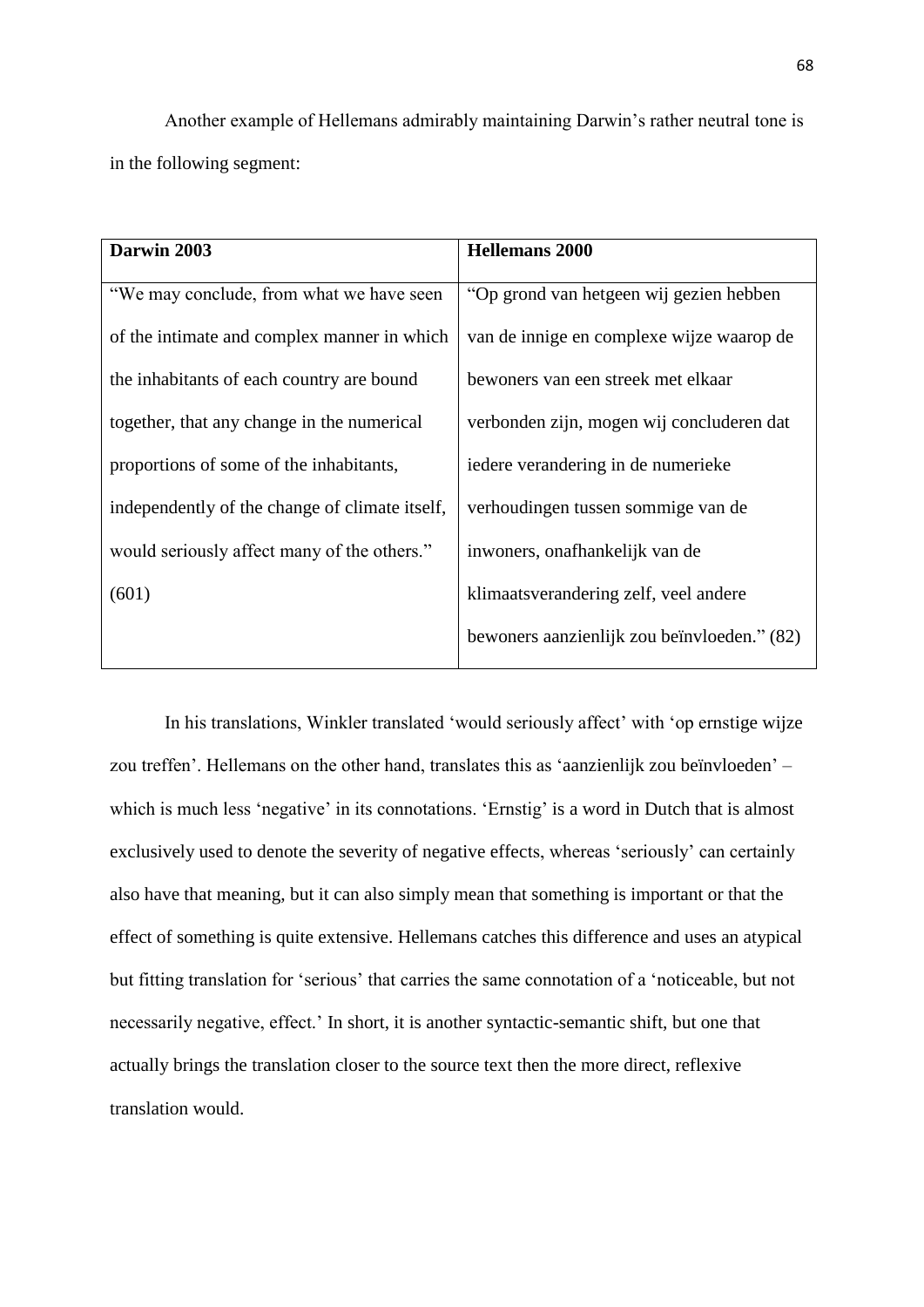At another point that has been discussed earlier in Winkler's translation, when Darwin mention's Pierce's theory on wolves in the Catskill-mountains:

| Darwin 2003                                    | <b>Hellemans 2000</b>                        |
|------------------------------------------------|----------------------------------------------|
| "I may add, that, according to Mr. Pierce,     | "Ik zou hier willen toevoegen dat er volgens |
| there are two varieties of the wolf inhabiting | dhr. Pierce twee variëteiten wolven leven in |
| the Catskill Mountains in the United States,   | de Catskill-bergen in de Verenigde Staten:   |
| one with a light greyhound-like form, which    | een met een lichte, windhondachtige vorm,    |
| pursues deer, and the other more bulky, with   | die herten achternazit, en de andere meer    |
| shorter legs, which more frequently attacks    | gedrongen van lijf, met kortere poten, die   |
| the shepherd's flocks." (609)                  | veel vaker de kuddes van de herders          |
|                                                | aanvalt." $(92)$                             |

It is interesting to note that Hellemans does retain the modality where Winkler did not. Hellemans translates 'I may add' as '[i]k zou willen toevoegen' – a very close translation that does retain the modality of the original English sentence in the Dutch translation by including 'zou willen'; properly indicating the mood and minimising micro-structural shifts (and by extension, macro-structural shifts).

Similarly, when Hellemans translated Darwin's musings near the end of the chapter:

| Darwin 2003                                      | <b>Hellemans</b> 2000                     |
|--------------------------------------------------|-------------------------------------------|
| "The affinities of all beings of the same class" | "De affiniteiten tussen alle wezens van   |
| have sometimes been represented by a great       | dezelfde klasse worden soms weergegeven   |
| tree. I believe this simile largely speaks the   | met een grote boom. Ik geloof dat deze    |
| truth." $(639)$                                  | vergelijking in hoge mate waar is." (130) |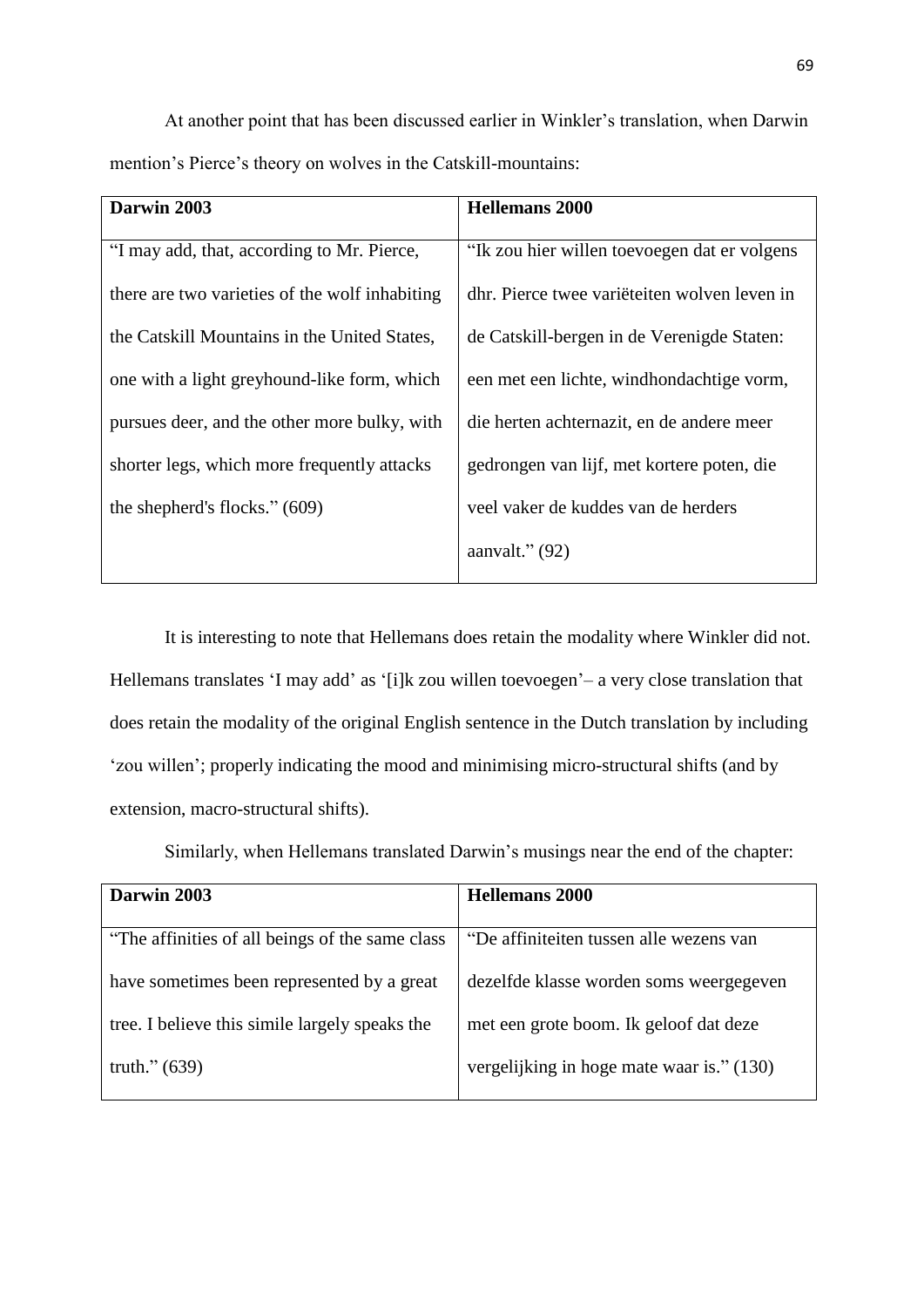Hellemans once again chooses to retain the modality translating it and keeping the specifics of especially the second sentence. We see the epistemic modality represented by "[i]k geloof", as well as retaining a similar level of certainty through using "hoge mate" (as opposed to Winkler's more powerful "zeer goed" (Winkler 1860, 148) mentioned in his section). Once again, there is little present where actual shifts are concerned, except once again simple stylistic-syntactic shifts to ensure the translation is in proper Dutch writing and easy to read (for example by translating 'of all beings' with 'tussen alle wezens' – although 'van alle wezens' would have been more direct, 'tussen' gives us a better read.

Based on these examples, it becomes clear that Hellemans went out of his way to retain this element of modality. Has he done the same for the other elements that this thesis explores, however?

### *Jargon and Intended Audience*

The first readily obvious change compared to the other translations is how 'natural selection' is translated. Hellemans translates it with "natuurlijke selectie", proudly displayed on the title page (Hellemans 2000, title), a much more direct translation then 'natuurkeus' was. That said, this is more likely a sign of the times; the Dutch language has acquired an increasing amount of English loanwords or words that in some other manner originate from English. That said, there seems to be a slight change in connotation between 'selectie' and 'keuze': according to the *Van Dale*, 'keuze' means "de daad v.h. kiezen […] voorkeur".

On the other hand, 'selectie' is described thusly: "het uitkiezen (naar geschiktheid)"

If we take this into account, it seems as though the term 'selectie' is in a sense more deliberate, as it were. 'Keuze' can mean that there is a choice, a possibility of selection or favouring something over the other. 'Selection' is narrower, where things are *actively* chosen or have already been chosen based on adequacy. It certainly seems that 'selectie' would be a better term despite that it can be argued that it indicated consciousness of choice instead of a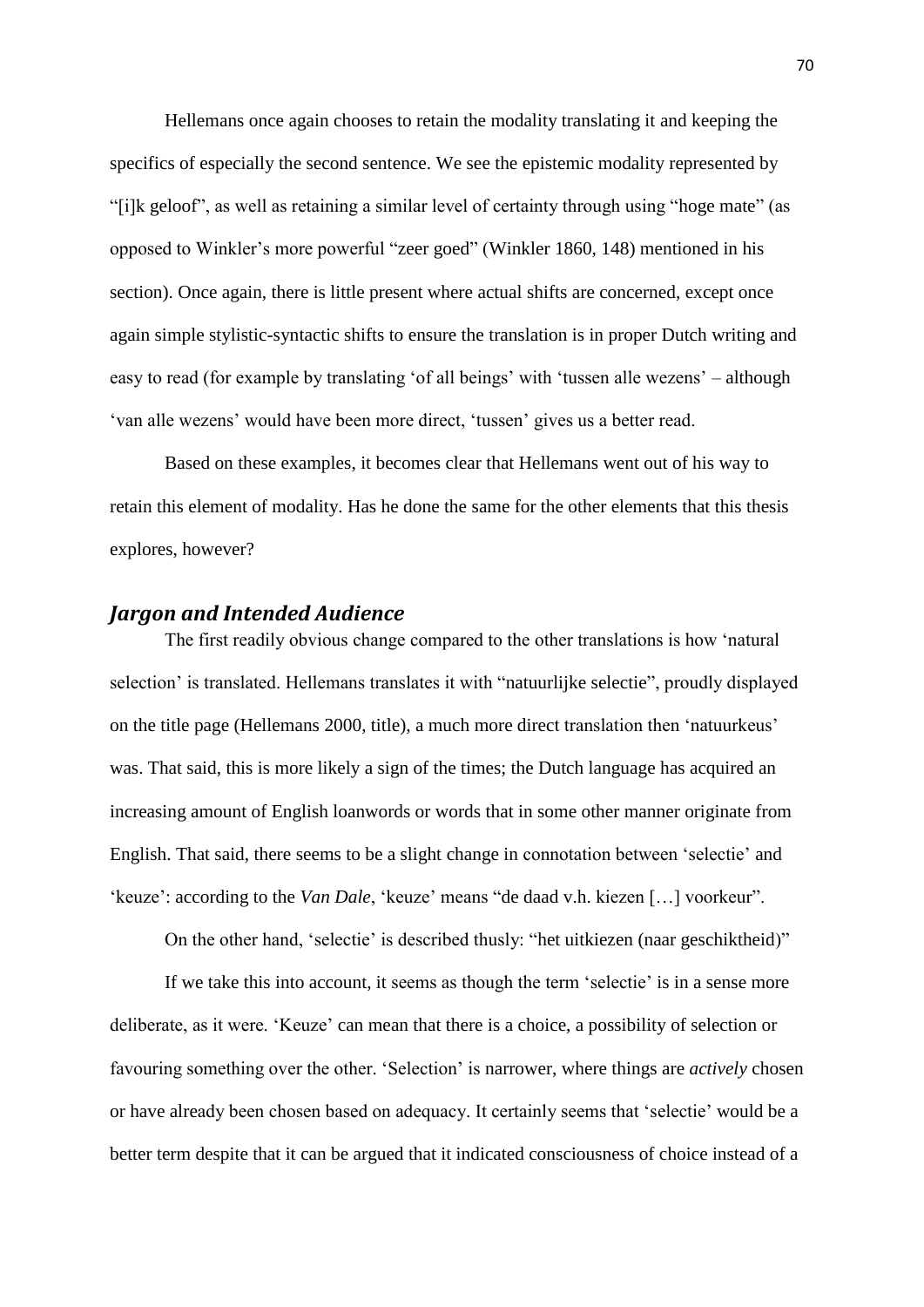natural process, and time has in fact favoured this translation as 'natuurlijke selectie' is the accepted translation of the principle in Dutch today.

The next fragment already appeared in the 'modality' section of Hellemans' translation, but it shows some elements that are important enough to revisit it: "Op grond van hetgeen wij gezien hebben van de innige en complexe wijze waarop de bewoners van een streek met elkaar verbonden zijn, mogen wij concluderen dat iedere verandering in de numerieke verhoudingen tussen sommige van de inwoners, […]." (Hellemans 2000, 81)

Here we also seen Hellemans' preference for staying as close to the original text as he can. The largest change we see here is that the word order has been changed to make the sentence flow more smoothly in Dutch. It is also notable that Hellemans retains the rather neutral 'inhabitants' of the original text; he simply calls them 'bewoners' or 'inwoners' which is a direct translation of the term. It is interesting to note, however, that 'inwoners' of itself is quite rarely used to indicate animals. When speaking of the 'inhabitants of a country' most people will at first assume that you are talking about the people of a country, not the animals. That said, the English Cambridge dictionary does indeed specifically denote that 'inhabitant' covers both people and animals.

In other words, the translation, although using the most direct translation available of 'inhabitant', does show a slight change in meaning here. However, as the context of the full text makes it clear that this is about animals and not so much people. We also see that Hellemans uses a slightly non-standard translation of 'country' – translating it as 'streek' instead of the more direct translation of 'land'. It is quite possible that this was a choice to prevent that readers assume that Darwin was talking about people as well; 'streek' can mean any area of land without being specific, where 'land' in this context implies people (as countries are areas defined by borders that have been put in place by people).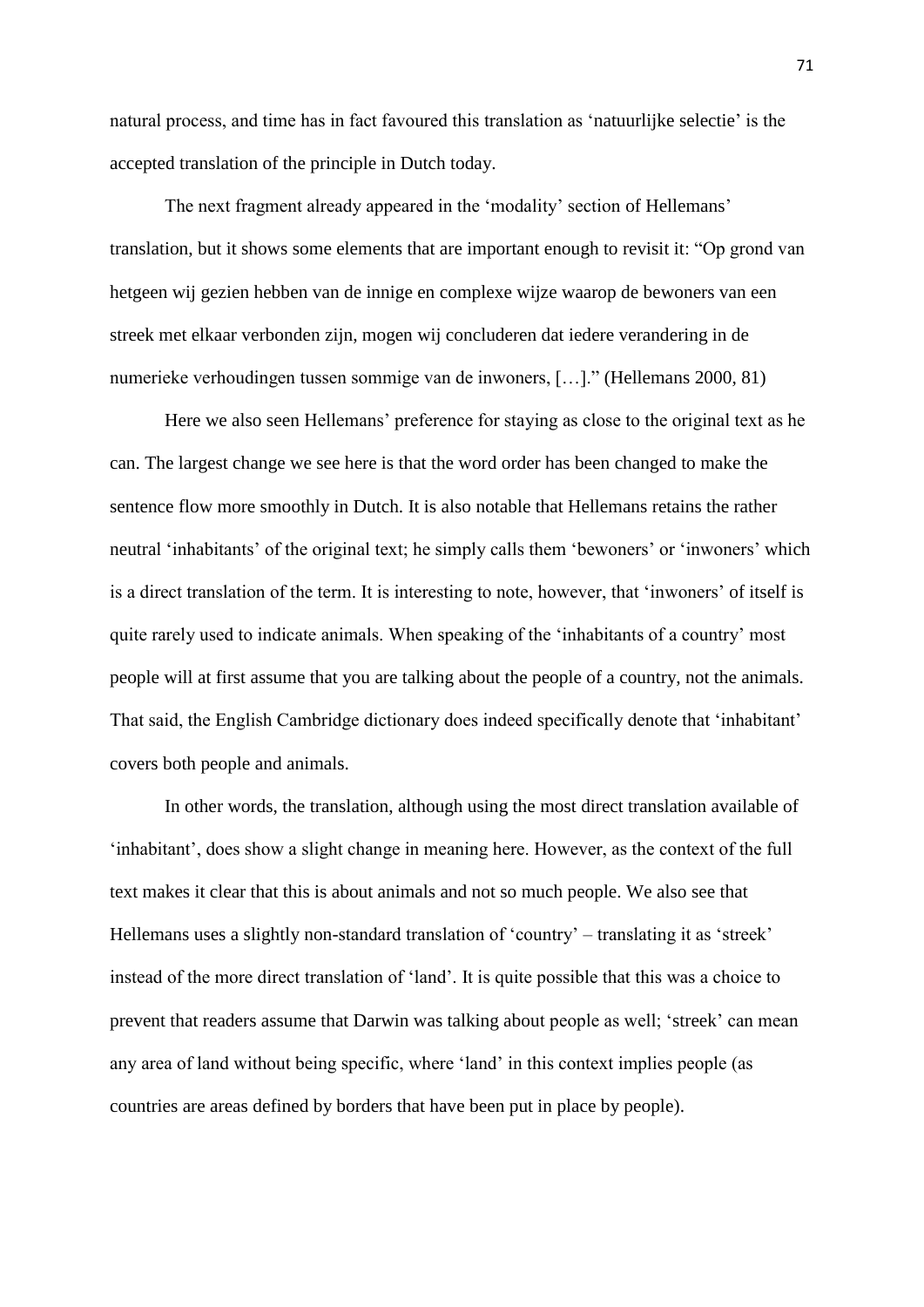Overall, we once again see some remarkable examples of Hellemans staying true to his word in wanting to represent Darwin's work in translation while remaining as close as he can to the source material. Winkler changing "I may add" on page 91 into "ik moet toevoegen" was already commented on, and Hellemans translates this into "ik zou hier willen toevoegen"; this is again much closer to Darwin's more neutral tone through the chapter, and *Origin of Species* as a whole. In addition, this fragment also showed Winkler's lack of attention to the difference between 'variety' and 'species' – while Hellemans does take this into account and makes sure that he translates this as "variëteit" instead of "ras" like Winkler had chosen to do.

| Darwin 1860                                      | Hellemans 2000                          |
|--------------------------------------------------|-----------------------------------------|
|                                                  |                                         |
| "The affinities of all the beings of the same"   | "De affiniteiten tussen alle wezens van |
| class have sometimes been represented by a       | dezelfde klasse worden soms weergegeven |
| great tree. I believe this simile largely speaks | met een grote boom. Ik geloof dat deze  |

We find yet another example of this in the summary of the chapter:

the truth." $(129)$ 

Again, the translation is about as literal as one can get; Hellemans even chose to retain the 'great' in the sentence even though omission in this case would only be a minor change, and not a change that really influences a reading of the work. Further, 'in hoge mate' does indeed indicate that, while close, is not entirely correct, unlike Winkler's take on the same sentence in an earlier chapter.

vergelijking in hoge mate waar is." (127)

Hellemans also does an admirable job to maintain sentences even if they are unusually long, like the sentence Darwin uses to close the subject of natural selection: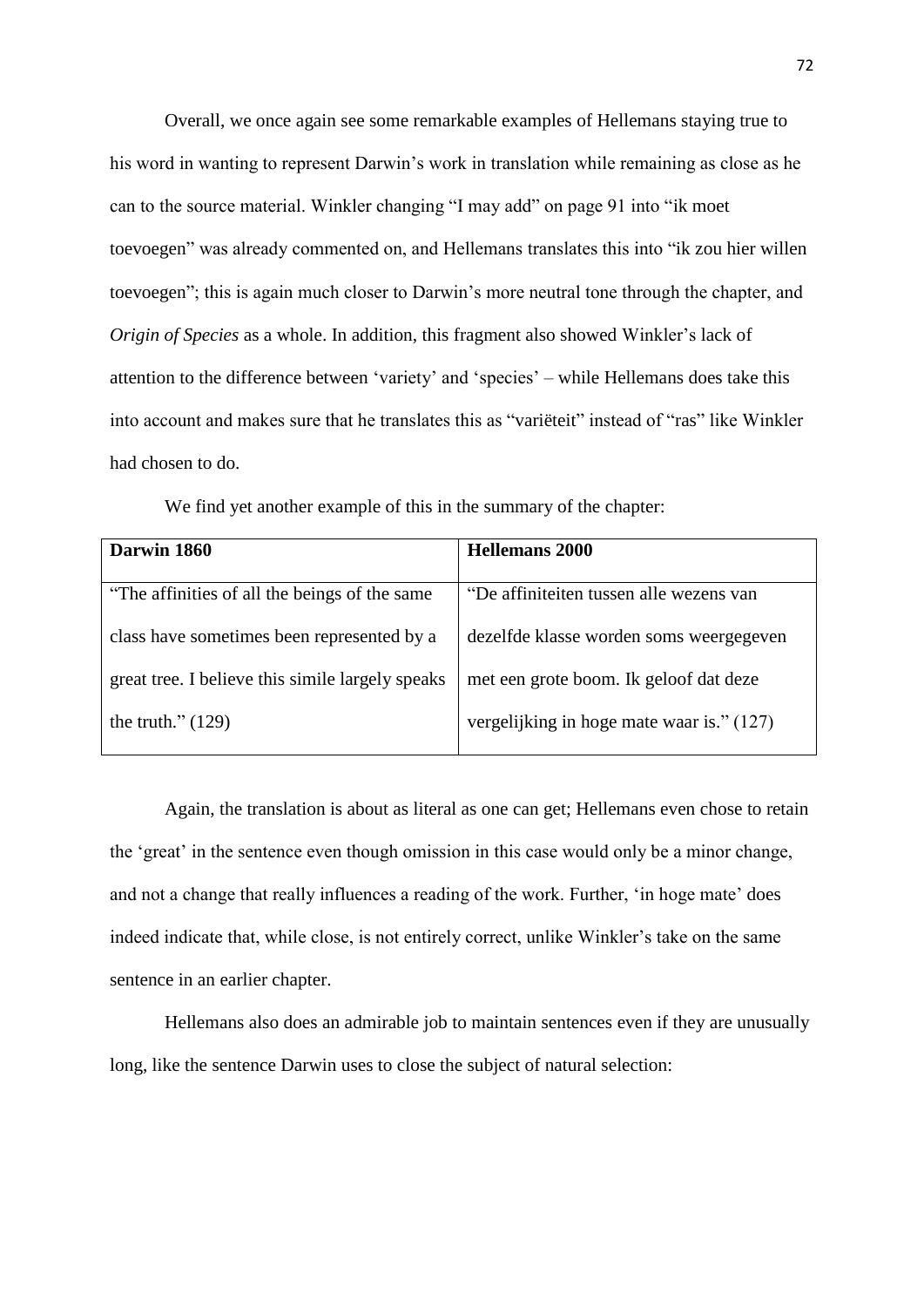| Darwin 1860                                   | <b>Hellemans 2000</b>                           |
|-----------------------------------------------|-------------------------------------------------|
| "As buds give rise by growth to fresh buds,   | "Zoals uitlopers door uit te groeien nieuwe     |
| and these, if vigorous, branch out and        | uitlopers doen ontstaan, en deze zich, als ze   |
| overtop on all sides many a feebler branch,   | krachtig zijn, uitspreiden en langs alle kanten |
| so by generation I believe it has been with   | gaan uitsteken boven menige zwakkere tak,       |
| the great Tree of Life, which fills with its  | zo geloof ik is het door generaties heen        |
| dead and broken branches the crust of the     | gegaan met de grote Boom des Levens, die        |
| earth, and covers the surface with its ever   | met zijn dode en afgebroken takken de           |
| branching and beautiful ramifications." (130) | aardkorst opvult en het oppervlak bedekt met    |
|                                               | zijn zich steeds afsplitsende, mooie            |
|                                               | vertakkingen." (127)                            |
|                                               |                                                 |

Hellemans has apparently chosen to maintain the long, run-on nature of the sentence much like Winkler had. Unfortunately this does not serve to make the sentence easier to read, and it could even be considered awkward with the strange commas. To be expected, Hellemans remains close to the original text in this segment as well, unlike Winkler who had chosen to go a more 'poetic' route for this fragment in an apparent attempt to keep the sentence aesthetically pleasing. It is noticeable that he does play around with Dutch grammar slightly – in the last segment of the sentence he chooses to leave the verb 'bedek' mostly inplace, instead of moving it to the end of the sentence where it would usually be placed ('en het oppervlak met zich steeds afsplitsende, mooie vertakkingen bedekt'), although this choice does make the sentence much easier to read. The usual difference of Winkler's strengthening and Hellemans' maintained neutrality is present even here as Hellemans maintains the 'I believe' comment where Winkler had not, thus retaining a similar level of modality as well.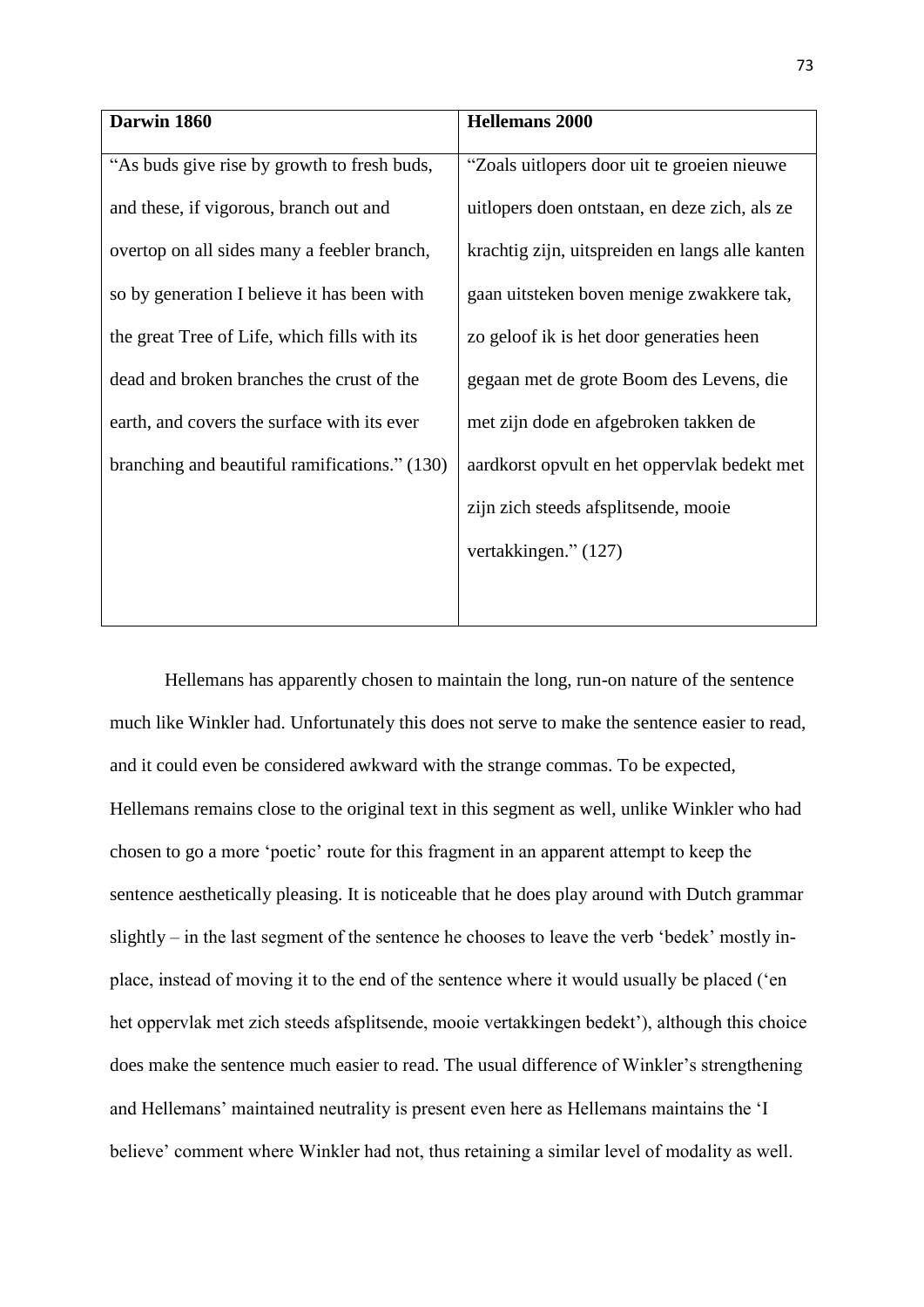We also see that Hellemans makes no effort to make the text more understandable to the general public by, for example, choosing to maintain the Latin names for the species that Darwin mentioned, and offering no further explanation; Ornithorhynchus of the original text (640) is maintained instead of offering the reader a hand by indicating that this is the platypus (Hellemans 2000, 127). Again, this is very true to form for Darwin's original work; Darwin assumed his readers would know which animal he meant, or that they would look it up themselves if they did not. Again, this heavily implies the tendency to remain as close as possible to the remaining text regardless of target audience, thus minimising any shifts. In fact, it can be argued that the 'audience' here has barely been considered at all, and that faithfulness to the text has taken precedence over everything else.

On occasion, we do indeed see elements that Hellemans has apparently chosen to leave untranslated. For example, at one point it is mentioned that Downing is an "excellent tuinbouwkundige" (Hellemans 2000, 85) – while 'excellent' is actually a term that can also be used in Dutch, it is very rarely done so (most people would likely choose to translate the term with 'uitstekend'). Another interesting choice in the same vein is seen when natural selection in plants is discussed – Hellemans keeps the yard as a measuring unit (Hellemans 2000, 98) instead of converting it to the usual metres used in the Netherlands for measurement of distance. Using the term "extinctie" (Hellemans 2000, 110) instead of translating it with the term 'uitsterving', which is the term that is used much more often in Dutch, is yet another example of this. In combination with the foreword and what we have already seen so far, these seem to be choices to once again ensure that he remains as close to the source text as he can, to the point of using terms that could arguably be regarded loanwords even if there are terms available that are part of the more general vocabulary. Further, it can be argued that using these simpler terms are a form of simplification compared to the scientific (or as Hellemans called it, 'economical') terms Darwin tended to use. It is noticeable that there is a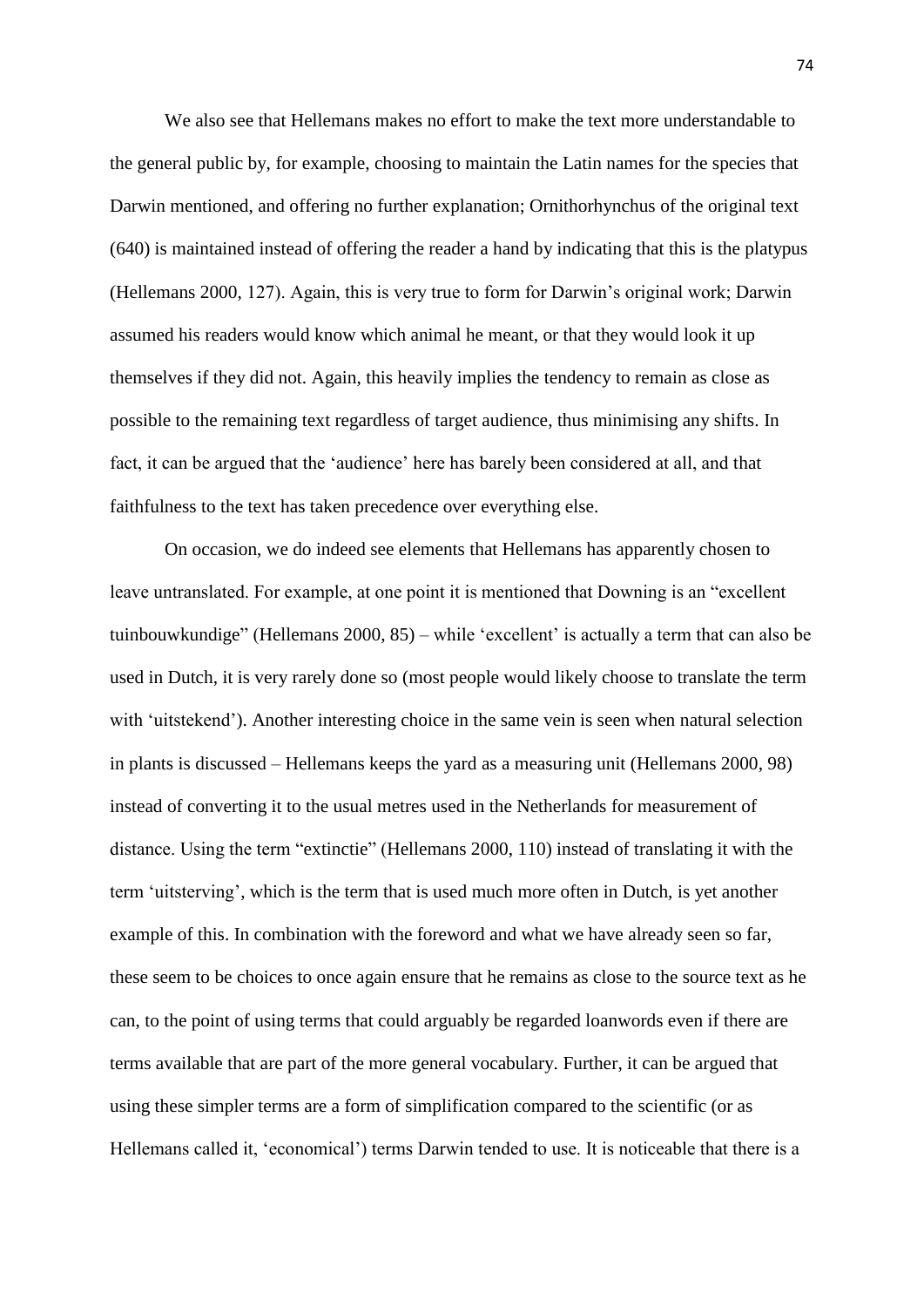difference in translation between the concept of extinction, and it actually happening (in the latter case Hellemans does indeed translate it with 'uitsterven'), which also strengthens the perception that Hellemans made this particular choice to maintain jargon and terminology. All that said, and contrary to what the foreword may lead the reader to believe, maintaining the English words in their entirety is a rarity on the whole of a text, and it indeed seems to go hand-in-hand with maintaining the terminology as closely as possible.

## *Conclusion about this Translation*

As with the other translations, there is much more that could be spoken about in the chapter on natural selection alone, but that sadly goes beyond the scope of this thesis. It can be said that the reviews about the translations are adequate at covering the contents of the work. Hellemans does indeed do a remarkable job of remaining close to the translation, attempting to always choose wording close to Darwin's own, occasionally to the point of causing the sentences to become somewhat awkward in Dutch (although still correct and understandable).

What we also see is that Hellemans is careful to not give Darwin's words extra weight – quite different from Winkler's approach. It seems that Hellemans was able to 'remove' himself from the translation to a much greater degree than Winkler; from his foreword it becomes evident that he holds Darwin's work in high regard (much like Winkler), yet he maintains Darwin's style of careful suggestion, examples and ideas, as well as keeping in mind that Darwin was not entirely sure about some of his theories and observations.

According to van Leuven-Zwart's model, Hellemans' translation does have something in common with Winkler's – the structural translation method; the change here is that Hellemans seems to stay as close as he can to an objective interpretation. As van Leuven-Zwart states, an objective interpretation is based on the characteristics and properties of the original text (305). The result is a translation that is remarkably close to the original thanks to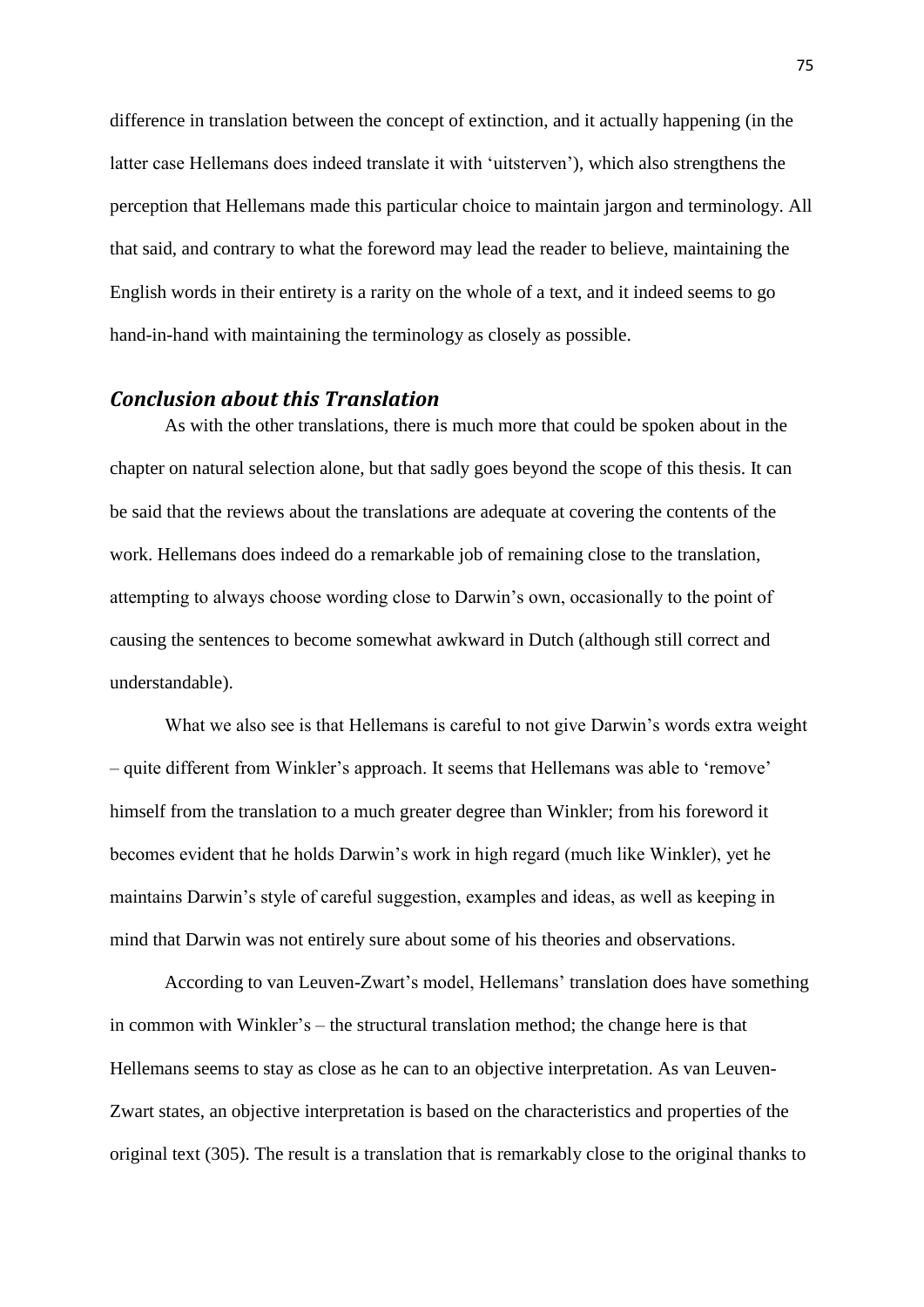careful choice in micro-structural shifts that have little effect on the macro-structure of the whole. It can certainly be said that the fidelity of Hellemans' translation is extremely high in regards to modality, intended audience and jargon, and in fact, on the whole.

Now that last of the translations that this thesis is going to discuss has been treated, it is now time to reflect on the findings, and attempt to draw conclusions from them.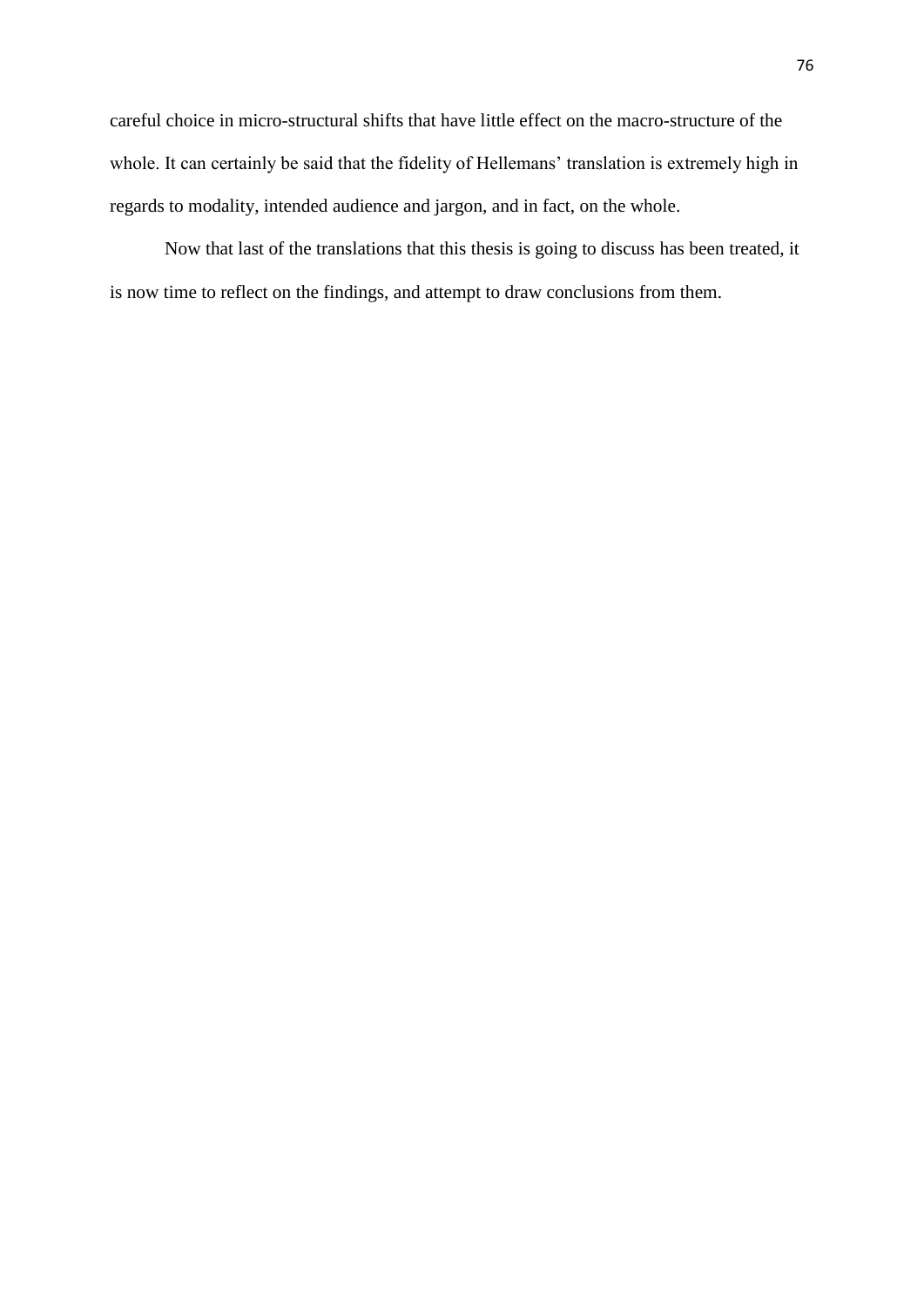## **6. Conclusion**

To begin, the main question of this thesis will be reiterated: How have the Dutch translations of *Origin of Species* changed throughout the years in the areas of modality, jargon and intended audience, and does this relate to their reception in their respective times?

It did not come as much of a surprise that the research demonstrated that the manner in which Darwin's work was translated has indeed changed over the years. Despite that this expectation proved correct, the exact nature of the changes that added up over the years turned out to be quite unexpected.

First there is Darwin himself, or more importantly, the changes he had introduced to his work over the years. By comparing the first and second editions, and then the second and 6<sup>th</sup> editions especially, it became extremely evident that Darwin had introduced many changes in *Origin of Species*. First and foremost, it was possible to notice a tendency towards lessening the 'strength' of his own claims, initially through linguistic modality and later even by replacing certain word with other words carrying different connotations. We have seen incidents where 'will' became 'could', 'is' became 'I believe there is', and many other similar changes that demonstrated how Darwin emphasized how his work was theory and not certainty. It also became evident how much attention Darwin paid to the small details – changing sentences around to improve their flow even though their contents were still the same. This, along with comments by his contemporaries that Darwin was a perfectionist (47), gives a strong indication that the words were extensively considered before Darwin used them, and were likely to be very closely defined. Especially the latter is of importance here; it must be borne in mind that Darwin was attempting to explain a new concept, and in such cases it is especially important to have defined terms to prevent both confusion, or broader application then what was intended. Put differently; Darwin had to use jargon extensively to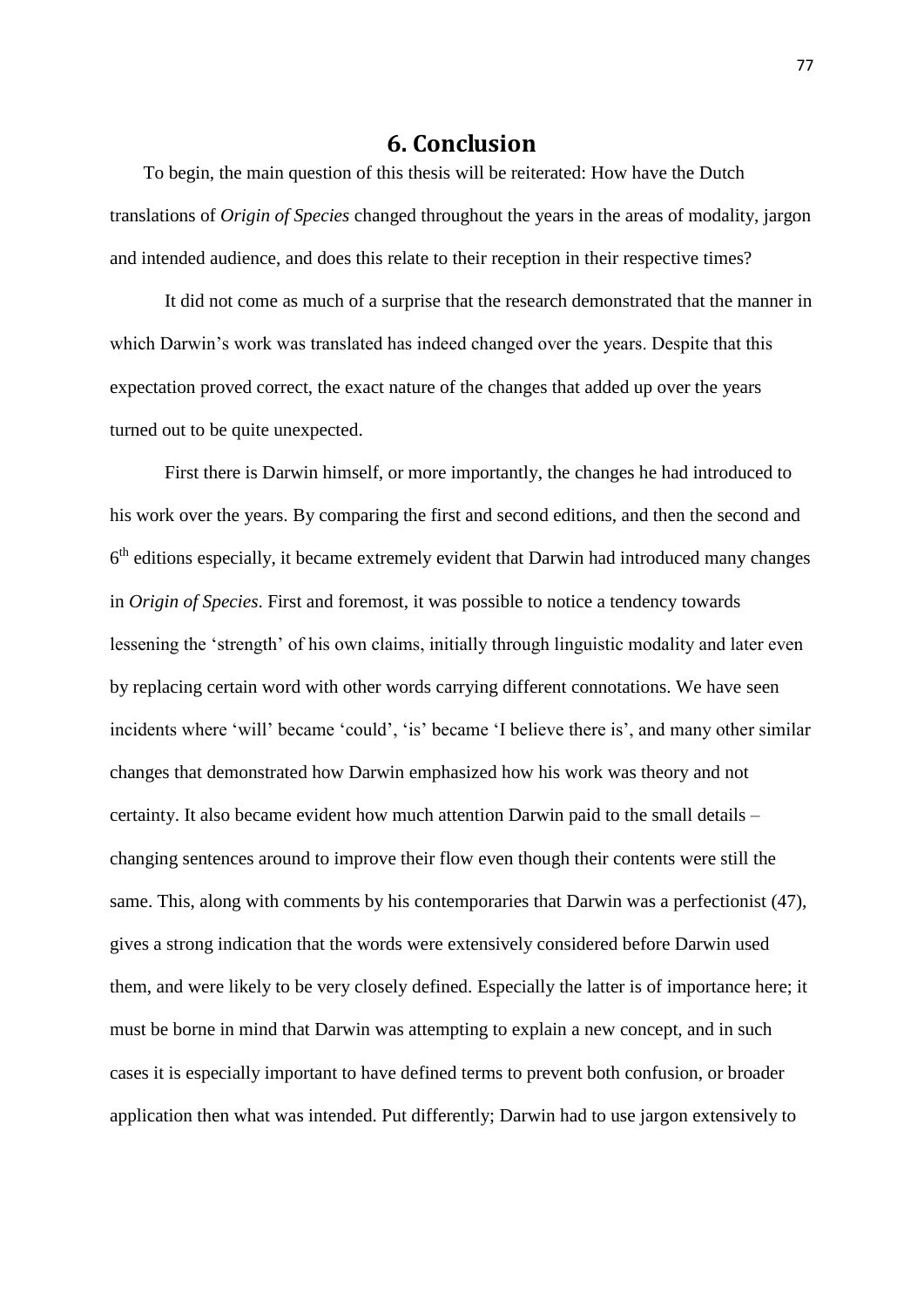explain his ideas and theories to a specific intended audience as clearly as possible despite the threading of new ground.

Secondly, and in extension of the above, there is the analysis of *Origin of Species* as a work using Nord's theory to determine the most important segments. While the text is clearly scientific in nature and certainly not a work of prose or poetry exploring the beauty of the language, the exact text-type is hard to accurately put down due to some conflicting elements and claims; Darwin intended the work simply to add a theory to the field he held in high regard, but on the other hand his text contained some rather strong elements of a text that was written to persuade other that he was right instead of just being purely informative. However, especially when taking the earlier mention changes in modality that were introduced into account, it becomes cleared that being informative was indeed Darwin's intention; he indicates strongly that he is stating something he believes is correct, but not hammering on this and thus implying it should be taken as a gospel truth.

What audience the work was intended for (also regarded an important element by Nord) was an element also clearly present in Darwin's work. His intended audience consisted of well-read fellow naturalists and scientists of the time, something made evident by the use of jargon and Latin names for animals that would be confusing or outright unfamiliar to the average reader. In combination with Darwin's earlier mentioned reluctance to take a stand (especially on more controversial subjects such as human descent) this is actually also one of the elements that is likely to have been a strong influence on the controversy his work caused; for a significant part, the controversy also stemmed from people only knowing *Origin of Species* through hearsay, hearsay that may have been coloured by the perception of someone who disagreed with Darwin, and having the work be further weighed down with statements such as 'God does not exist' whereas Darwin had never said as such.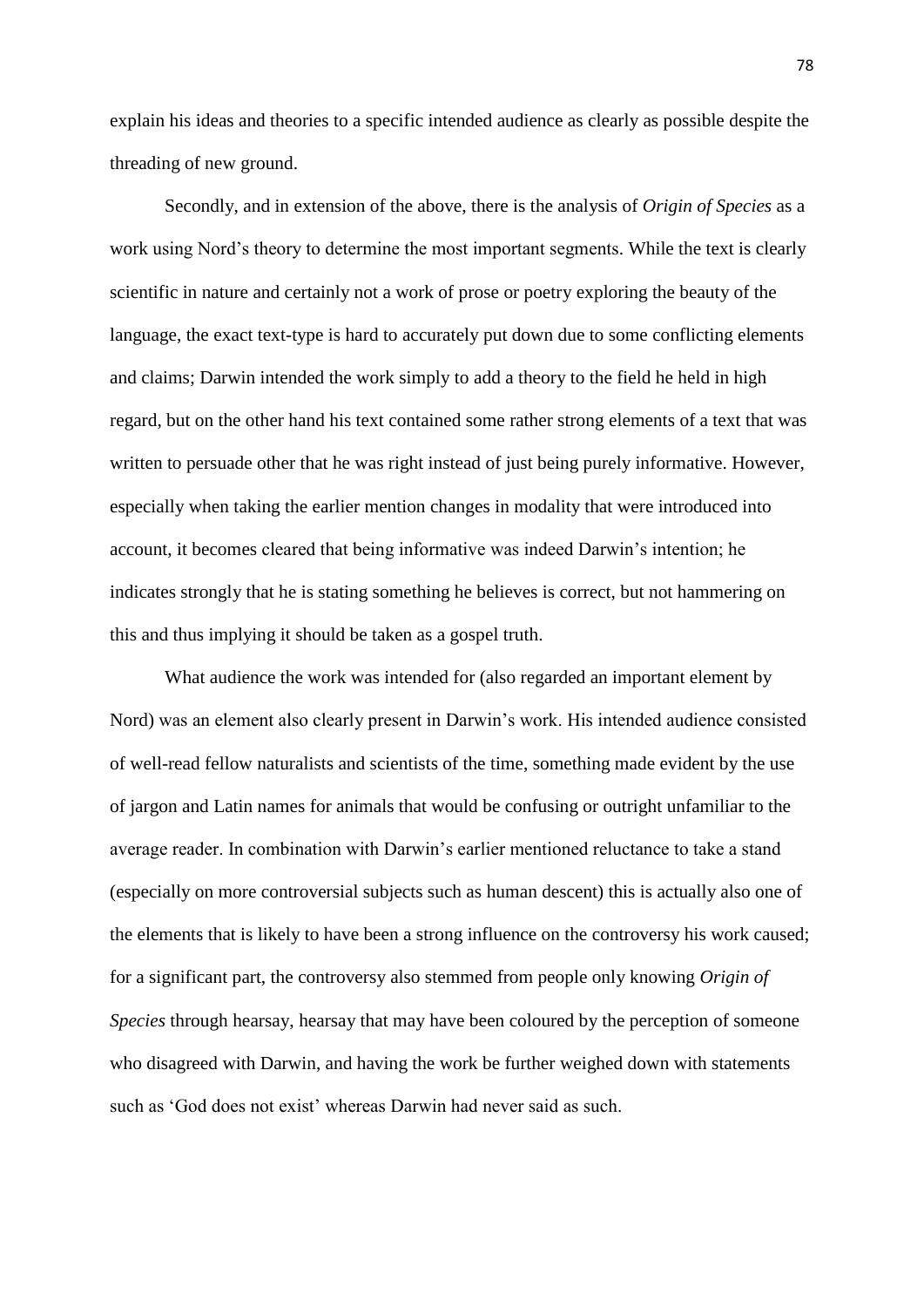Third, analysis of fragments of the translation taken from the chapter on natural selection, and using the model suggested by Kitty van Leuven-Zwart, indeed indicated significant change over time. Surprisingly, the change was of a different sort than was anticipated. The reception of Darwin's work seems to certainly have had an effect; the initial translation was made specifically because of the storm of controversy that erupted over it in England, and the publisher Kruseman intended to catch this wave when it, in his eyes, would inevitably cross the channel to Europe and the Netherlands. He hired T.C. Winkler for this translation; a biologist living in the same city as him and moving in the same circles, thus making it likely they knew each other. Winkler was revealed to be a fan of Darwin's work, and eagerly accepted the assignment.

Before continuing it is important to note that one of the first elements in regarding translations of this age are the changes in the Dutch language from then compared to now; words regarded as archaic and unwieldy now likely did not seem so back then, and furthermore words may have changed meaning – but even with this element in mind we see many changes that cannot be explained away with this.

Winkler's translation is an interesting case; it would be unfair to judge it by the standards held by translators today, but yet it is difficult to call the translation unambiguously good, particularly if the large amount of micro-structural shifts (according to the van Leuven-Zwart model) is taken into account. Where Darwin was a perfectionist who likely poured over which words to use, Winkler seemed content to play 'fast and loose' with this. This unfortunately resulted in the loss of Darwin's carefulness in his wording because a word with different modal properties was used, or sometimes these elements were even ignored outright; causing a much different reading – or in the words of van Leuven-Zwart; a shift in the macrostructure. Much of Darwin's careful theorising and asking for people to think about his theory is somewhat marred by, for example, translating modal verbs such as 'I may add' into 'ik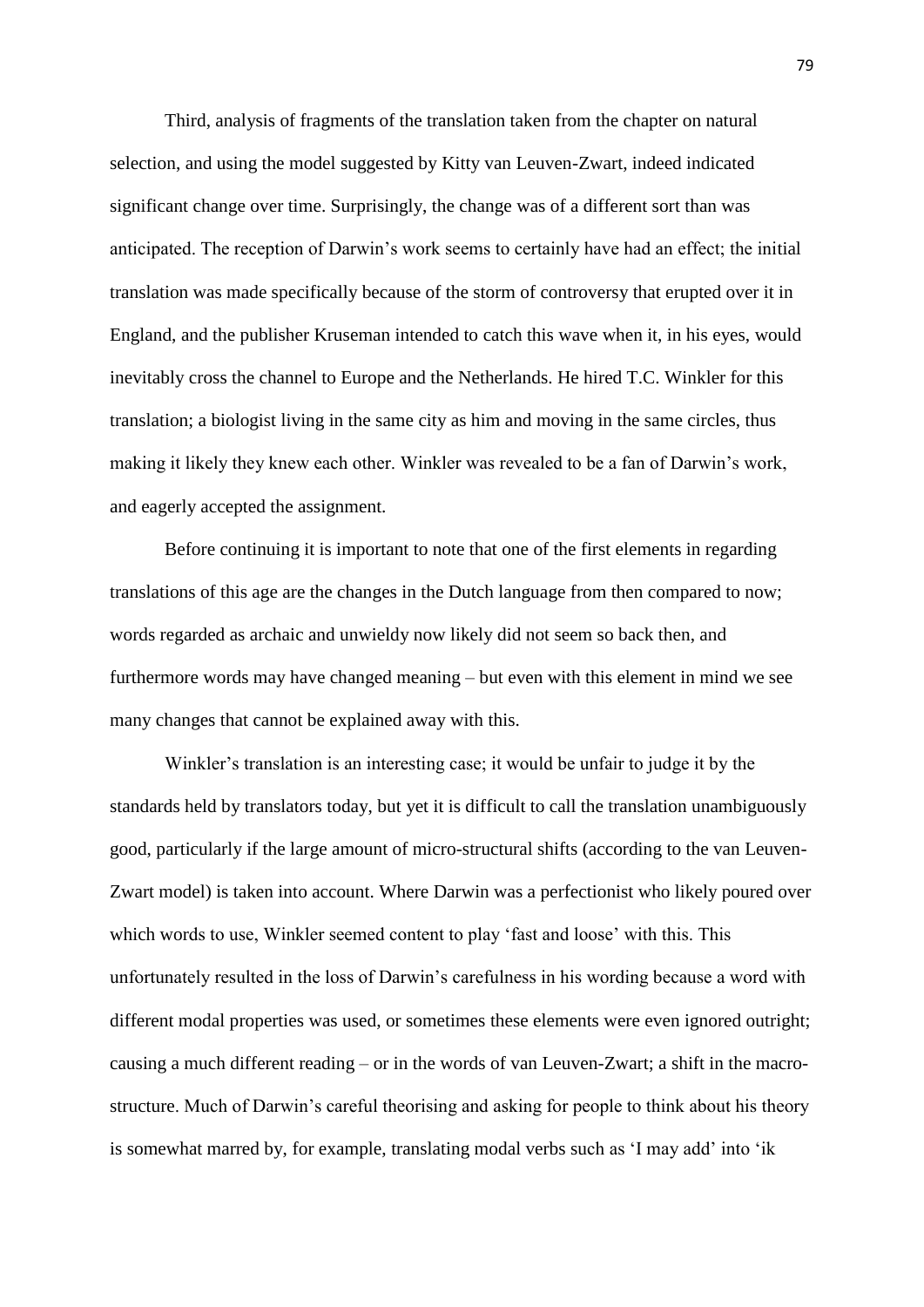moet toevoegen' – making it seem as if Darwin is asserting a dominance he never does in his own works. While this may seem relatively minor, it is important to keep in mind that many Dutch people of the time would not be able to read the English original, causing the Dutch translation to be their sole exposure to Darwin's theory. To these people, what they are reading are Darwin's words instead of Winkler's interpretation of them. This is especially blatant when Winkler starts to omit segments and add his own.

In the area of jargon, the translation was also rather uneven and in some cases even arguably wrong, a poignant example is to completely drop the distinction between 'race' and 'variety'. We also see what appears to be concessions for the benefit of a broader audience by, for example, changing the Latin names into more commonly known names for the animals they are referring to. It is possible that the earlier mentioned 'race-variety' translation issue also stems from this; simplifying it to make it more accessible. Furthermore, in combination with much of the controversy being that Darwin was much too strong in his statements (which was already exaggerated by hearsay), it might give readers a much different picture than they may have had otherwise, and arguably changes the text from informative to trying strongly to convince others. All things considered at this point, Winkler's translation leaves much to be desired, even allowing for the more lax (or almost non-existent) principles of the then-still fledgling science of translation.

However, in Winkler's translation of the  $6<sup>th</sup>$  edition, there is something that can be regarded as inexcusable even when looking at it from the perspective of the time: Darwin's  $6<sup>th</sup>$ edition was notable for just how much had been changed compared to the earlier editions, and not just in the manner that was mentioned earlier for the second edition. Segments were removed or shuffled about, sentences or paragraphs were added expanding on certain theories Darwin had done more research on (or was given by interested parties). What Winkler's second translation shows of this is almost nothing at all. The added chapter detailing Darwin's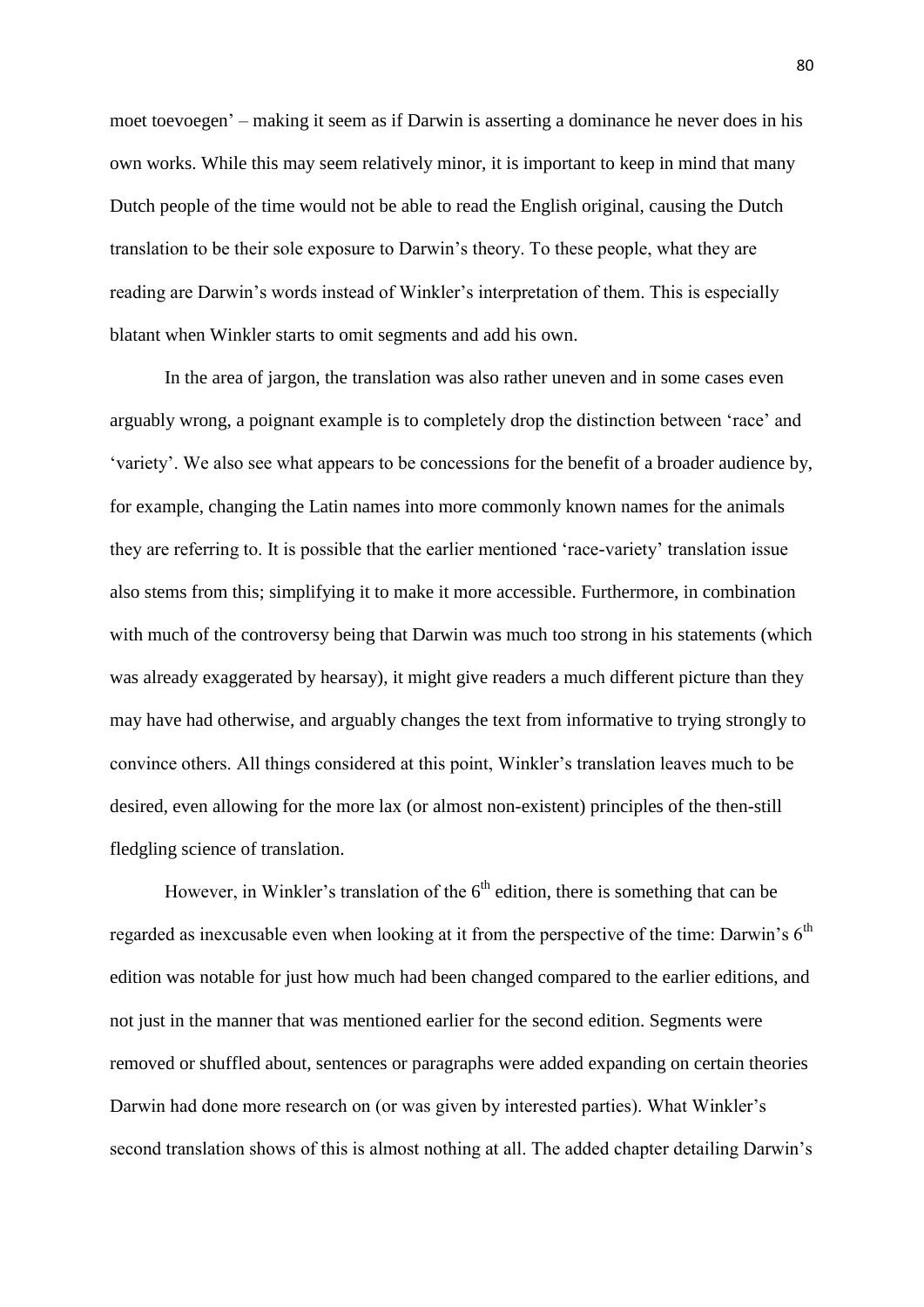retorts to reactions on his theory is present, but almost nothing of the other changes remains. In fact, even the iconic term 'survival of the fittest' had simply not been included in the translation. What happened here? The most likely answer is that Winkler deemed his original translation still good enough (not too large a leap considering he had already introduced several changes of his own in that translation) and only translated the additional chapter.

It is interesting to note that the foreword is also exactly the same in both editions, save for half a page of extension explaining how he had added new material and how Winkler 'had prophetic gifts' in predicting the impact of the theory. In modern terms, it almost feels like a 'cash-in'; the initial printing of the translation was a disappointment, and though it picked up later, this translation was published long after the true controversy had run its course. So then a new printing was released afterwards with less effort then was put in the former, in an attempt to catch some profits from the receding wave.

Ludo Hellemans' translation around the turn of the millennium is a different animal then Winkler's in both time and content. Released to honour the 'Darwinjaar' celebrating the 150th anniversary of the release of *Origin of Species* it is evident that the context certainly had a hand in the release of this new edition. Using the original first edition as a basis, Hellemans produces a translation that remains extremely close to its source to the point of almost putting it on a pedestal in worship as a holy scripture. Elements of modality are admirably maintained, and there are no concessions to a broader audience like those clearly seen in Winkler's translation, no footnotes clearing elements up – the text is simply an as direct as possible translation to the point of on occasion using English words if there isn't a Dutch word that is its exact equivalent down to implied meaning in addition to the primary meaning. There are some shifts present according to van Leuven-Zwart's model, but these are all on micro-structural level. On macro-structural level there is hardly any shift to be seen. It is here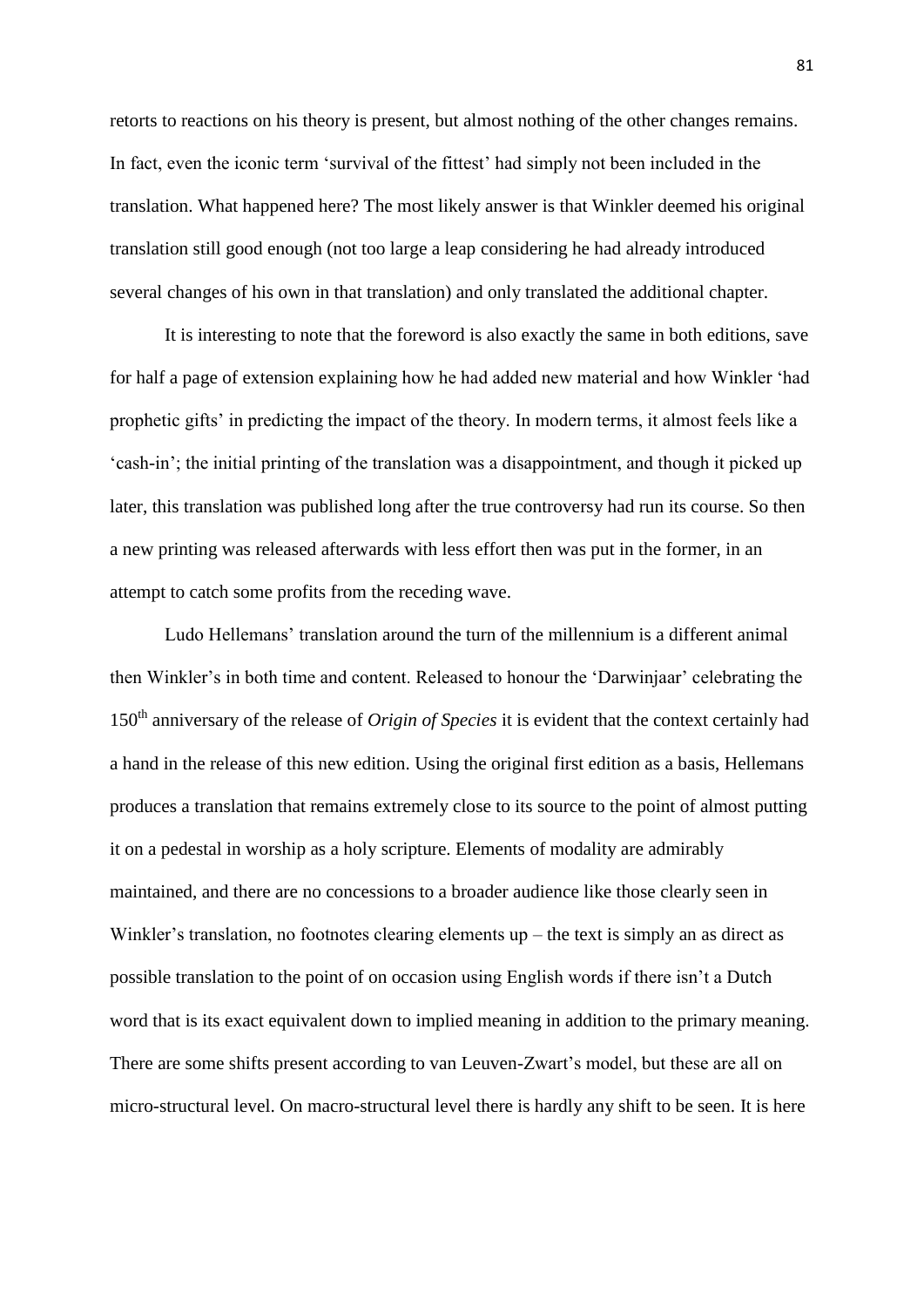that the development in the area of translation becomes much more evident. However, it is a development that is rather unlike what was expected at the outset.

The introduction mused on the possibility that translations of Darwin's work have changed with the times, especially because of what was theory then, is now quite widely accepted as fairly correct and to a degree common knowledge (as Hellemans also states in his foreword). It was then theorised if this might have caused a change in how certain words would be interpreted in translations, reflecting the acceptance of Darwin's theories. Quite surprisingly, the development actually wound up being quite the opposite of what was expected; the most recent translation proved to be the most loyal to its source text, modality, jargon and audience and all, whereas the contemporary translations of the time are much looser. Surprisingly, the controversy surrounding the work appears to not have had a highly profound effect on either of the Winkler translations; Winkler indicates being a fan in his foreword and agrees with (most of) Darwin's words, leading to the translation gaining in certainty that it lacked in the source text. His second translation almost seems like an afterthought where he simply re-used his first translation and inserting the new chapter. That said, perhaps the controversy was exactly the reason why Winkler appears to take a stand in Darwin's name – jumping on the barricades for him as it were by changing Darwin's text. With no controversy, there would have been less reason to become defensive and attempt to 'improve' the text.

An element that appears to be much more important than was anticipated was the development of translation as a science. Naturally, translation has been in existence for centuries, but the more extensive methodology and 'rules' would only be truly set after Winkler made his translation. Winkler was likely unaware of the principle of removing yourself from the translation as a translator - as stated he changes elements intentionally and omits others. For a translator today such an act would be unthinkable unless it can be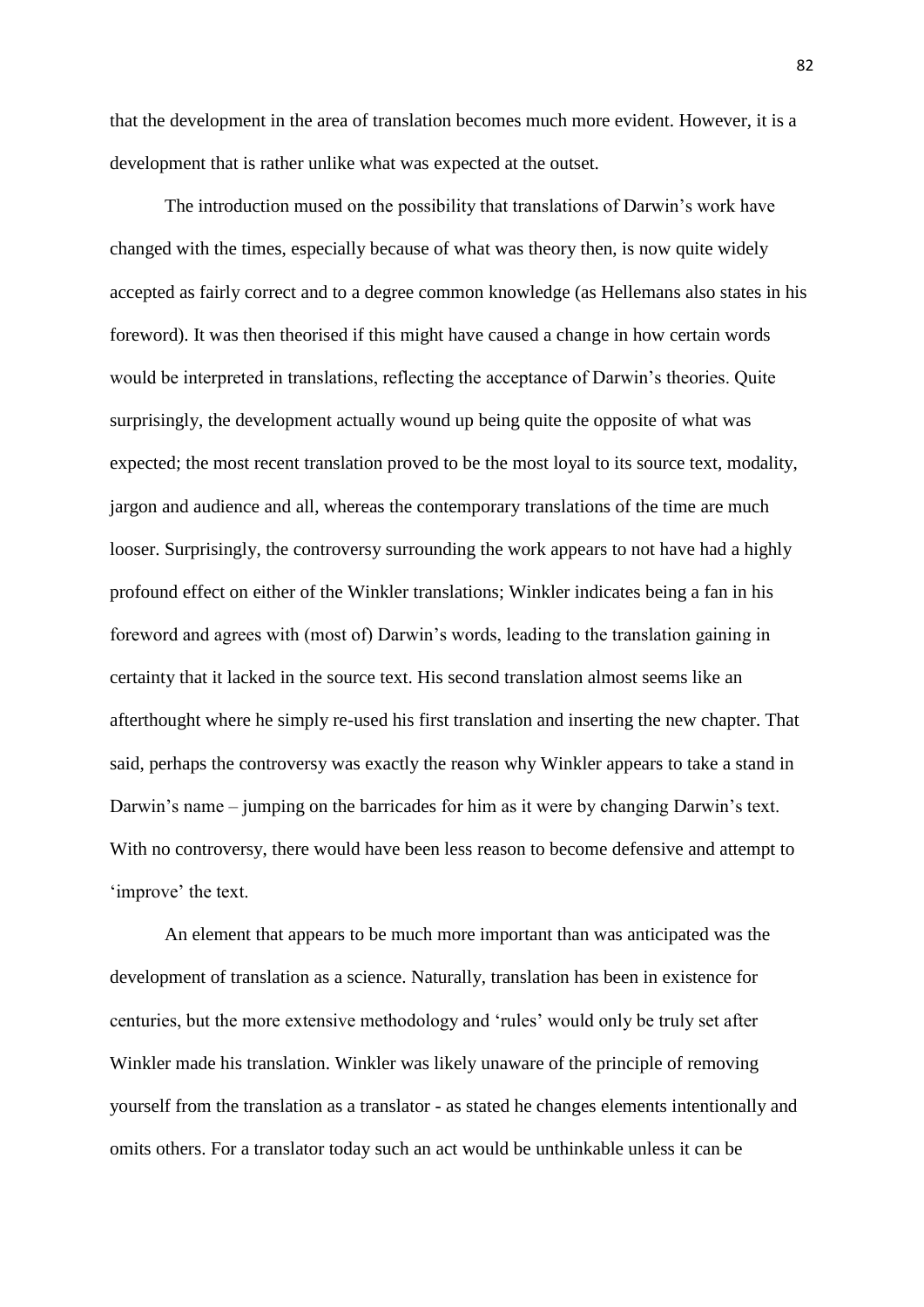motivated with more than 'in my opinion that works better'. Further, it can also be theorised that it was also a significant element that Winkler would not (or could not) be extensively reviewed. Today's translations (especially concerning works such as Darwin's), often find themselves under heavy scrutiny (as the reviews and articles in the sources show, and of course the influence of articles by for example Nord and van Leuven-Zwart as they were used in this thesis) and errors will more than likely be harshly judged. Looking back on the entirety, it very much seems as if this initially omitted element is in fact a primary influence on how the translators would treat the translation, leading to the development being the exact inverse of what the initial expectation was.

With all that, the initial question of how the Dutch translations of *Origin of Species* have changed throughout the years in the areas of modality, jargon and intended audience, and does this relate to their reception in their respective times can finally be answered.

The answer is that the translations have indeed changed significantly between then and now; they changed from being significantly different with the translator adding original material, to remaining close to the original text they were based in letter, spirit and modality. The context of controversies and reception did have an effect due to the translator who lived during the years of controversy being firmly set in the 'pro-Darwin' camp at the time, this being especially evident in the first translation. Today, with Darwin's theory having long since been accepted as likely correct, and in combination with the science of translation having evolved as it has, it is likely that there is much less a need to convince people that your favourite naturalist was right and more of a need to ensure people reading a translation getting the same experience from it as reading the original.

Interestingly, this also means that the issue that opened this thesis, the change of meaning of the term 'survival of the fittest' has less to do with how it was translated and more to do with a combination of misinterpretation from people who were only vaguely familiar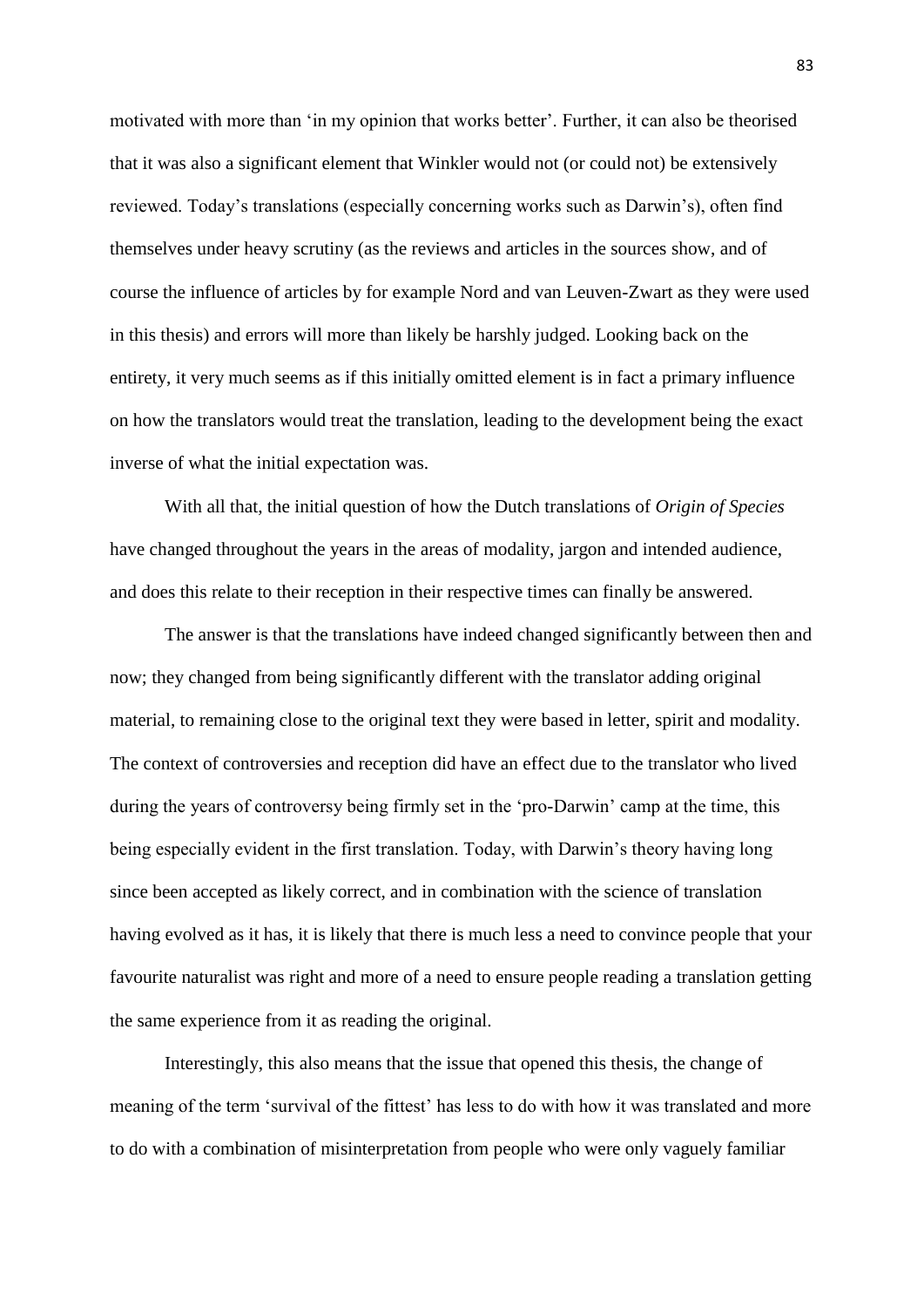with *Origin of Species*, and the change that the English and Dutch languages has undergone over the years. It is unfortunate that the most recent translation of Darwin had been based on the first edition and as such has no mention of 'survival of the fittest' at all, but on the other hand we can extrapolate from Hellemans translation that, if 'survival of the fittest' had been used in this edition, it is quite unlikely Hellemans would have made the error to translate it as simply 'de sterkste overleven', considering his nigh-unfailing loyalty and fidelity to the source text.

In a curious way, it seems as if Darwin might have been proud to see this development because it resulted in people of a different language finally being able to read his words as intended. And, of course to see confirmation that 'survival of the fittest' works for translations as well; with Darwin's carefully chosen words 'fitting' so well that they even survived passing the test of time and the language-barrier besides.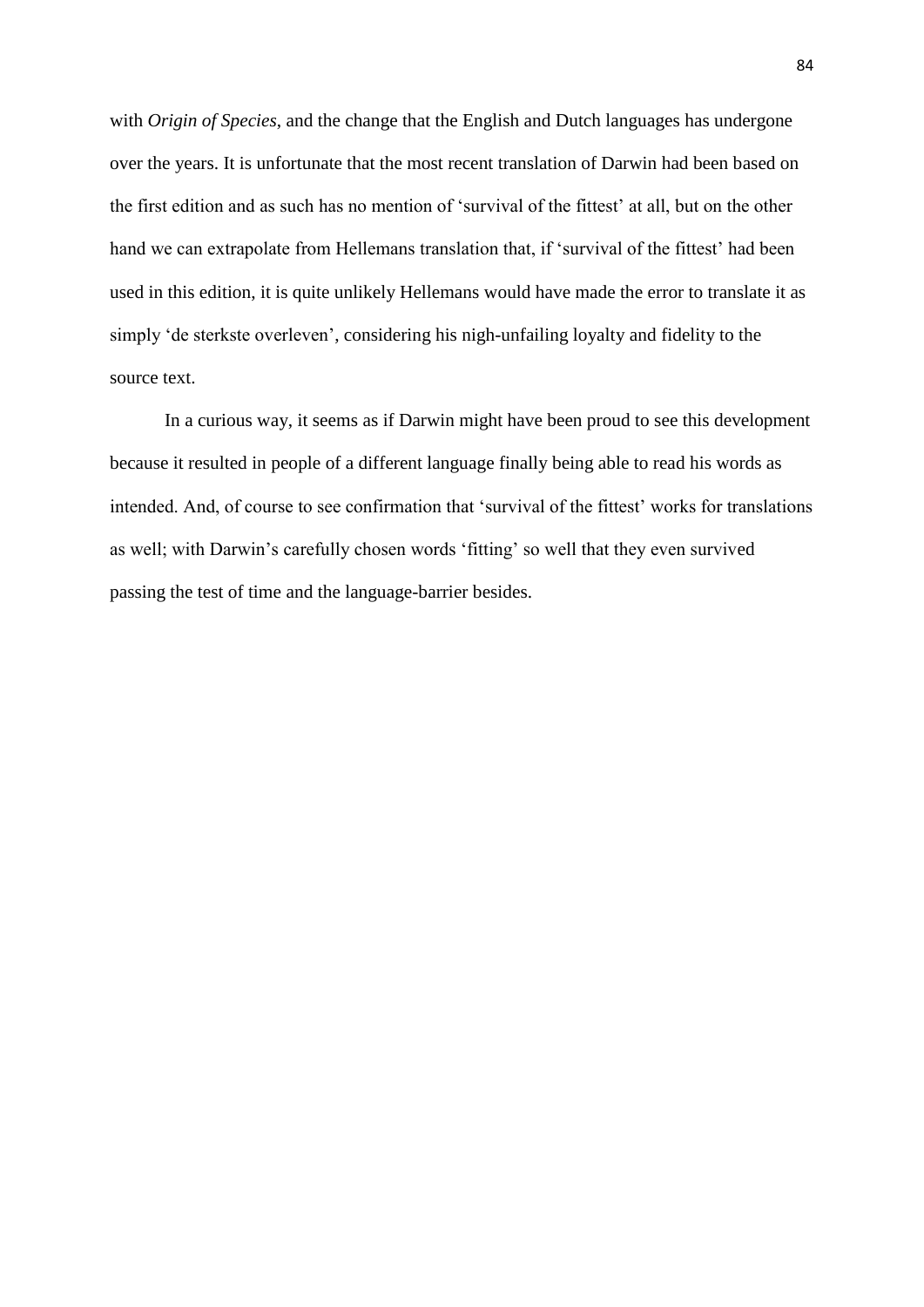## **7. WORKS CITED**

"Abstract." Merriam-Webster Online Dictionary. 2008. Merriam-Webster Online. 6 January 2012. <http://www.merriam-webster.com/dictionary/abstract>

Collins, Peter. Modals and Quasi-modals in English. New York: Edition Rodopi B.V. 2009

- "Complex." Oxford Dictionaries. 2011. Oxford University Press. 5 January 2012. < http://oxforddictionaries.com/definition/complex?q=complex>
- Darwin, Charles. The Origin of Species and the Voyage of the Beagle. London: Everyman's Library, 2003
- ---. The Origin of species by Means of Natural Selection, or the Preservation of Favoured Races in the Struggle for Life. 2<sup>nd</sup> ed. London: John Murray, Albemarle Street, 1860
- ---. Het ontstaan der soorten van dieren en planten door midden van natuurkeus*.* Trans T.C. Winkler Haarlem: A.C. Kruseman, 1860
- ---. Het ontstaan der soorten van dieren en planten door midden van natuurkeus*.* Trans T.C. Winkler. Utrecht: J.G. Broese, 1869
- ---. The Origin of species by Means of Natural Selection, or the Preservation of Favoured Races in the Struggle for Life.  $6<sup>th</sup>$  ed. London: John Murray, Albemarle Street, 1872
- ---. Het ontstaan der soorten van dieren en planten door midden van natuurkeus. 2<sup>nd</sup> Ed. Trans T.C. Winkler. Utrecht: J.G. Broese, 1883
- ---. Over het ontstaan van soorten door middel van natuurlijke selectie, of behoud van bevoordeelde rassen in de strijd om het leven. Trans L. Hellemans. Amsterdam: Uitgeverij Nieuwezijds, 2000
- ---. The Autobiography of Charles Darwin. Ed. Barlow, N. London: Collins: 1958
- "Darwin to John Fordyce". Darwin Correspondence Database. 2011. University of Cambridge. 6 January 2012. < http://www.darwinproject.ac.uk/entry-12041>
- Fowler, H Ramsey. The Little, Brown Handbook.  $10^{th}$  ed. United States: Pearson Education, Inc. 2007
- "Effectually." Oxford Dictionaries. 2011. Oxford University Press. 5 January 2012. < http://oxforddictionaries.com/definition/effectual?q=effectually#effectual\_\_5>
- "Efficiently." Oxford Dictionaries. 2011. Oxford University Press. 5 January 2012.  $\langle$ http://oxforddictionaries.com/definition/efficient?q=efficiently#efficient 4>
- Falger, V.S.E. "149 jaar 'Origin of Species' in vertaling." Boekenpost. Vol. 17, Iss. 104 (2009). 7-9.
- "Herbert Spencer." Stanford Encyclopedia of Philosophy. 27 February 2002. Stanford University. 6 January 2012. < http://plato.stanford.edu/entries/spencer/>
- "Inhabitant". Oxford Dictionaries. 2011. Oxford University Press. 5 January 2012. < http://oxforddictionaries.com/definition/inhabitant?q=inhabitant>
- "Keuze". Van Dale. 2011. Vandale.nl. 6 January 2012.